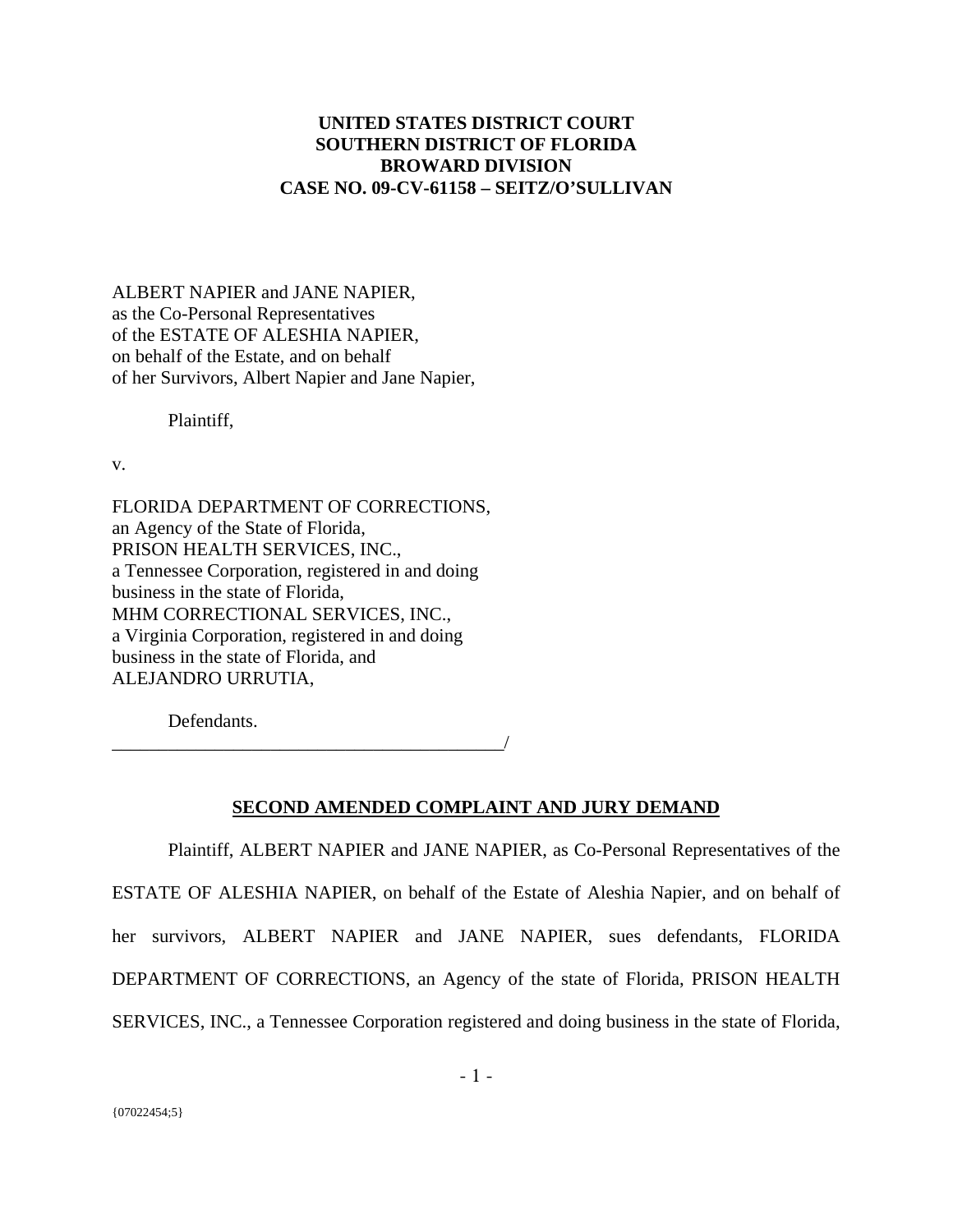MHM CORRECTIONAL SERVICES, INC., a Virginia Corporation registered and doing business in the state of Florida, and ALEJANDRO URRUTIA, and allege:

#### **Parties**

1. Plaintiff, Albert Napier and Jane Napier, is the duly appointed Co-Personal Representatives of the Estate of Aleshia Napier, having been appointed Co-Personal Representatives by the Probate Division of the Circuit Court in and for Broward County, Florida, File No. 09-00336. This action is brought by Albert Napier and Jane Napier, the parents of Aleshia Napier, in their capacities as Co-Personal Representatives of the Estate of Aleshia Napier, on behalf of the Estate of Aleshia Napier, and on behalf of her survivors, Albert Napier and Jane Napier.

2. At all times material to this action, Aleshia Napier was an inmate confined in Broward Correctional Institution, Fort Lauderdale, Florida, a correctional facility owned and operated by defendant Florida Department of Corrections, and a resident of Broward County, Florida.

3. Defendant, Florida Department of Corrections (hereinafter "FDOC"), is an Agency of the state of Florida, subject to suit for negligence pursuant to Section 768.28 of the Florida Statutes.

4. Defendant, Prison Health Services, Inc. (hereinafter "PHS"), is a Tennessee Corporation registered and doing business in the state of Florida, as an agent of the FDOC. At all times material to this action, PHS was responsible for providing comprehensive and medically necessary medical, dental, mental health and pharmaceutical services to all inmates in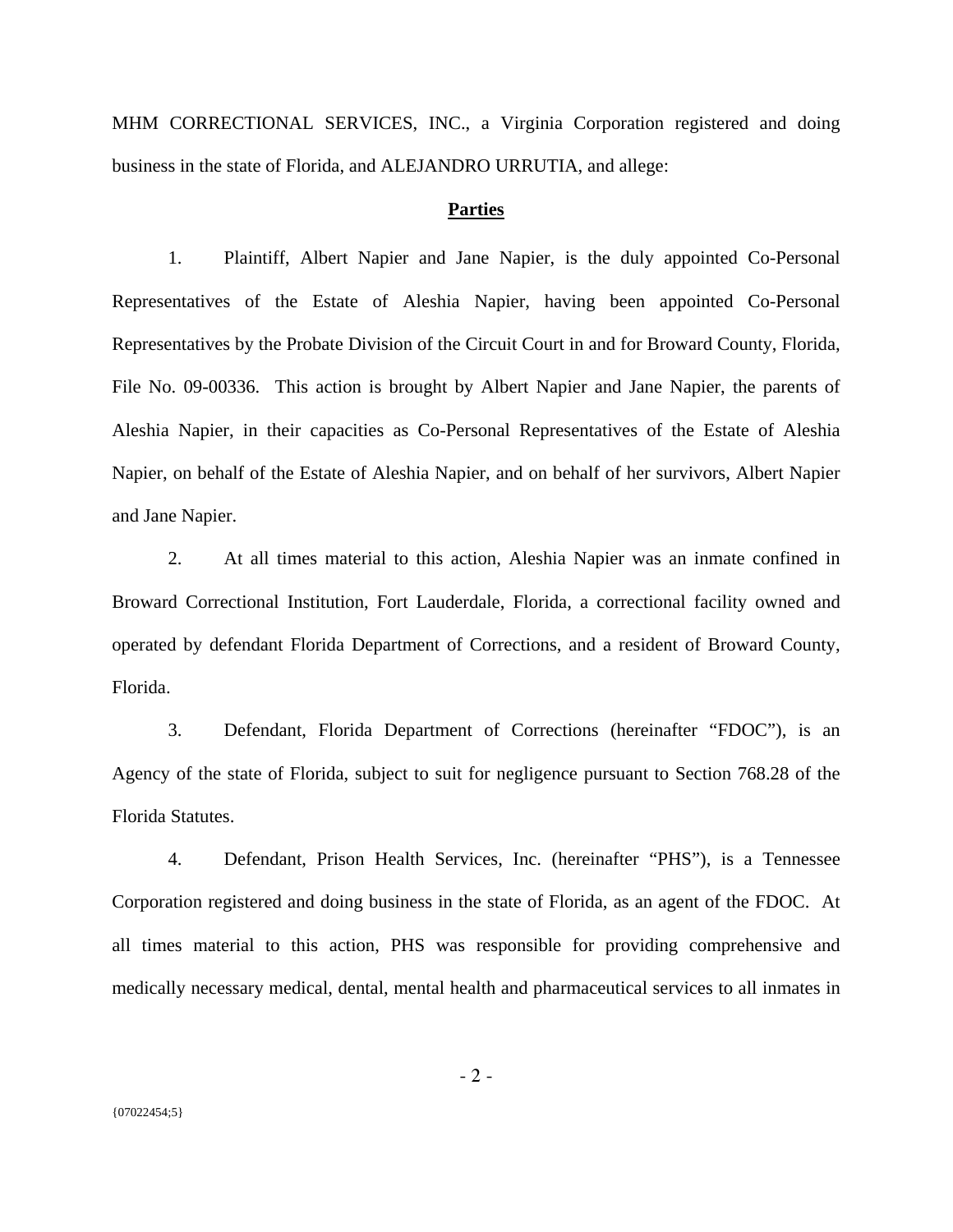Region IV of the Florida Department of Corrections, including Broward Correctional Institution, under contract with defendant FDOC.

5. Defendant, PHS, in providing comprehensive and medically necessary medical, dental, mental health and pharmaceutical services to inmates at Broward Correctional Institution, was performing a governmental function on government property, under the control and supervision of governmental officials and with government funds. All actions performed by PHS, its employees and agents, were performed under color of state law and constitute state action.

6. Defendant, MHM Correctional Services, Inc. (hereinafter "MHM"), is a Virginia corporation registered and doing business in the state of Florida. At all times material to this action, MHM was responsible for providing and managing all mental health services to all inmates in Region IV of the Florida Department of Corrections, including Broward Correctional Institution, under subcontract with PHS. MHM was not under contract with the FDOC.

7. Defendant, Alejandro Urrutia, is a medical doctor who, at all times material to this action, was a psychiatrist who was responsible for patient mental health care at Broward Correctional Institution. Defendant Urrutia was at all times material to this action employed by defendant MHM.

8. At all times material to this action, defendant Urrutia was responsible for carrying out the policies and procedures for mental health care then in effect at Broward Correctional Institution and was further responsible for the correct and prompt response to the mental health care needs of inmates occurring, and coming to his attention, during his tenure as Psychiatrist at Broward Correctional Institution. At all times material to this action, Aleshia Napier (hereinafter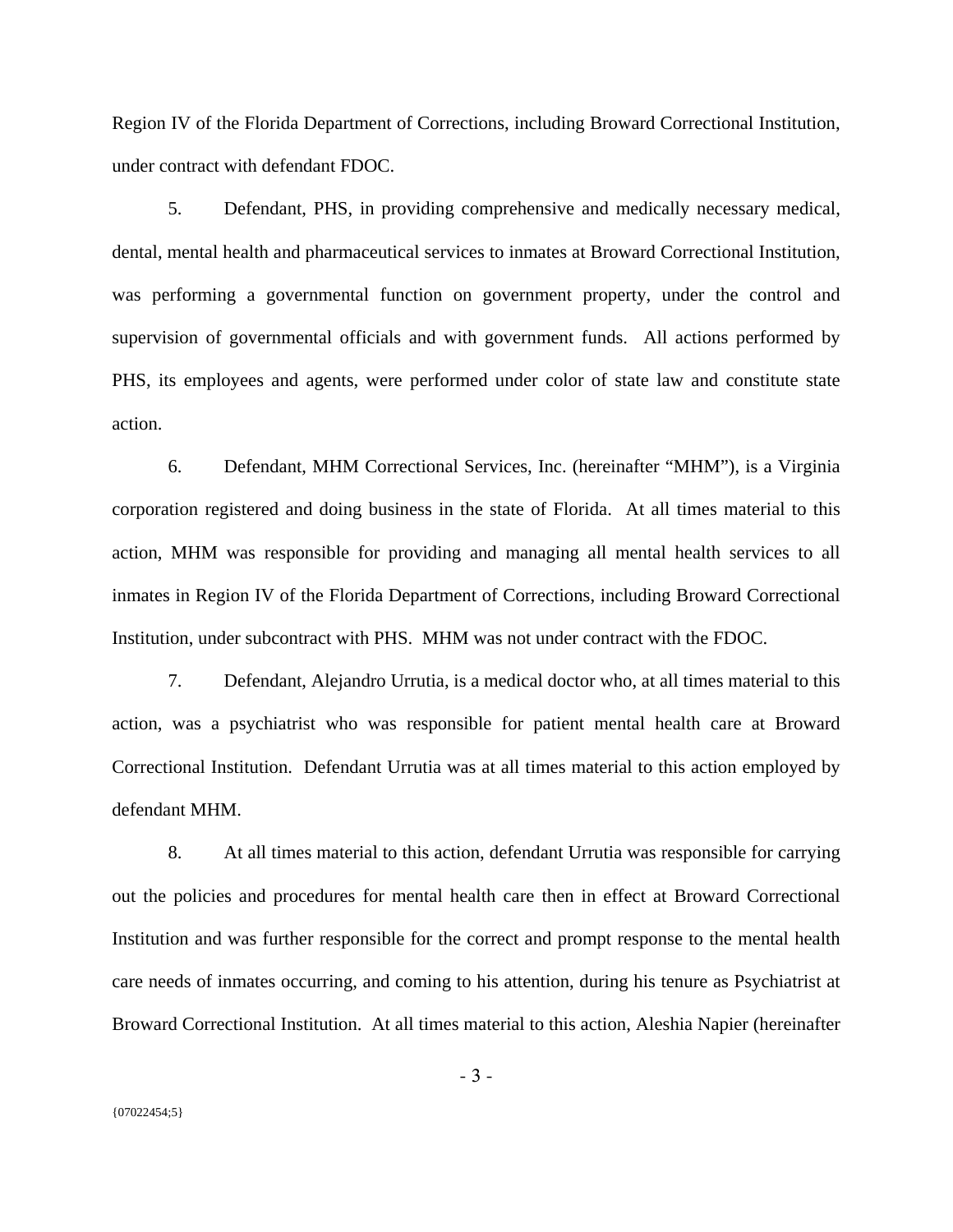"Aleshia") was a prisoner subject to the custody and control of defendant FDOC and subject to the care and treatment of defendants FDOC, PHS, MHM and Urrutia.

9. At all times material to this action, if Aleshia Napier required medical or mental health treatment, her only avenue was to rely on the medical and mental health treatment provided by defendants FDOC, PHS, MHM and Urrutia.

#### **Jurisdiction and Venue**

10. Plaintiff has complied with all applicable pre-suit screening provisions of Section 766.106, Florida Statutes, and the pre-suit notice provisions of Section 768.28, Florida Statutes. Defendants FDOC, MHM, PHS and Urrutia failed to fully comply with the pre-suit discovery and screening requirements of Section 766.106, Florida Statutes.

11. This Court has jurisdiction over this matter under the following:

a. 28 U.S.C. § 1331, as this is a civil action arising under the Constitution, laws, and/or treaties of the United States;

b. 28 U.S.C. § 1337, as this is a civil action or proceeding arising under an Act of Congress regulating commerce and/or protecting trade and commerce against restraints and monopolies; and

c. 28 U.S.C.  $\S$  1343, as this is a civil action seeking to redress the deprivation, under color of any State law, statute, ordinance, regulation, custom and/or usage, of a right, privilege or immunity secured by the Constitution of the United States and/or by an Act of Congress providing for equal rights of citizens or of all persons within the jurisdiction of the United States.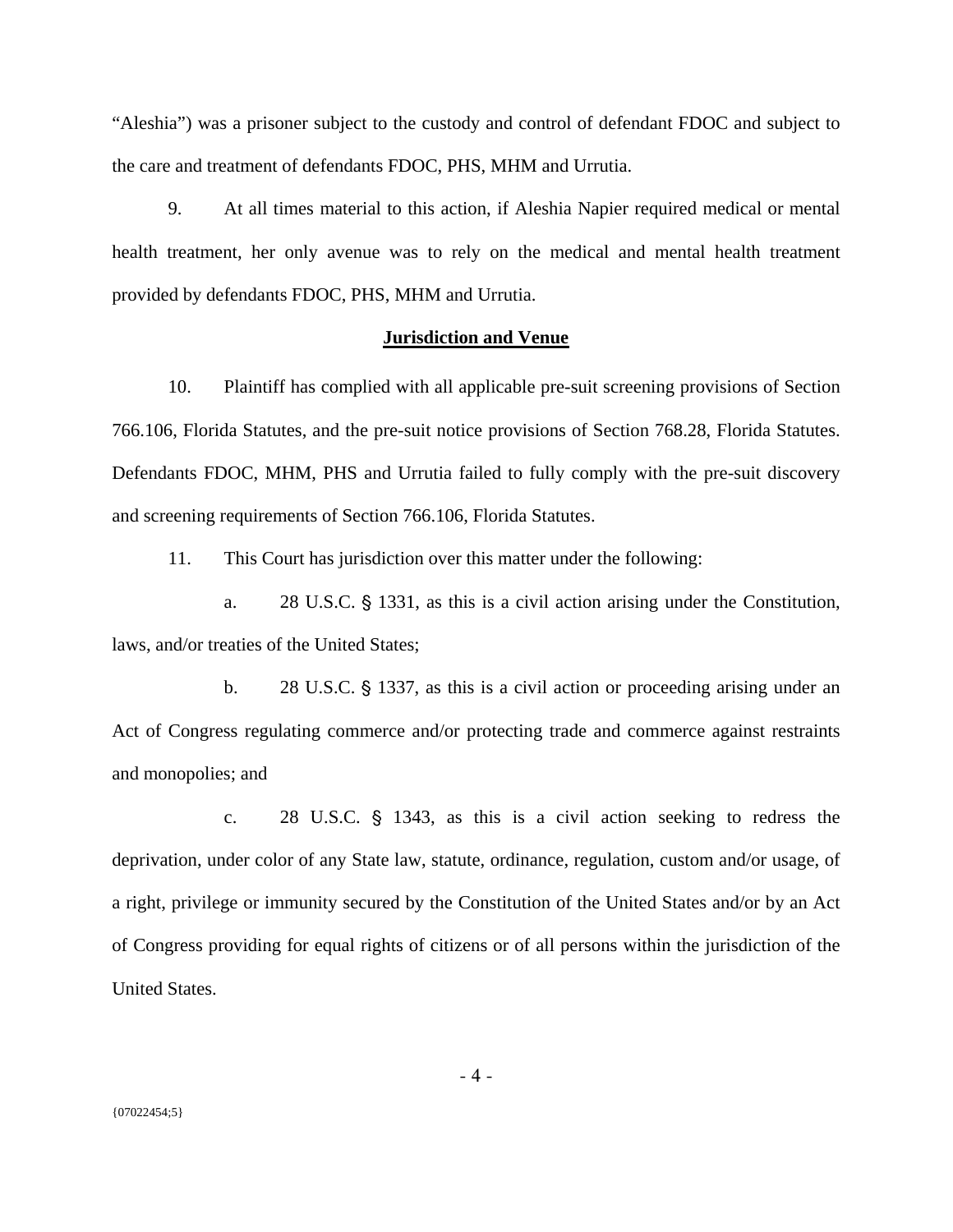12. Plaintiff's claims for relief are predicated, in part, upon 42 U.S.C. § 1983, which authorizes actions to redress the deprivation, under color of state law, of rights, privileges, and immunities secured by the Constitution and laws of the United States, and upon 42 U.S.C. ' 1988, which authorizes the award of attorneys' fees and costs to prevailing plaintiffs in actions brought pursuant to  $42$  U.S.C. § 1983.

13. Plaintiff further invokes the supplemental jurisdiction of this Court, pursuant to 28 U.S.C. § 1367, to consider the state law claims alleged herein.

14. Venue is proper in this district pursuant to 28 U.S.C.  $\S$  1391(b) and  $\S$  1391(c), as Defendants do business in this judicial district and the events or omissions giving rise to the claims occurred in this judicial district.

15. On July 31, 2009, defendants MHM and Urrutia removed the matter to this Court based on federal question jurisdiction; defendants FDOC and PHS have since consented to removal. *See* Notice of Removal (D.E. 1).

#### **Factual Allegations**

16. On or about January 18, 2006, Defendants conducted an Initial Intake Screening Summary and Suicide Profile on Aleshia Napier upon her incarceration with the Florida Department of Corrections at Broward Correctional Institution. Aleshia was eighteen (18) years of age when she was received at Broward Correctional Institution on January 11, 2006.

17. Aleshia's Suicide Profile indicated a history of suicidal ideations and recent suicide attempts. Specifically, Aleshia's Suicide Profile revealed that Aleshia had attempted suicide on twelve different occasions, including three occasions in the two years preceding her arrest and incarceration which resulted in her involuntary psychiatric hospitalization.

- 5 -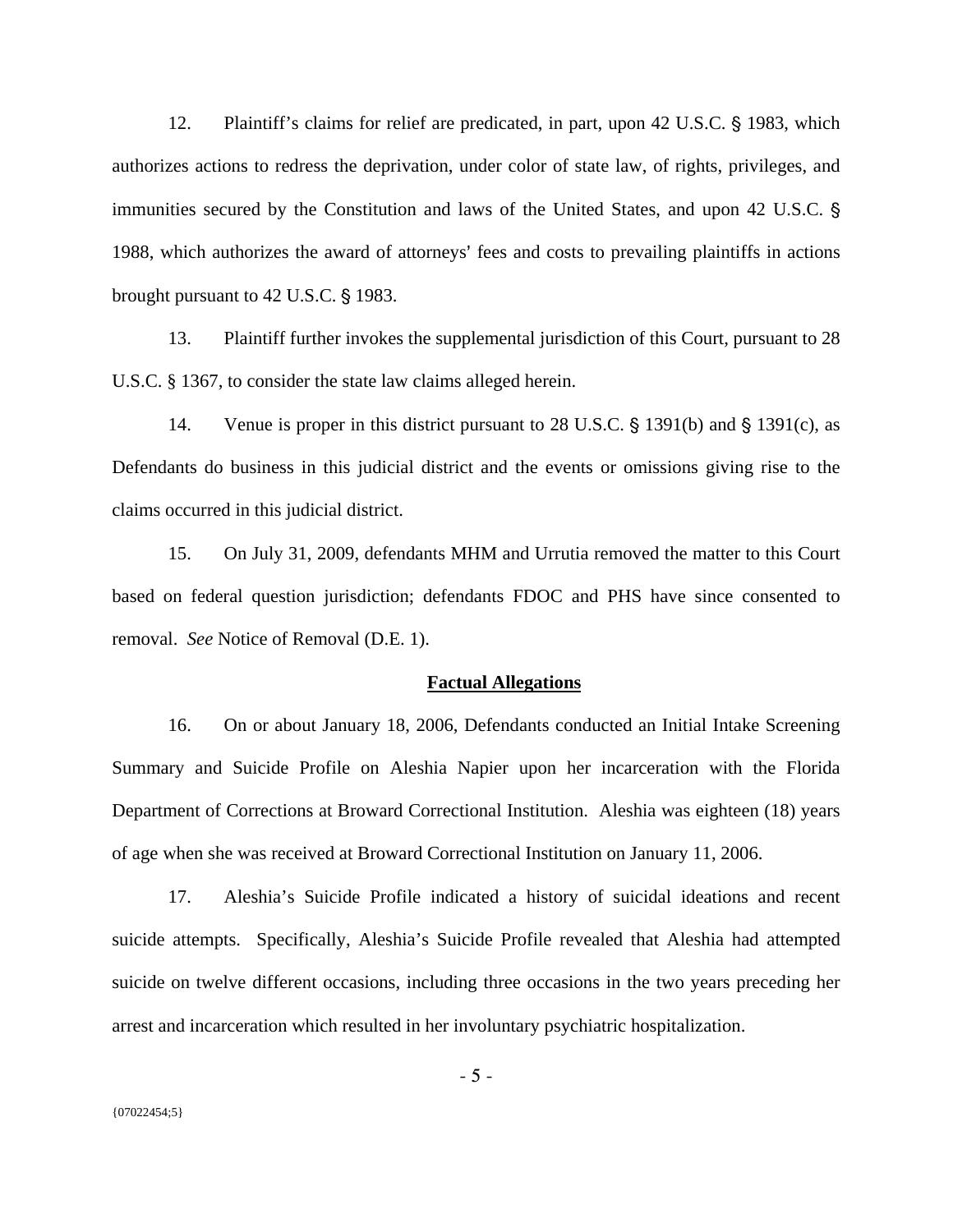18. Aleshia's Suicide Profile further revealed that Aleshia was suffering from suicidal ideations as recently as the week prior to her intake at Broward Correctional Institution while she was being held at the Palm Beach County Jail.

19. On January 20, 2006, Aleshia was given a Psychiatric Evaluation by John Martin, M.D, an employee of the FDOC. Aleshia's Psychiatric Evaluation indicated that she was diagnosed with bipolar disorder and depression with psychotic features, with additional problems of mood swings and hallucinations.

20. At all times material to this action, Aleshia's Intake Screening Summary and Suicide Profile were kept in her medical record and available and accessible to all of her treating medical and mental health physicians.

21. On or about September 15, 2006, while Aleshia was incarcerated at Lowell Correctional Institution in Ocala, Florida, she made a serious suicide attempt by setting her sheets on fire after hearing continued voices telling her to kill herself.

22. As a result of Aleshia's suicide attempt on or about September 15, 2006, an emergency referral was made to transfer Aleshia to the Crisis Stabilization Unit at Broward Correctional Institution for inpatient mental health care. Aleshia's inpatient treatment request further indicated that Aleshia was suffering from acute psychosis and was suicidal.

23. On or about September 18, 2006, Aleshia was transferred to Broward Correctional Institution and admitted to the Crisis Stabilization Unit and placed under Suicide Observation Status.

24. Within the Florida Department of Corrections, inmates are admitted to the Crisis Stabilization Unit for intensive psychological and psychiatric services provided within a highly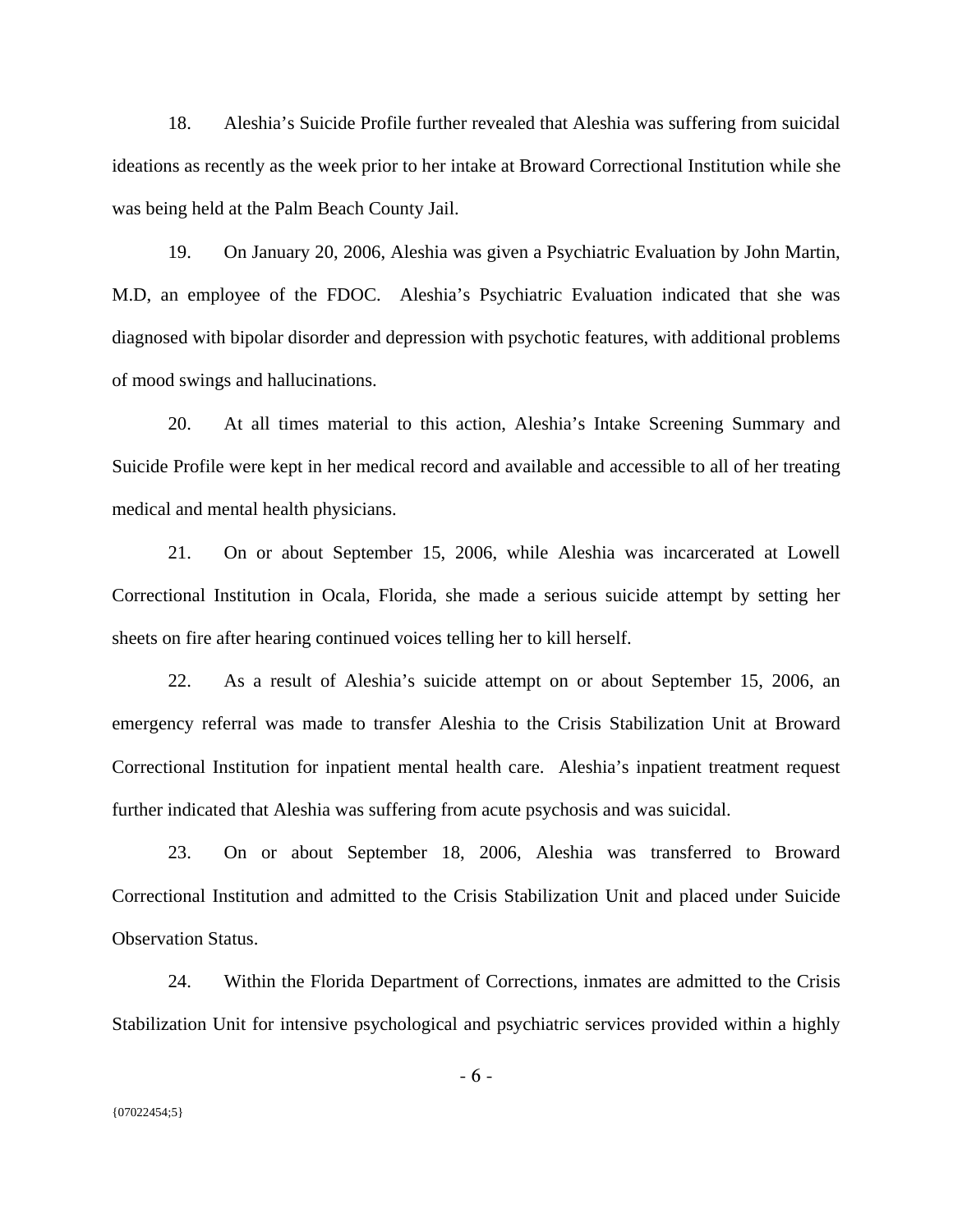structured inpatient setting. Crisis stabilization care is provided to those inmates whose mental disorders or symptoms cannot be safely and adequately treated within the general patient population.

25. According to FDOC policy, the typical length of stay for an inmate admitted to a Crisis Stabilization Unit is fifteen to thirty days.

26. On or about September 21, 2006, three days after Aleshia's transfer to Broward Correctional Institution for inpatient care and less than one week after her serious suicide attempt, Aleshia was discharged from the Crisis Stabilization Unit and taken off of Suicide Observation Status by defendant Urrutia and sent to solitary confinement.

27. At all times relevant, Defendants were well aware of the dangers of placing suicidal inmates in solitary confinement and the deteriorative effects of solitary confinement on the mental health of mentally ill inmates.

28. Hours after being discharged from the Crisis Stabilization Unit on or about September 21, 2006, Aleshia declared a psychological emergency from solitary confinement, reporting suicidal ideations.

29. As a result of Aleshia's psychological emergency on or about September 21, 2006, Aleshia was immediately admitted to an Isolation Management Room and again placed under Suicide Observation Status.

30. Four days later, on or about September 25, 2006, Aleshia was discharged from her Isolation Management Room and sent back to solitary confinement. Aleshia's discharge and discontinuation of Suicide Observation Status on September 25, 2006 was again ordered by defendant Urrutia.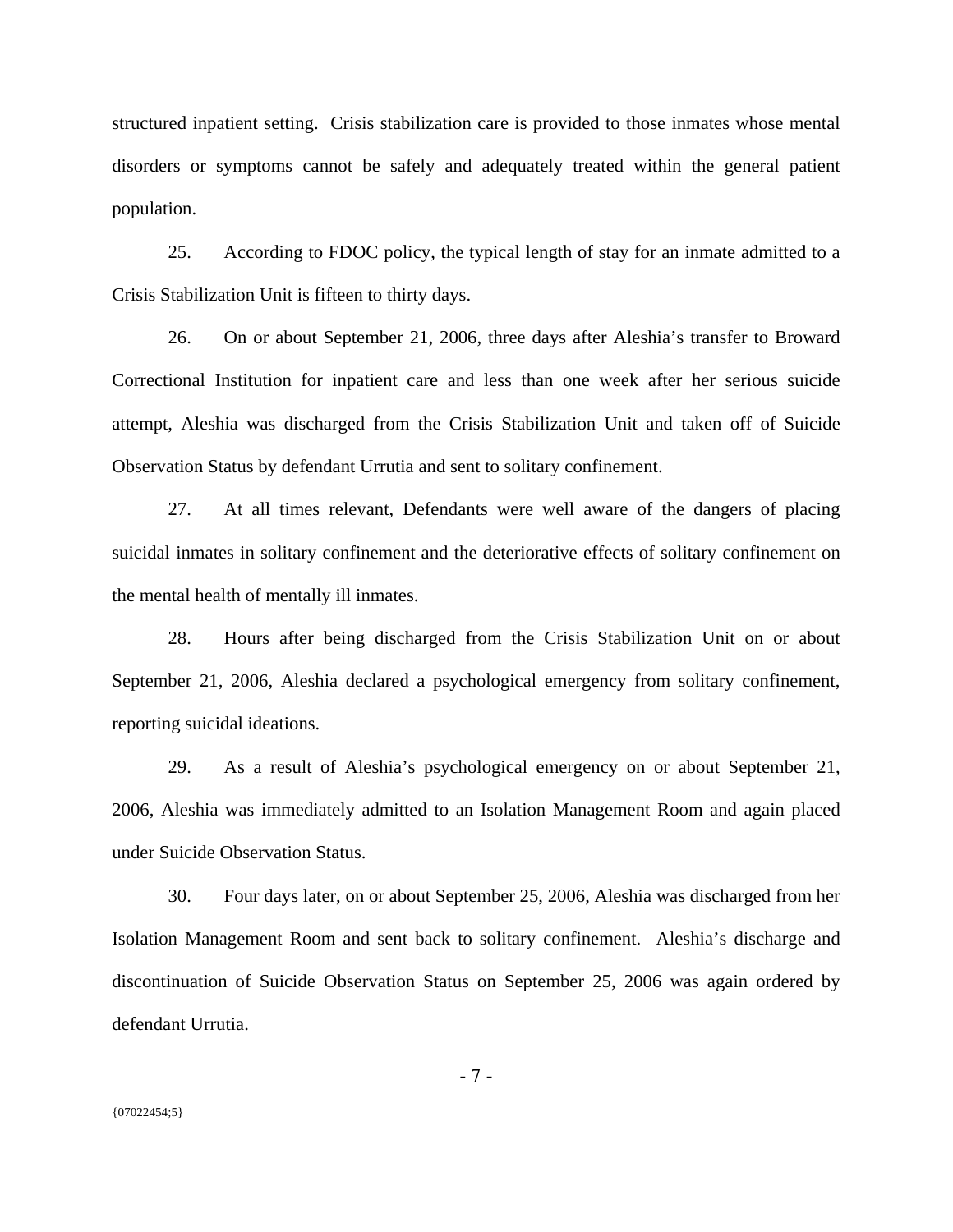31. On or about September 28, 2006, Aleshia declared a second psychological emergency from solitary confinement, reporting auditory and visual hallucinations. Despite such thoughts, Aleshia was not referred to a higher level of care or observation and was instead again returned to solitary confinement.

32. On or about September 30, 2006, Aleshia declared a third psychological emergency from solitary confinement, reporting a desire and intent to commit suicide to get rid of the voices in her head.

33. As a result of Aleshia's psychological emergency on or about September 30, 2006, Aleshia was again admitted to an Isolation Management Room and placed under Suicide Observation Status.

34. Five days later, on or about October 5, 2006, Aleshia was again discharged from her Isolation Management Room and returned to solitary confinement. Aleshia's discharge and discontinuation of Suicide Observation Status on October 5, 2006 was again ordered by defendant Urrutia.

35. On or about October 7, 2006 and October 10, 2006, Aleshia declared a fourth and fifth psychological emergency from solitary confinement, reporting increased feelings of depression and ambivalence. Despite noting such feelings, Aleshia was not referred to a higher level of care or observation and was returned to solitary confinement.

36. On or about October 14, 2006, Aleshia was again transferred to an Isolation Management Room and placed under Suicide Observation Status after mental health staff responded to a mental health emergency in solitary confinement during which staff assessed a risk of suicide.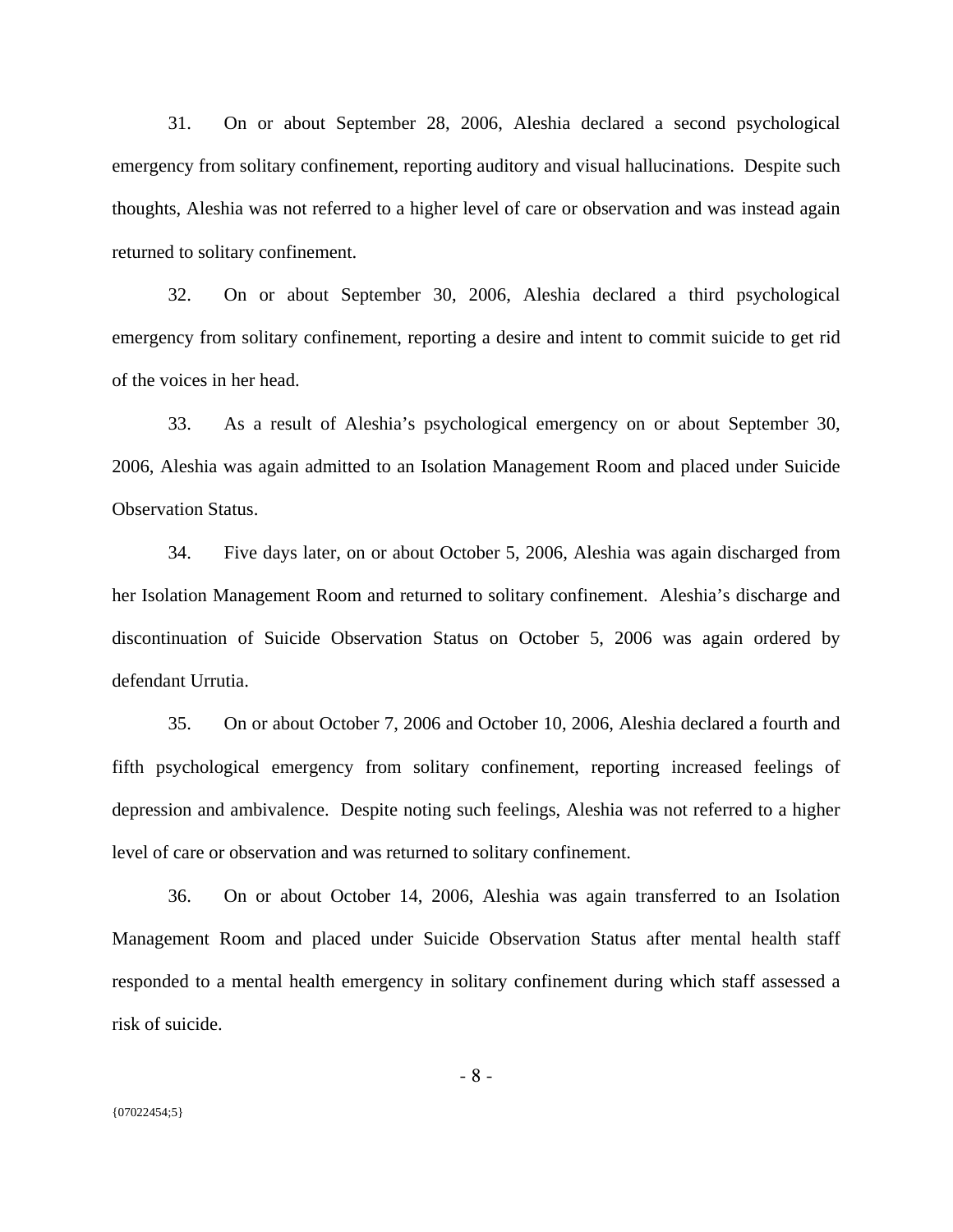37. On or about October 18, 2006, Aleshia was seen by a behavioral health specialist while in her Isolation Management Room. According to the specialist's evaluation, the behavioral health specialist was unable to determine Aleshia's mood or affect, and was unable to determine whether Aleshia had any current suicidal ideations, plans or intent.

38. After this evaluation, at or about 8:00 a.m. on October 18, 2006, defendant Urrutia ordered Aleshia to be discharged from her Isolation Management Room and transferred to a Crisis Stabilization Unit for more intensive care.

39. Upon information and belief, Aleshia was never sent to the Crisis Stabilization Unit on October 18, 2006.

40. One hour later, at or about 9:00 a.m. on October 18, 2006, defendant Urrutia, despite his knowledge of Aleshia's need for more intensive crisis stabilization care, ordered Aleshia to be discharged from her Isolation Management Room and returned to solitary confinement.

41. Upon information and belief, on October 18, 2006, Aleshia was discharged from her Isolation Management Room, taken off of Suicide Observation Status and returned to solitary confinement under orders from defendant Urrutia.

42. Aleshia was discharged from her Isolation Management Room, taken off Suicide Observation Status and placed in solitary confinement "out of sight, out of mind" because Defendants did not have sufficient bed space in the Crisis Stabilization Unit for persons such as Aleshia who were obviously suicidal. As a result, the Defendants were more interested in quickly moving patients in and out of Suicide Observation Status cells than in treating and observing them.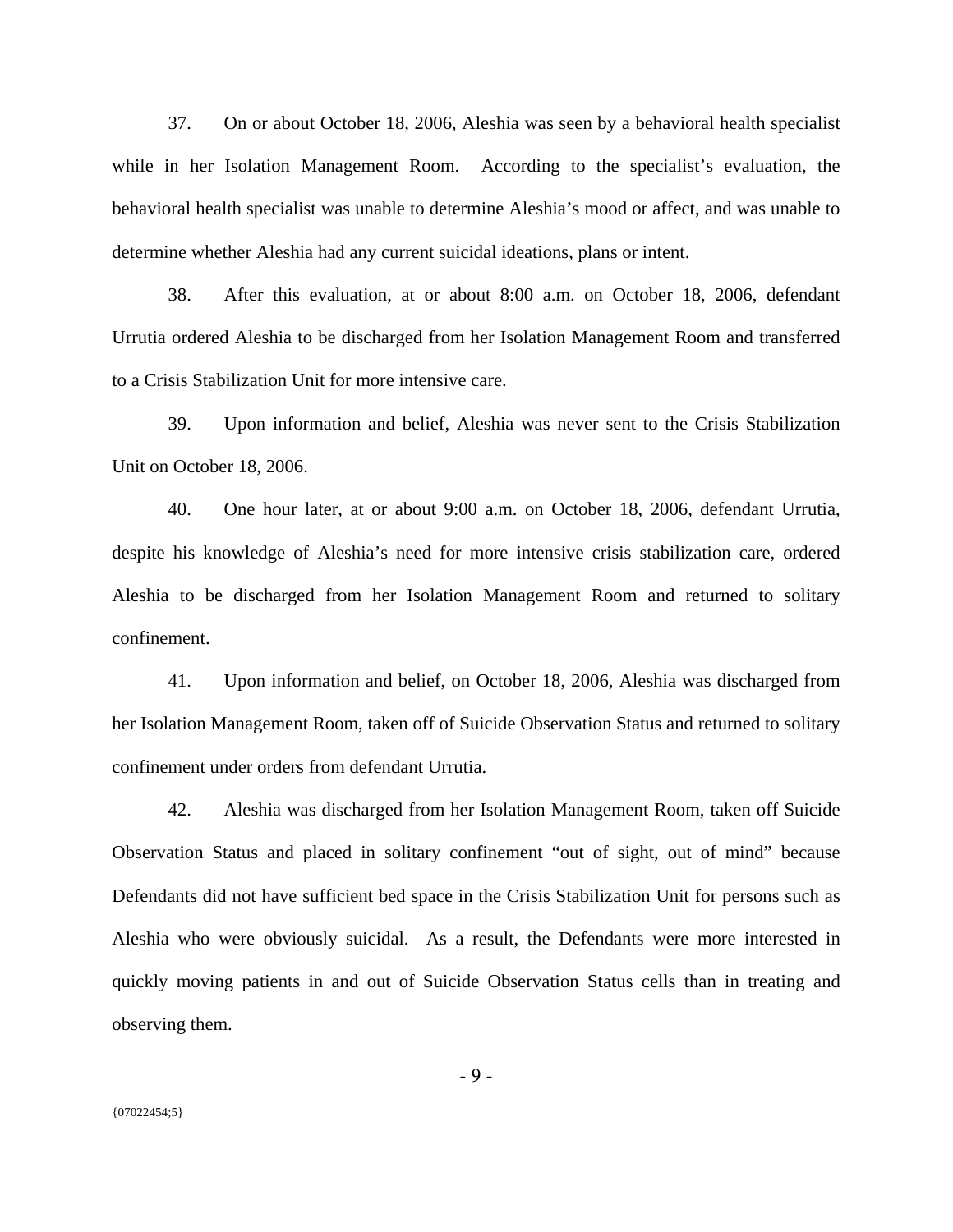43. Defendants, therefore, had knowledge that Aleshia was grossly suicidal and in need of serious mental health care.

44. Defendants ignored Aleshia's serious mental health needs and intentionally and/or negligently failed to provide her with the very mental health care they knew was necessary, despite the fact that Aleshia was crying out for help, the very help Defendants were charged to provide her with.

45. At all times after her release from her Isolation Management Room on October 18, 2006, Aleshia was confined under no suicide preventive measures, in a solitary confinement cell that was not equipped to house a known suicidal inmate. Instead, Aleshia's solitary confinement cell contained several known instrumentalities for suicide, such as clothing, sheets, towels and various means and instrumentalities from which to tie and suspend those items.

46. On October 31, 2006, Aleshia was found by prison staff hanging in her solitary confinement cell, suspended from her bunk bed post by a bed sheet that was tied around her neck. Aleshia was pronounced dead on the scene by EMS technicians at 2:35 p.m. on October 31, 2006.

47. After Aleshia's release from her Isolation Management Room on October 18, 2006, Aleshia was only seen twice by a mental health professional until she was found to have committed suicide in her cell on October 31, 2006.

48. At all times relevant, defendant FDOC conducted regular audits of defendant PHS and received reports regarding the conditions at Broward Correctional Institute. Therefore, defendant FDOC was well aware that female inmates, including Aleshia Napier, were not receiving minimally adequate mental health care at Broward Correctional Institution.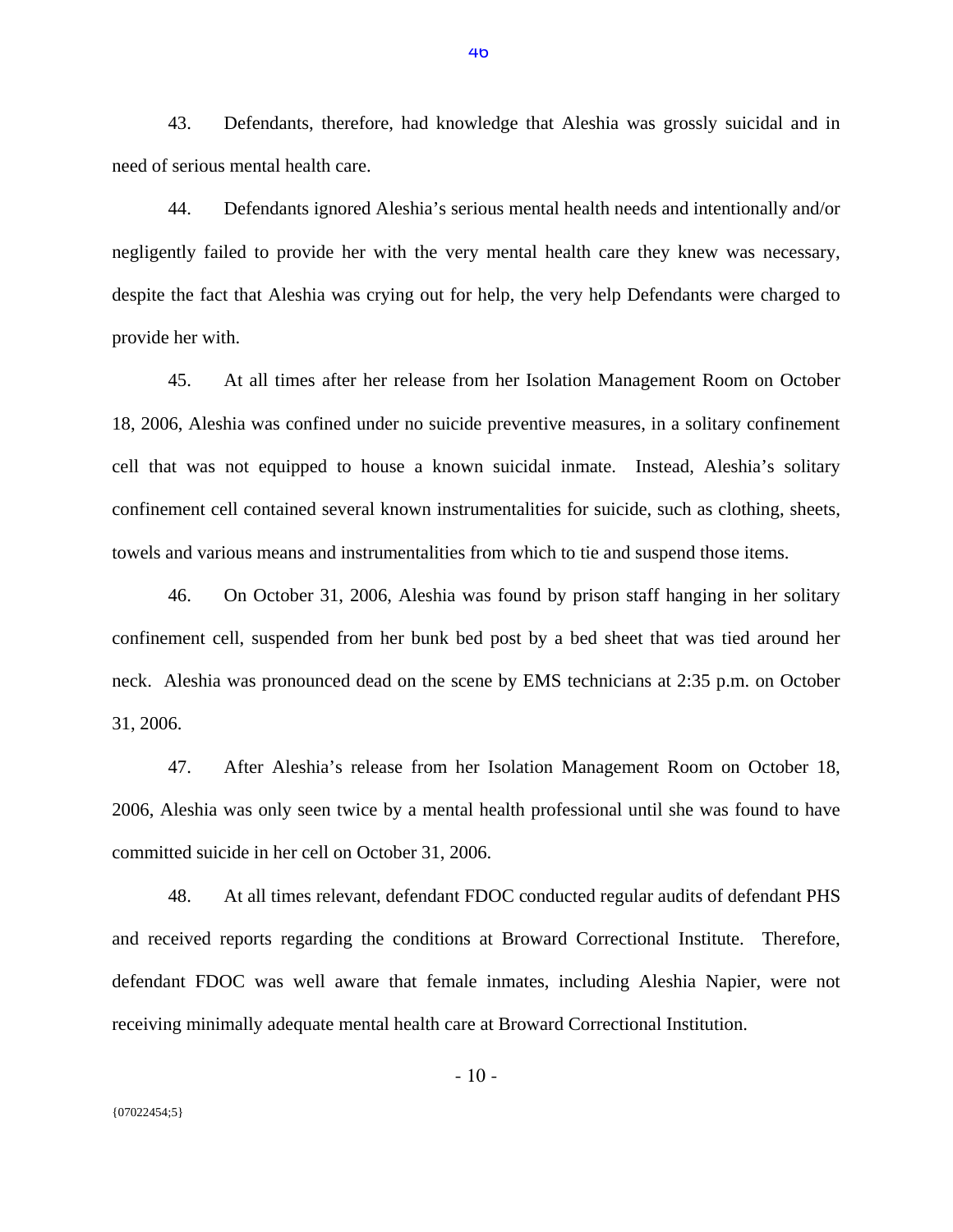49. At all times relevant, defendant PHS received reports regarding the conditions at Broward Correctional Institute. Therefore, defendant PHS was well aware that female inmates, including Aleshia Napier, were not receiving minimally adequate mental health care at Broward Correctional Institution.

50. At all times relevant, defendant MHM was well aware that female inmates, including Aleshia Napier, were not receiving minimally adequate mental health care at Broward Correctional Institution.

51. At all times relevant, defendant Urrutia was well aware that female inmates, including Aleshia Napier, were not receiving minimally adequate mental health care at Broward Correctional Institution.

### **Count One – Wrongful Death Defendant Florida Department of Corrections**

52. Plaintiff repeats and realleges paragraphs one through fifty-one as if fully set forth herein.

53. This Count One is against defendant, Florida Department of Corrections, for the negligent treatment of Aleshia Napier while incarcerated at Broward Correctional Institution resulting in her death in violation of Florida's Wrongful Death Act, Sections 768.16-768.27, Florida Statutes, and Florida's Medical Malpractice provisions, Sections 766.101-766.316, Florida Statutes.

54. Defendant Florida Department of Corrections owed Aleshia Napier a nondelegable duty to use reasonable care to ensure her safety.

- 11 -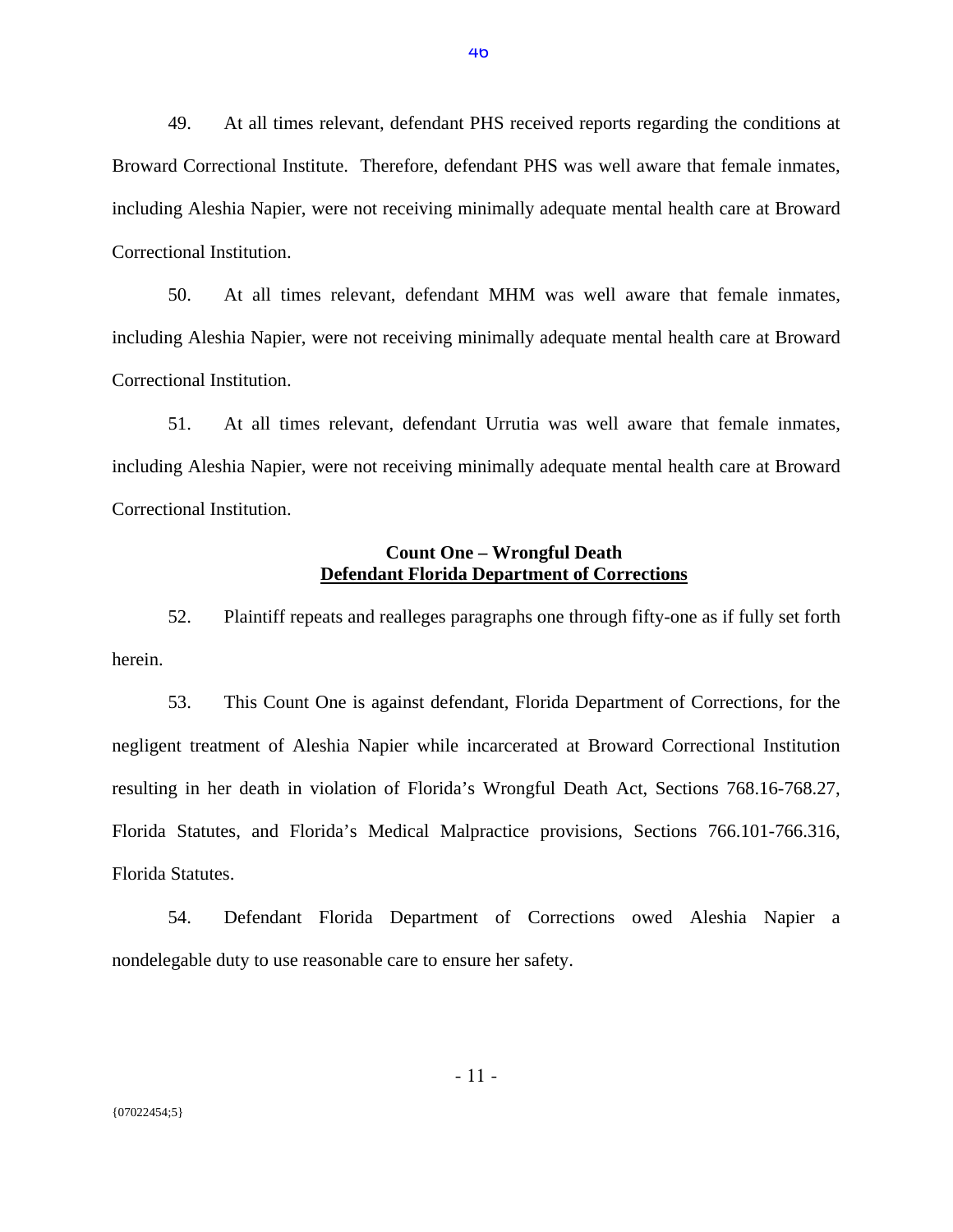55. Defendant Florida Department of Corrections failed to perform its duty of using reasonable care to ensure Aleshia Napier's safety, thereby abandoning Aleshia Napier as a patient.

56. The mental health care provided by defendant Florida Department of Corrections fell below the generally accepted standard of care in the community in that mental health staff failed to properly monitor and treat Aleshia Napier's mental health condition and needs, including, but not limited to:

A. failing to provide Aleshia with daily mental health treatment by a licensed Psychiatrist or Psychologist while admitted to an Isolation Management Room despite knowledge of her suicidal history and tendencies;

B. failing to provide Aleshia with regular mental health treatment while in solitary confinement despite knowledge of her suicidal history and tendencies;

C. failing to provide Aleshia with regular mental health monitoring and observation while in solitary confinement despite knowledge of her suicidal history and tendencies;

D. failing to provide Aleshia with crisis stabilization care despite knowledge of her need for intensive and structured care;

E. failing to adequately respond to Aleshia's mental health emergencies reported while in solitary confinement despite knowledge of her suicidal history and tendencies;

F. failing to properly place Aleshia under adequate suicidal preventive measures necessary to prevent her death, despite knowledge of the risks solitary confinement poses to suicidal inmates, including, but not limited to, the deteriorative effect on mental illnesses, access to instrumentalities for suicide, and the lack of persons to watch over the suicidal inmate.

- 12 -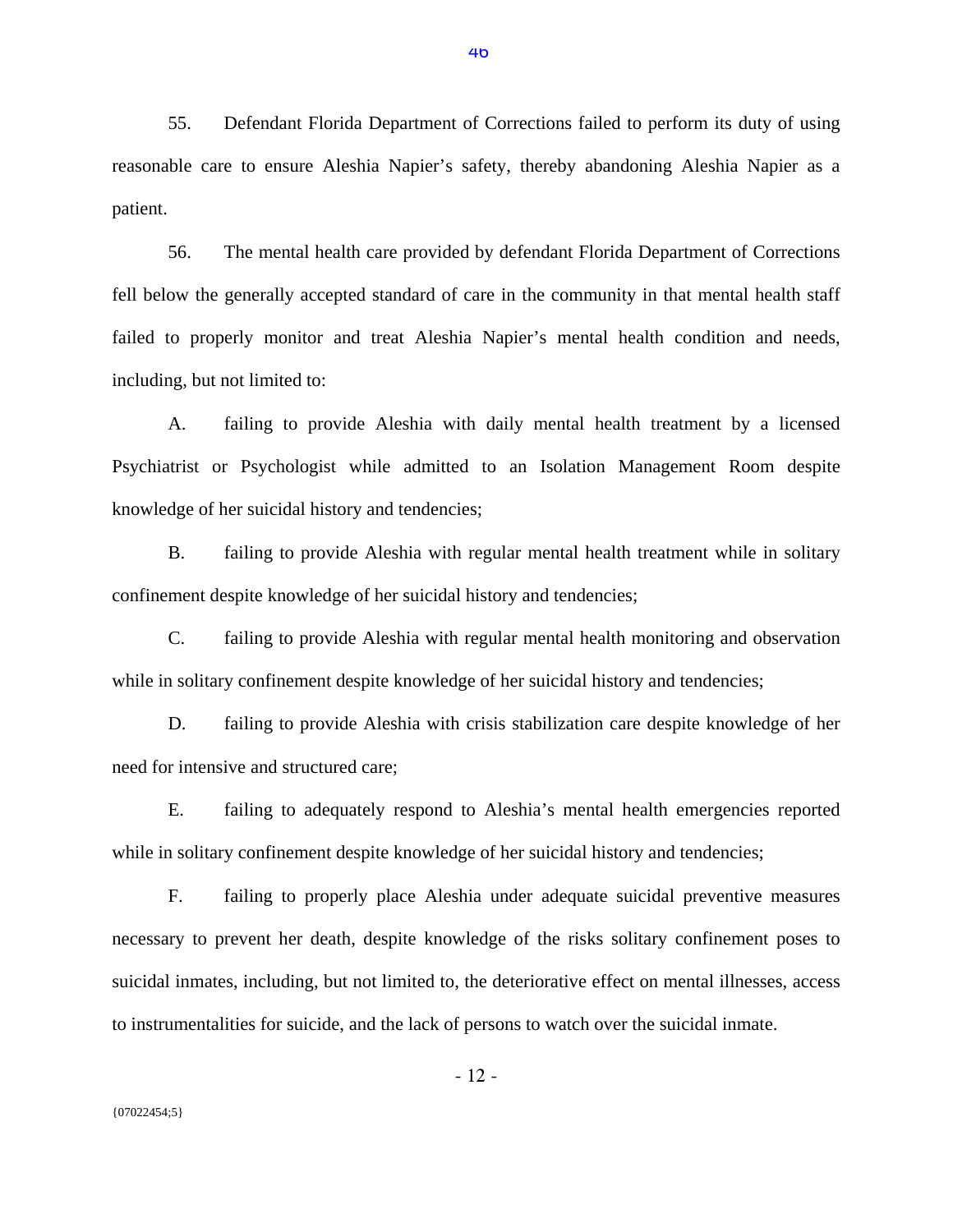57. As a direct and proximate result of defendant Florida Department of Corrections' failure to perform its duty of using reasonable care to ensure Aleshia Napier's safety, Aleshia Napier died.

58. Defendant Florida Department of Corrections was well aware that female inmates, including Aleshia Napier, were not receiving minimally adequate mental health care at Broward Correctional Institution. Therefore, it was reasonably foreseeable that harm would befall Aleshia Napier either directly or indirectly as a result of the actions and omissions of defendant Florida Department of Corrections.

WHEREFORE, on this Count One, as a result of the tragic and untimely death of Aleshia Napier in violation of Florida's Wrongful Death Act and Florida's Medical Malpractice provisions, the Survivors of and the Estate of Aleshia Napier have sustained the following damages, and therefore seek same from defendant Florida Department of Corrections:

- A. The Estate of Aleshia Napier has sustained the following damages:
	- 1. funeral and burial expenses incurred as a result of the death of Aleshia Napier that have become a charge against her Estate or that were paid on her behalf;
	- 2. loss of prospective net Estate accumulations; and
	- 3. loss of earnings of Aleshia Napier from the date of her death, less loss support of her survivors excluding contributions in kind with interest.
- B. Albert Napier, as the father of Aleshia Napier, a minor at her time of death, has sustained the following damages:
	- 1. loss of support and services of his daughter;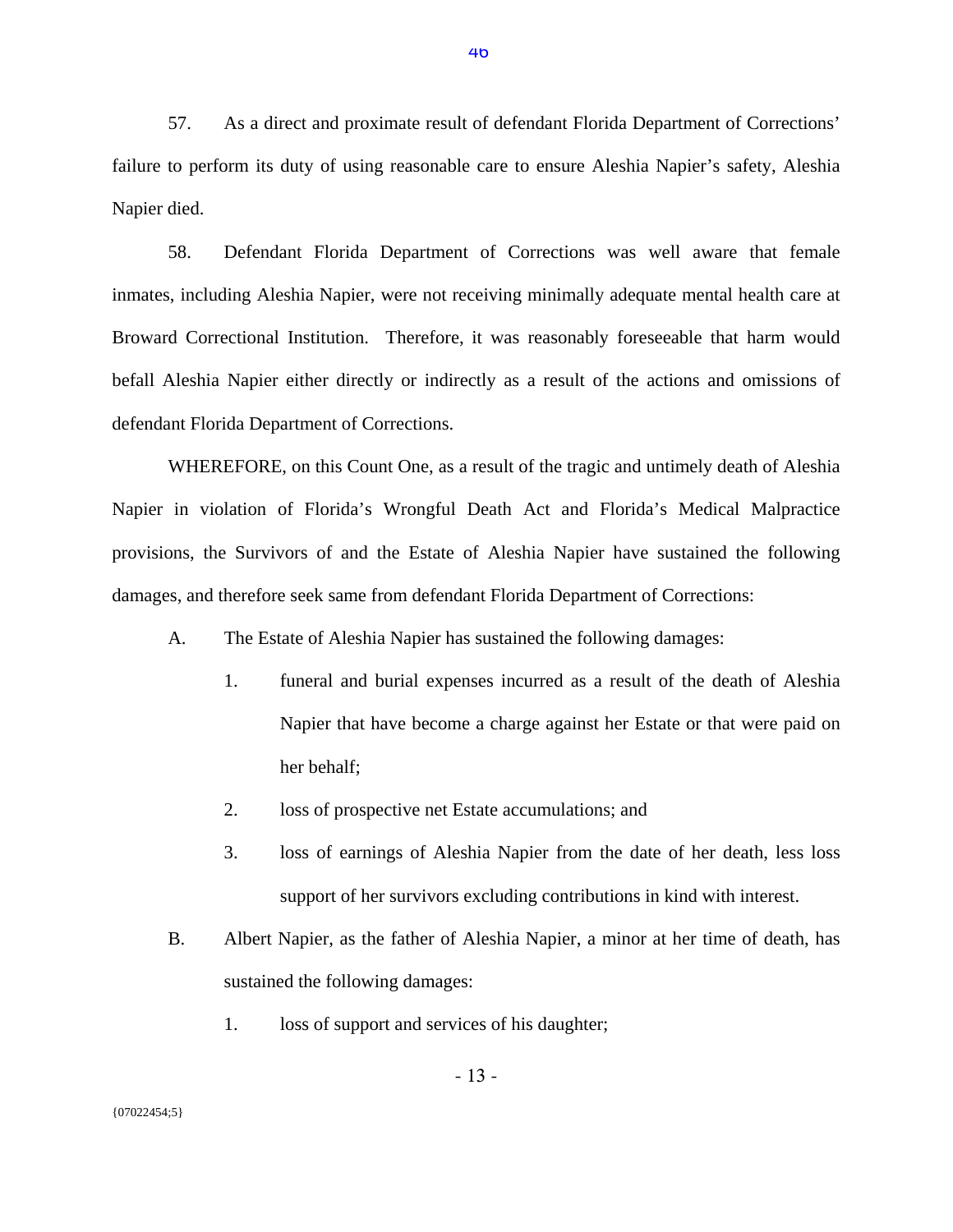- 2. mental pain and suffering from the date of injury and continuing for the remainder of his life; and
- 3. medical and funeral expenses due to the death of Aleshia Napier.
- C. Jane Napier, as the mother of Aleshia Napier, a minor at her time of death, has sustained the following damages:
	- 1. loss of support and services of her daughter;
	- 2. mental pain and suffering from the date of injury and continuing for the remainder of her life; and
	- 3. medical and funeral expenses due to the death of Aleshia Napier.

Accordingly, Plaintiff respectfully requests that the Court award Plaintiff the aforementioned damages; any and all other compensatory damages suffered by Plaintiff; and such other and further relief as the Court deems just and equitable.

# **Count Two – Wrongful Death Defendant Prison Health Services, Inc.**

59. Plaintiff repeats and realleges paragraphs one through fifty-one as if fully set forth herein.

60. This Count Two is against defendant, Prison Health Services, Inc., for actions and/or omissions taken with bad faith, malicious purpose and/or in a manner exhibiting wanton and willful disregard of human rights, safety, or property with respect to the treatment of Aleshia Napier while incarcerated at Broward Correctional Institution resulting in her death in violation of Florida's Wrongful Death Act, Sections 768.16-768.27, Florida Statutes, and Florida's Medical Malpractice provisions, Sections 766.101-766.316, Florida Statutes.

- 14 -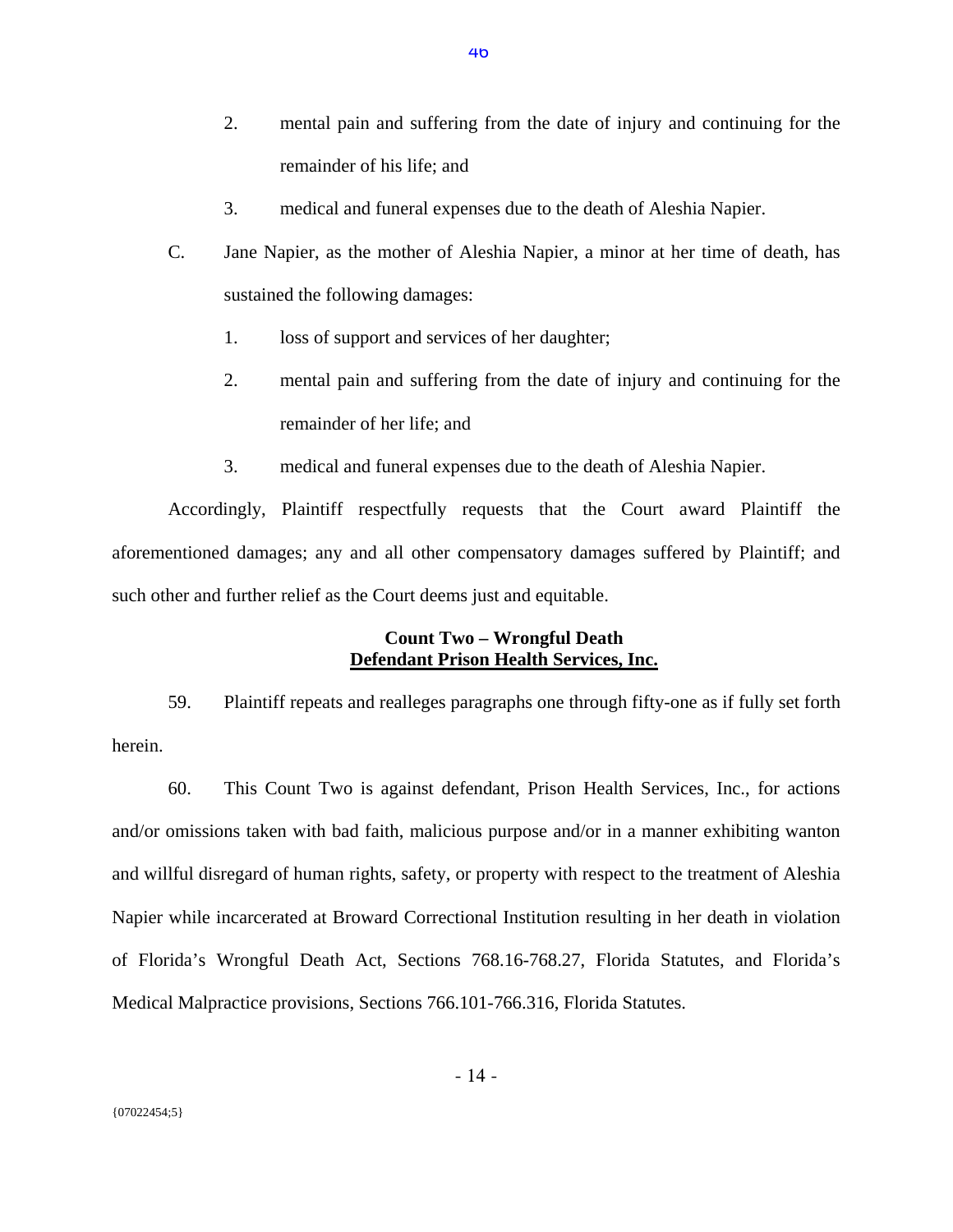61. Defendant Prison Health Services, Inc. owed Aleshia Napier a duty to use reasonable care to ensure her safety.

62. Defendant Prison Health Services, Inc. failed to perform its duty of using reasonable care to ensure Aleshia Napier's safety, thereby abandoning Aleshia Napier as a patient.

63. The mental health care provided by the defendant Prison Health Services, Inc. fell below the generally accepted standard of care in the community and rose to the level of constituting a clear and present danger, in that mental health staff failed to properly monitor and treat Aleshia Napier's mental health condition and needs, including, but not limited to:

A. failing to provide Aleshia with daily mental health treatment by a licensed Psychiatrist or Psychologist while admitted to an Isolation Management Room despite knowledge of her suicidal history and tendencies;

B. failing to provide Aleshia with regular mental health treatment while in solitary confinement despite knowledge of her suicidal history and tendencies;

C. failing to provide Aleshia with regular mental health monitoring and observation while in solitary confinement despite knowledge of her suicidal history and tendencies;

D. failing to provide Aleshia with crisis stabilization care despite knowledge of her need for intensive and structured care;

E. failing to adequately respond to Aleshia's mental health emergencies reported while in solitary confinement despite knowledge of her suicidal history and tendencies; and

F. failing to properly place Aleshia under adequate suicidal preventive measures necessary to prevent her death, despite knowledge of the risks solitary confinement poses to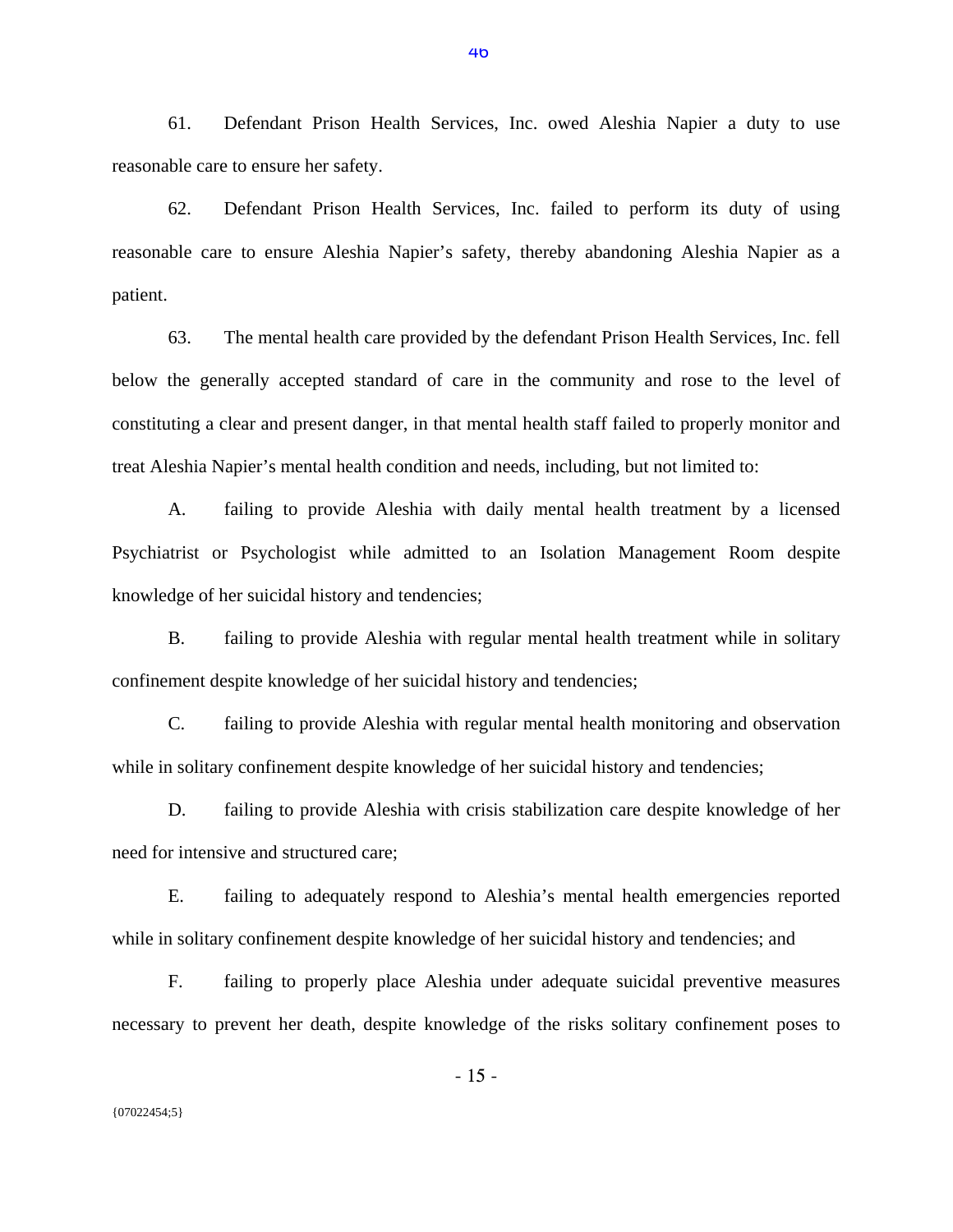suicidal inmates, including, but not limited to, the deteriorative effect on mental illnesses, access to instrumentalities for suicide, and the lack of persons to watch over the suicidal inmate.

64. As a direct and proximate result of defendant Prison Health Services, Inc.'s failure to perform their duty of using reasonable care to ensure Aleshia Napier's safety, Aleshia Napier died.

65. Defendant Prison Health Services, Inc. was well aware that female inmates, including Aleshia Napier, were not receiving minimally adequate mental health care at Broward Correctional Institution. Defendant Prison Health Services, Inc.'s actions and omissions were made consciously and voluntarily, and it was reasonably foreseeable that harm would befall Aleshia Napier either directly or indirectly as a result of the actions and omissions of defendant Prison Health Services, Inc.

WHEREFORE, on this Count Two, as a result of the tragic and untimely death of Aleshia Napier in violation of Florida's Wrongful Death Act and Florida's Medical Malpractice provisions, the Survivors of and the Estate of Aleshia Napier have sustained the following damages, and therefore seek same from defendant Prison Health Services, Inc.:

- A. The Estate of Aleshia Napier has sustained the following damages:
	- 1. funeral and burial expenses incurred as a result of the death of Aleshia Napier that have become a charge against her Estate or that were paid on her behalf;
	- 2. loss of prospective net Estate accumulations; and

- 16 -

3. loss of earnings of Aleshia Napier from the date of her death, less loss support of her survivors excluding contributions in kind with interest.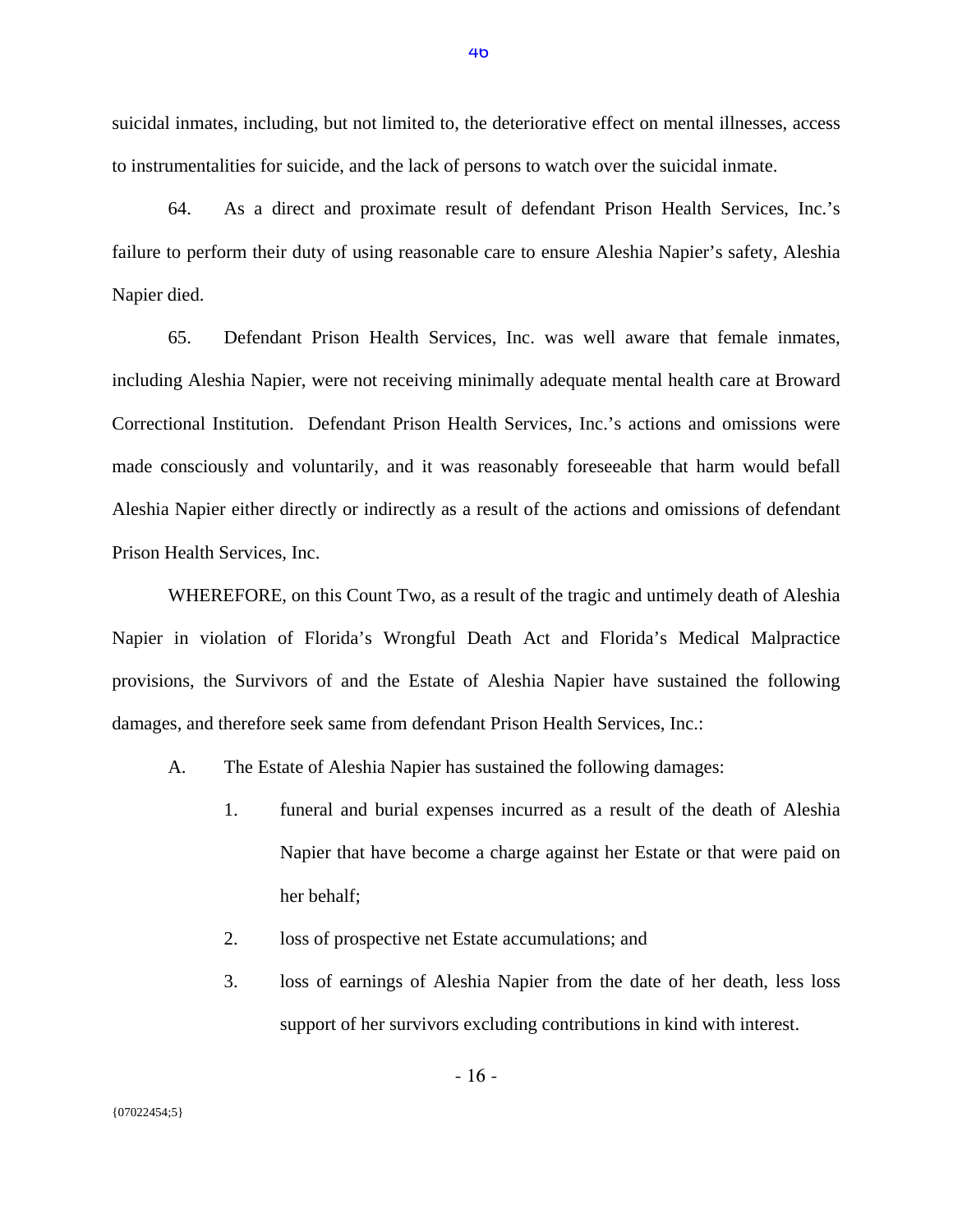- B. Albert Napier, as the father of Aleshia Napier, a minor at her time of death, has sustained the following damages:
	- 1. loss of support and services of his daughter;
	- 2. mental pain and suffering from the date of injury and continuing for the remainder of his life; and
	- 3. medical and funeral expenses due to the death of Aleshia Napier.
	- C. Jane Napier, as the mother of Aleshia Napier, a minor at her time of death, has sustained the following damages:
		- 1. loss of support and services of her daughter;
		- 2. mental pain and suffering from the date of injury and continuing for the remainder of her life; and
		- 3. medical and funeral expenses due to the death of Aleshia Napier.

Accordingly, Plaintiff respectfully requests that the Court award Plaintiff the aforementioned damages; any and all other compensatory damages suffered by Plaintiff; and such other and further relief as the Court deems just and equitable.

#### **Count Three – Wrongful Death Defendant MHM Correctional Services, Inc.**

66. Plaintiff repeats and realleges paragraphs one through fifty-one as if fully set forth herein.

67. This Count Three is against defendant, MHM Correctional Services, Inc., for the negligent conduct, gross negligent conduct, and/or intentional actions or omissions taken with bad faith, malicious purpose and/or in a manner exhibiting wanton and willful disregard of human rights, safety, or property with respect to the treatment of Aleshia Napier while

- 17 -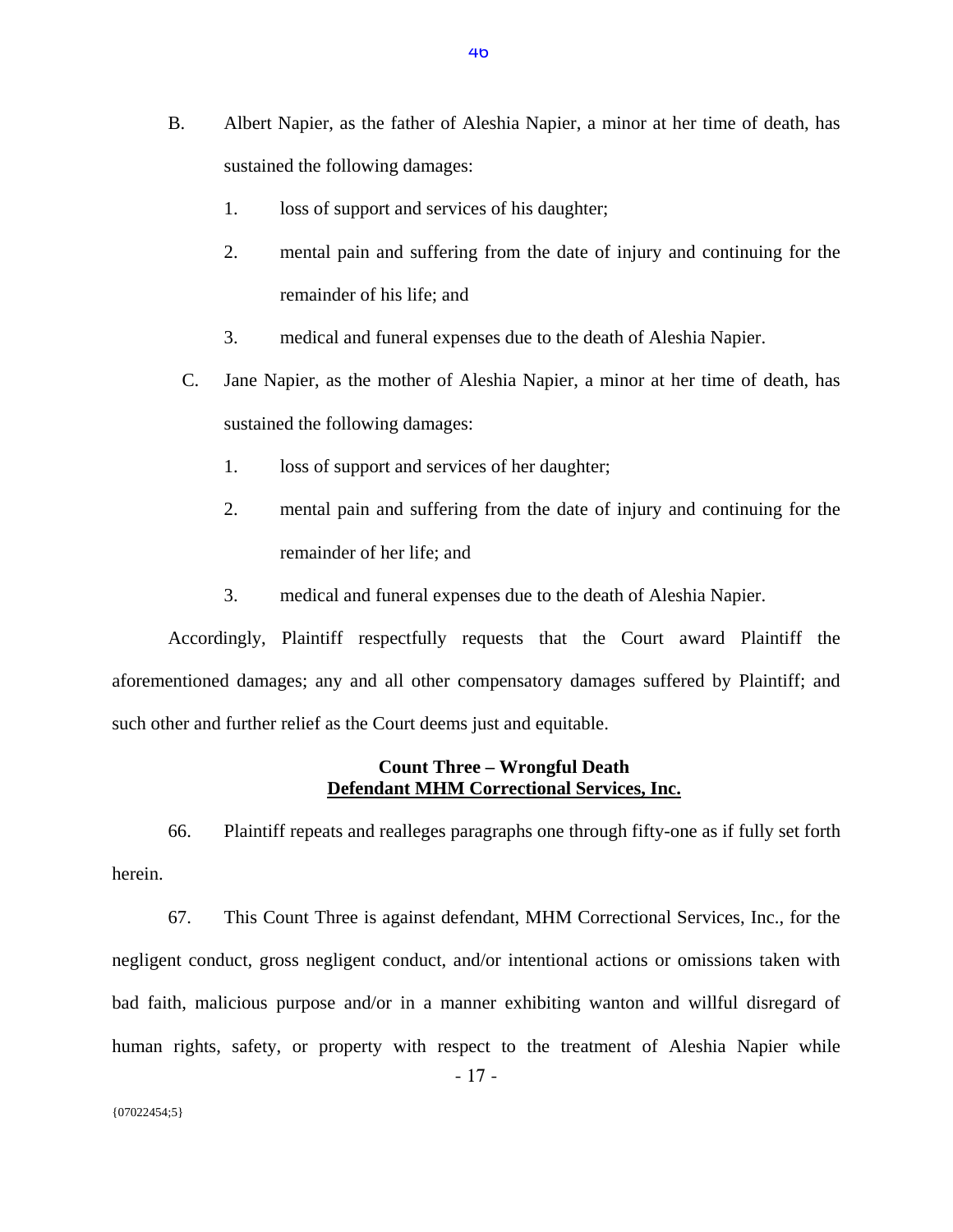incarcerated at Broward Correctional Institution resulting in her death in violation of Florida's Wrongful Death Act, Sections 768.16-768.27, Florida Statutes, and Florida's Medical Malpractice provisions, Sections 766.101-766.316, Florida Statutes.

68. Defendant MHM Correctional Services, Inc. acknowledged that its agents and employees were authorized to act for defendant MHM Correctional Services, Inc. when they committed the negligent, gross negligent, and/or intentional acts alleged herein. Defendant MHM Correctional Services, Inc.'s agents and employees accepted the undertaking of acting on behalf of defendant MHM Correctional Services, Inc. when they committed the negligent, gross negligent, and/or intentional acts alleged herein. Defendant MHM Correctional Services, Inc. had control over its agents and employees when they committed the negligent, gross negligent, and/or intentional acts alleged herein.

69. The negligent, gross negligent, and/or intentional acts of defendant MHM Correctional Services, Inc., its agents and employees, were done while acting within the course and scope of their employ and/or agency with defendant MHM Correctional Services, Inc.

70. Defendant MHM Correctional Services, Inc., its agents, and employees, owed Aleshia Napier a duty to use reasonable care to ensure her safety.

71. Defendant MHM Correctional Services, Inc., its agents and employees, failed to perform their duty of using reasonable care to ensure Aleshia Napier's safety, thereby abandoning Aleshia Napier as a patient.

72. The mental health care provided by defendant MHM Correctional Services, Inc., its agents and employees, fell below the generally accepted standard of care in the community, and rose to the level of constituting a clear and present danger, in that mental health staff failed

- 18 -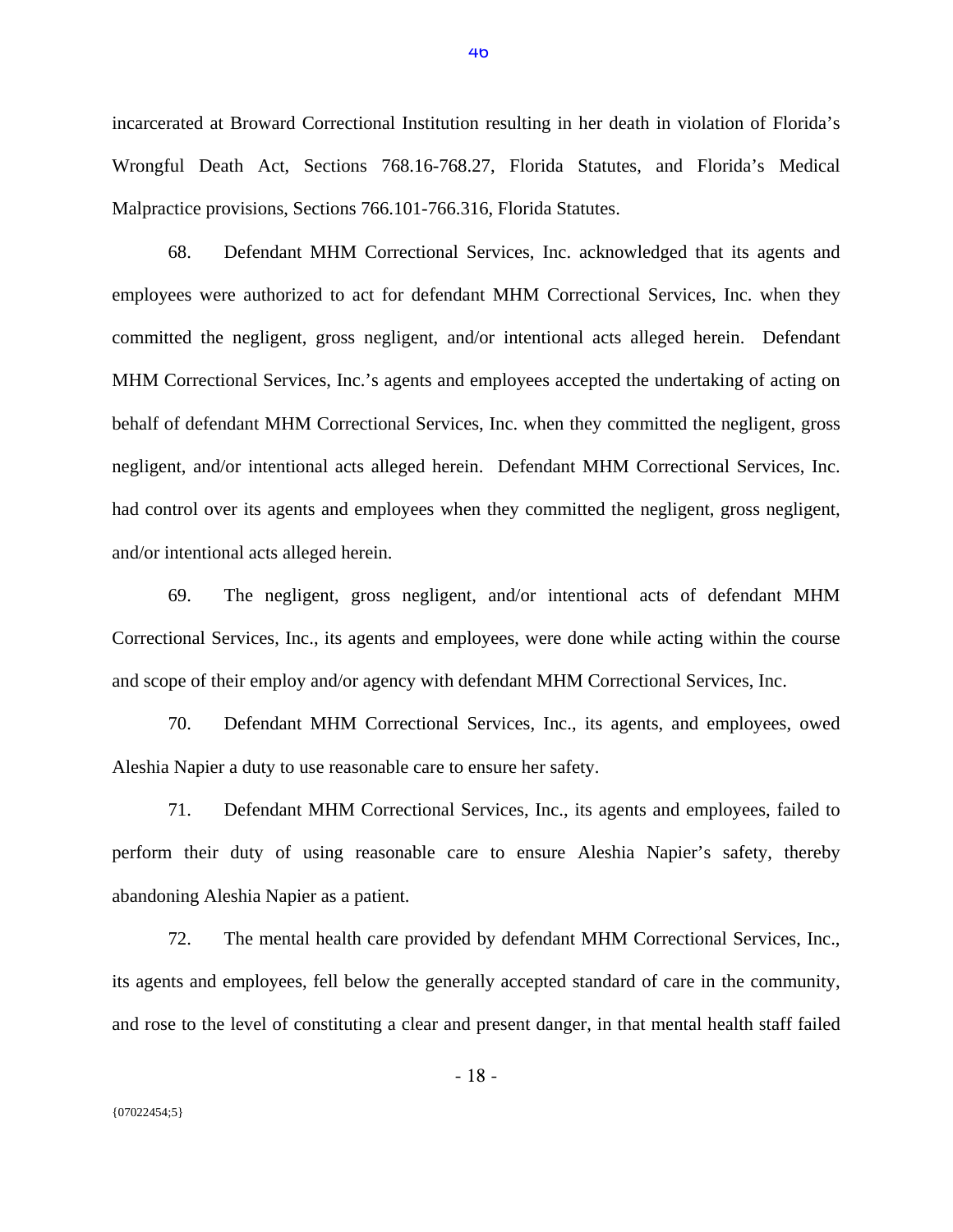to properly monitor and treat Aleshia Napier's mental health condition and needs, including, but not limited to:

A. failing to provide Aleshia with daily mental health treatment by a licensed Psychiatrist or Psychologist while admitted to an Isolation Management Room despite knowledge of her suicidal history and tendencies;

B. failing to provide Aleshia with regular mental health treatment while in solitary confinement despite knowledge of her suicidal history and tendencies;

C. failing to provide Aleshia with regular mental health monitoring and observation while in solitary confinement despite knowledge of her suicidal history and tendencies;

D. failing to provide Aleshia with crisis stabilization care despite knowledge of her need for intensive and structured care;

E. failing to adequately respond to Aleshia's mental health emergencies reported while in solitary confinement despite knowledge of her suicidal history and tendencies; and

F. failing to properly place Aleshia under adequate suicidal preventive measures necessary to prevent her death, despite knowledge of the risks solitary confinement poses to suicidal inmates, including, but not limited to, the deteriorative effect on mental illnesses, access to instrumentalities for suicide, and the lack of persons to watch over the suicidal inmate.

73. As a direct and proximate result of defendant MHM Correctional Services, Inc's., its agents' and employees', failure to perform their duty of using reasonable care to ensure Aleshia Napier's safety, Aleshia Napier died.

74. Defendant MHM Correctional Services, Inc., its agents and employees, knew of Aleshia Napier's prior suicide attempts and mental health history while confined in the FDOC.

- 19 -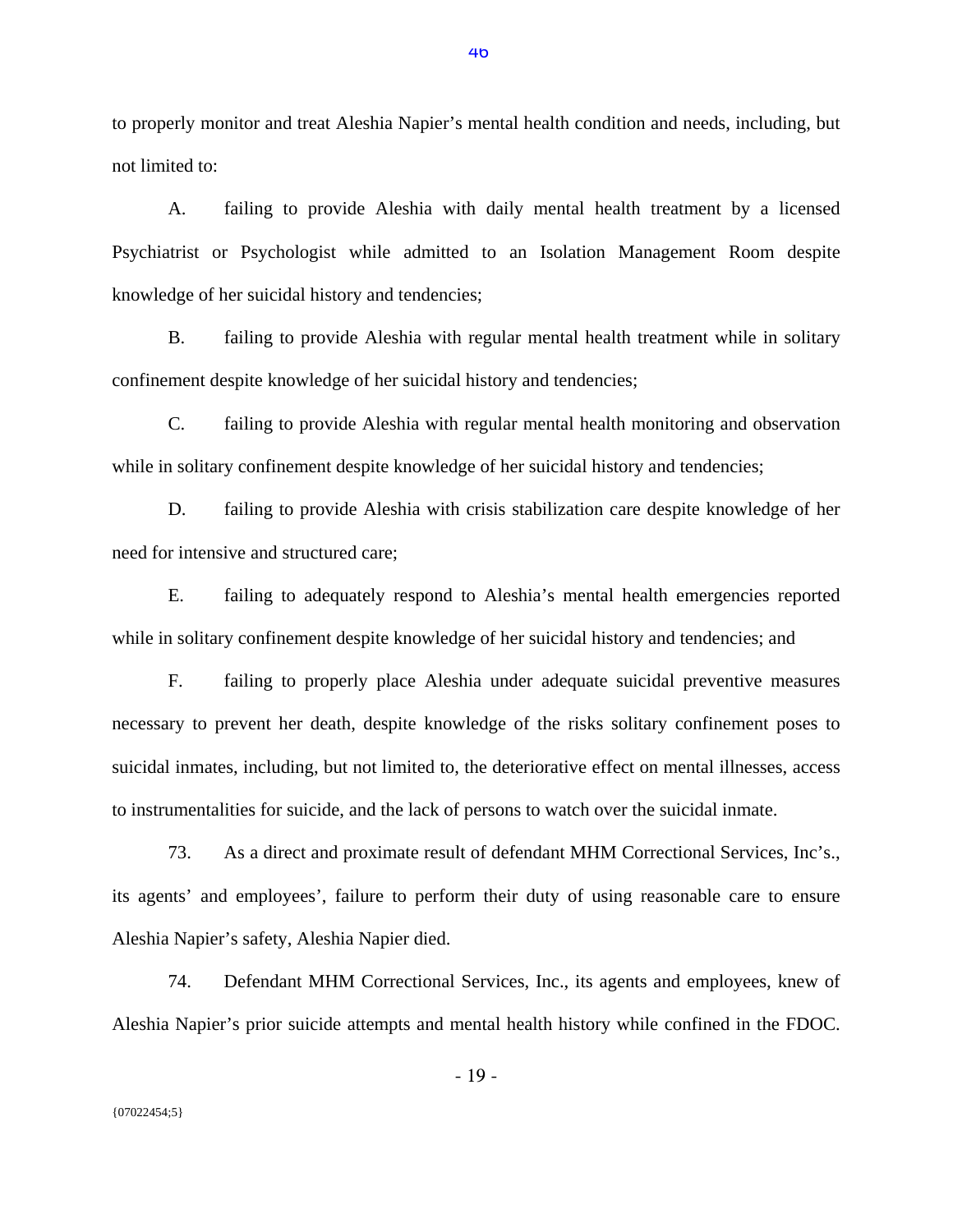Defendant MHM Correctional Services, Inc.'s actions and omissions were made consciously and voluntarily, and it was reasonably foreseeable that harm would befall Aleshia Napier either directly or indirectly as a result of the actions and omissions of defendant MHM Correctional Services, Inc., its agents and employees.

75. Defendant MHM Correctional Services, Inc., its agents and employees, acted with evil intent, malice, wantonness, and/or lucre when it committed the acts and omissions alleged herein.

WHEREFORE, on this Count Three, as a result of the tragic and untimely death of Aleshia Napier in violation of Florida's Wrongful Death Act and Florida's Medical Malpractice provisions, the Survivors of and the Estate of Aleshia Napier have sustained the following damages, and therefore seek same from defendant MHM Correctional Services, Inc.:

- A. The Estate of Aleshia Napier has sustained the following damages:
	- 1. funeral and burial expenses incurred as a result of the death of Aleshia Napier that have become a charge against her Estate or that were paid on her behalf;
	- 2. loss of prospective net Estate accumulations; and
	- 3. loss of earnings of Aleshia Napier from the date of her death, less loss support of her survivors excluding contributions in kind with interest.
- B. Albert Napier, as the father of Aleshia Napier, a minor at her time of death, has sustained the following damages:
	- 1. loss of support and services of his daughter;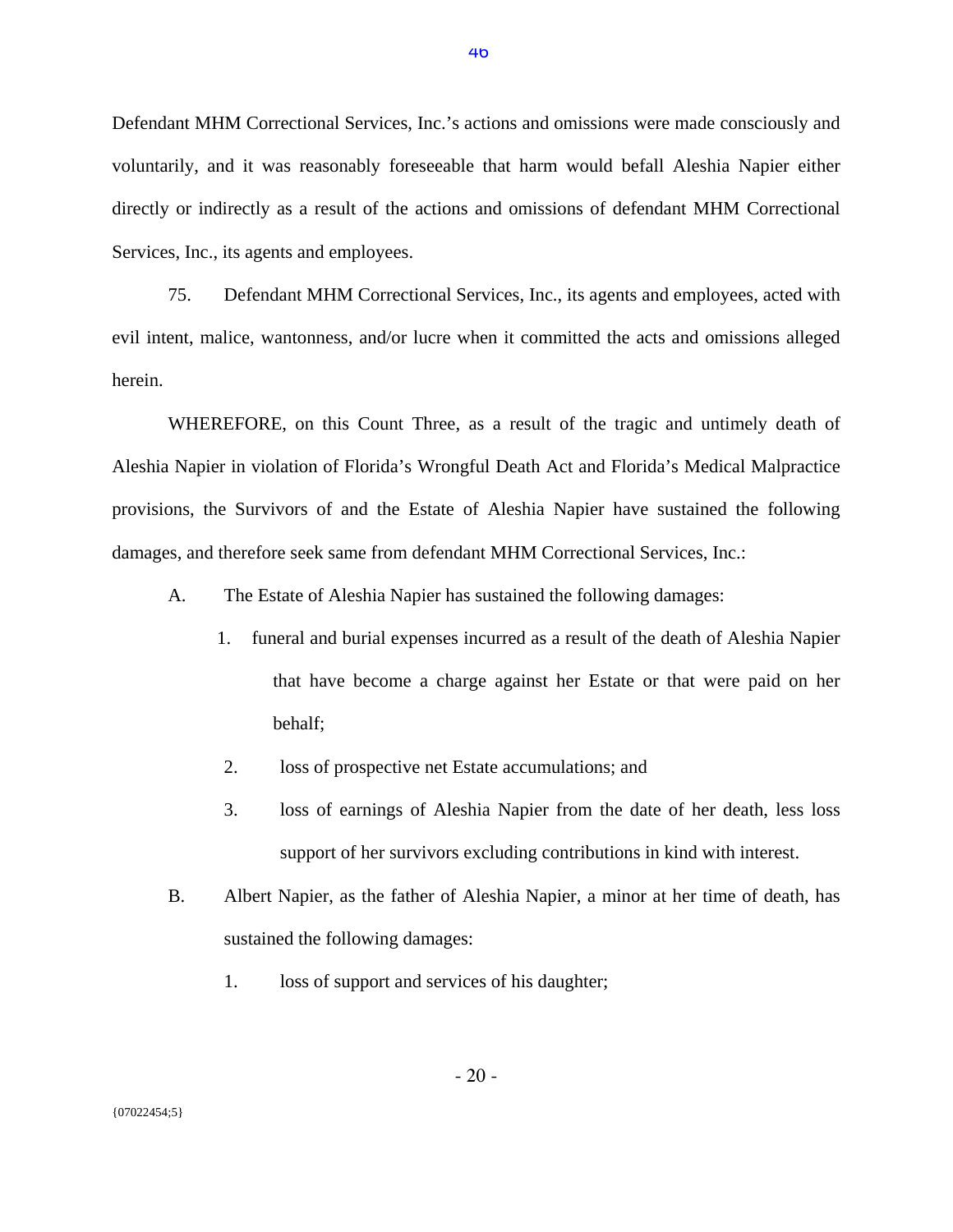- 2. mental pain and suffering from the date of injury and continuing for the remainder of his life; and
- 3. medical and funeral expenses due to the death of Aleshia Napier.
- C. Jane Napier, as the mother of Aleshia Napier, a minor at her time of death, has sustained the following damages:
	- 1. loss of support and services of her daughter;
	- 2. mental pain and suffering from the date of injury and continuing for the remainder of her life; and
	- 3. medical and funeral expenses due to the death of Aleshia Napier.

Accordingly, Plaintiff respectfully requests that the Court award Plaintiff the aforementioned damages; any and all other compensatory damages suffered by Plaintiff; punitive damages; and such other and further relief as the Court deems just and equitable.

# **Count Four – Wrongful Death Defendant Alejandro Urrutia**

76. Plaintiff repeats and realleges paragraphs one through fifty-one as if fully set forth herein.

77. This Count Four is against defendant, Alejandro Urrutia, M.D., for the negligent conduct, gross negligent conduct, and/or intentional actions or omissions taken with bad faith, malicious purpose and/or in a manner exhibiting wanton and willful disregard of human rights, safety, or property with respect to the treatment of Aleshia Napier while incarcerated at Broward Correctional Institution resulting in her death in violation of Florida's Wrongful Death Act, Sections 768.16-768.27, Florida Statutes, and Florida's Medical Malpractice provisions, Sections 766.101-766.316, Florida Statutes.

- 21 -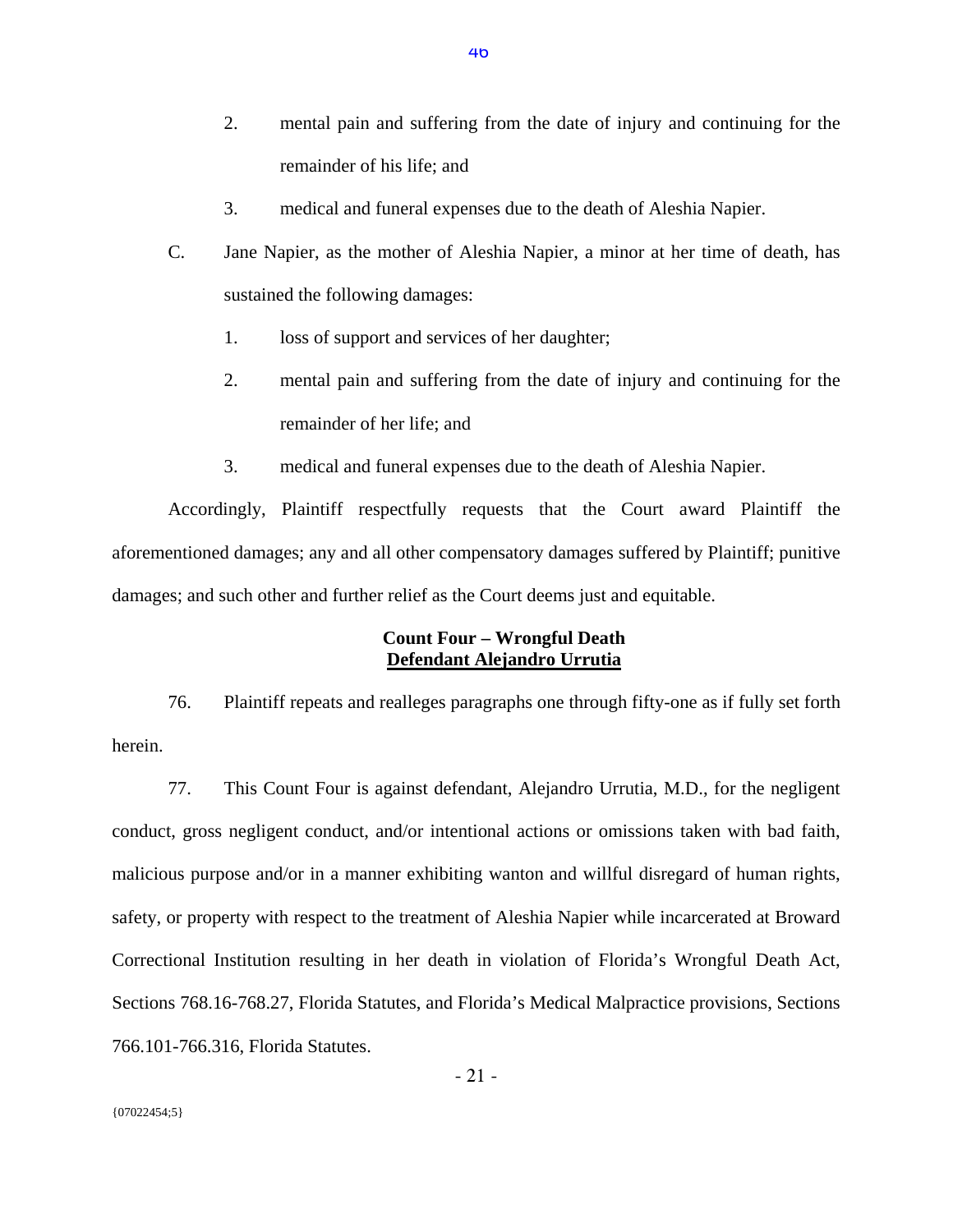78. Aleshia Napier was denied adequate and appropriate mental health care while in the care of defendant Alejandro Urrutia, M.D.

79. Defendant Alejandro Urrutia, M.D. owed Aleshia Napier a duty to use reasonable care to ensure her safety.

80. Defendant Alejandro Urrutia, M.D. failed to perform his duty of using reasonable care to ensure Aleshia Napier's safety, thereby abandoning Aleshia Napier as a patient.

81. The mental health care provided by defendant Alejandro Urrutia, M.D. fell below the generally accepted standard of care in the community, and rose to the level of constituting a clear and present danger, in that defendant Alejandro Urrutia, M.D. failed to properly monitor and treat Aleshia Napier's mental health condition and needs, including, but not limited to:

A. failing to provide Aleshia with daily mental health treatment by a licensed Psychiatrist or Psychologist while admitted to an Isolation Management Room despite knowledge of her suicidal history and tendencies;

B. failing to provide Aleshia with regular mental health treatment while in solitary confinement despite knowledge of her suicidal history and tendencies;

C. failing to provide Aleshia with regular mental health monitoring and observation while in solitary confinement despite knowledge of her suicidal history and tendencies;

D. failing to provide Aleshia with crisis stabilization care despite knowledge of her need for intensive and structured care;

E. failing to adequately respond to Aleshia's mental health emergencies reported while in solitary confinement despite knowledge of her suicidal history and tendencies; and

{07022454;5}

- 22 -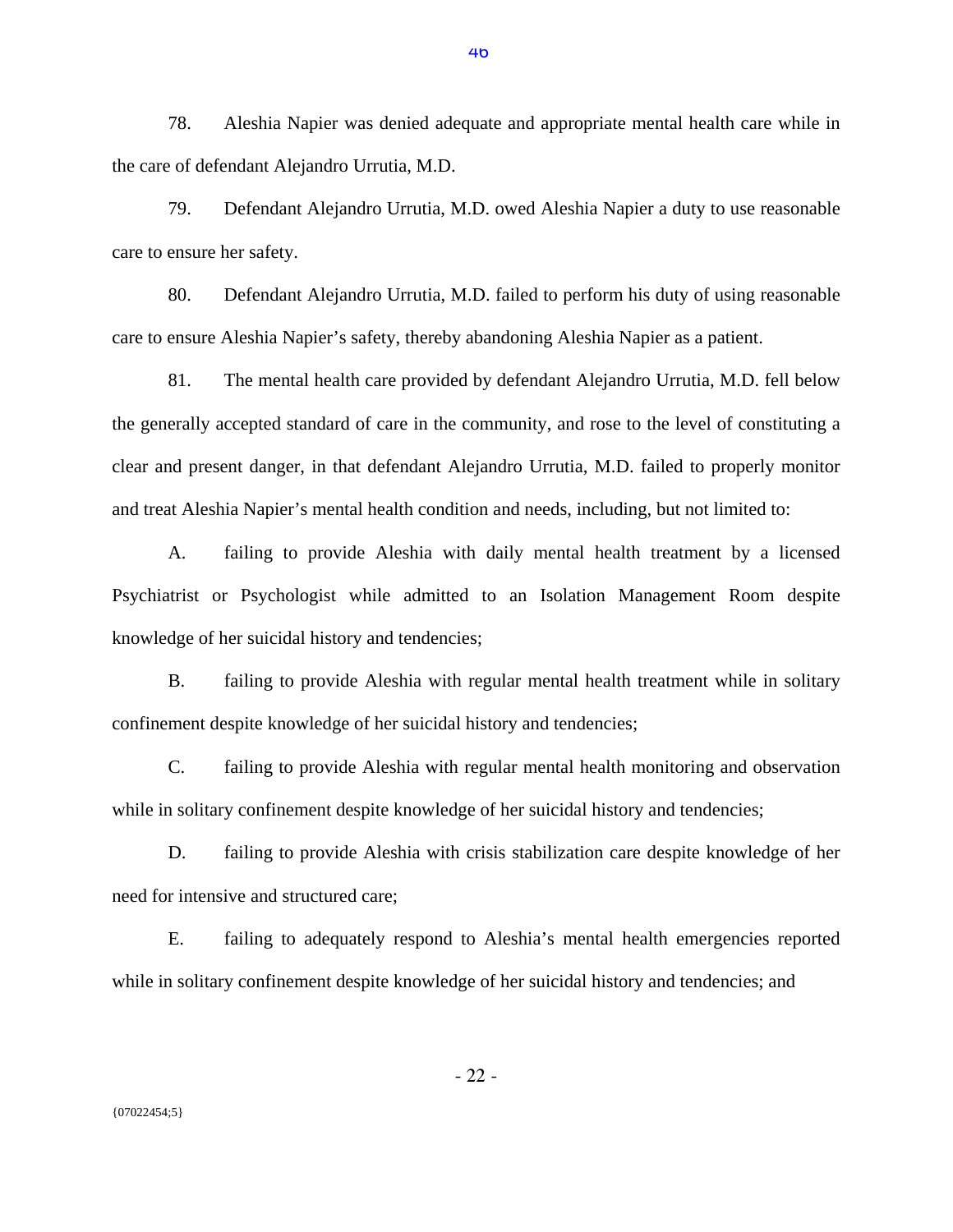F. failing to properly place Aleshia under adequate suicidal preventive measures necessary to prevent her death, despite knowledge of the risks solitary confinement poses to suicidal inmates, including, but not limited to, the deteriorative effect on mental illnesses, access to instrumentalities for suicide, and the lack of persons to watch over the suicidal inmate.

82. As a direct and proximate result of defendant Alejandro Urrutia, M.D.'s failure to perform his duty of using reasonable care to ensure Aleshia Napier's safety, Aleshia Napier died.

83. Defendant Alejandro Urrutia, M.D. knew of Aleshia Napier's prior suicide attempts and mental health history while confined in the FDOC. Defendant Alejandro Urrutia, M.D.'s actions and omissions were made consciously and voluntarily, and it was reasonably foreseeable that harm would befall Aleshia Napier either directly or indirectly as a result of the actions and omissions of defendant Alejandro Urrutia, M.D.

84. As the direct and proximate result of defendant Urrutia's medical malpractice and the negligent, gross negligent, and/or intentional mental health care herein alleged, Aleshia Napier died.

85. Defendant Alejandro Urrutia, M.D. acted with evil intent, malice, wantonness, and/or lucre when he committed the acts and omissions alleged herein.

WHEREFORE, on this Count Four, as a result of defendant Urrutia's violation of Florida's Wrongful Death Act and Florida's Medical Malpractice provisions, which caused the tragic and untimely death of Aleshia Napier, the Survivors of and the Estate of Aleshia Napier have sustained the following damages, and therefore seek same from defendant Alejandro Urrutia, M.D.:

- 23 -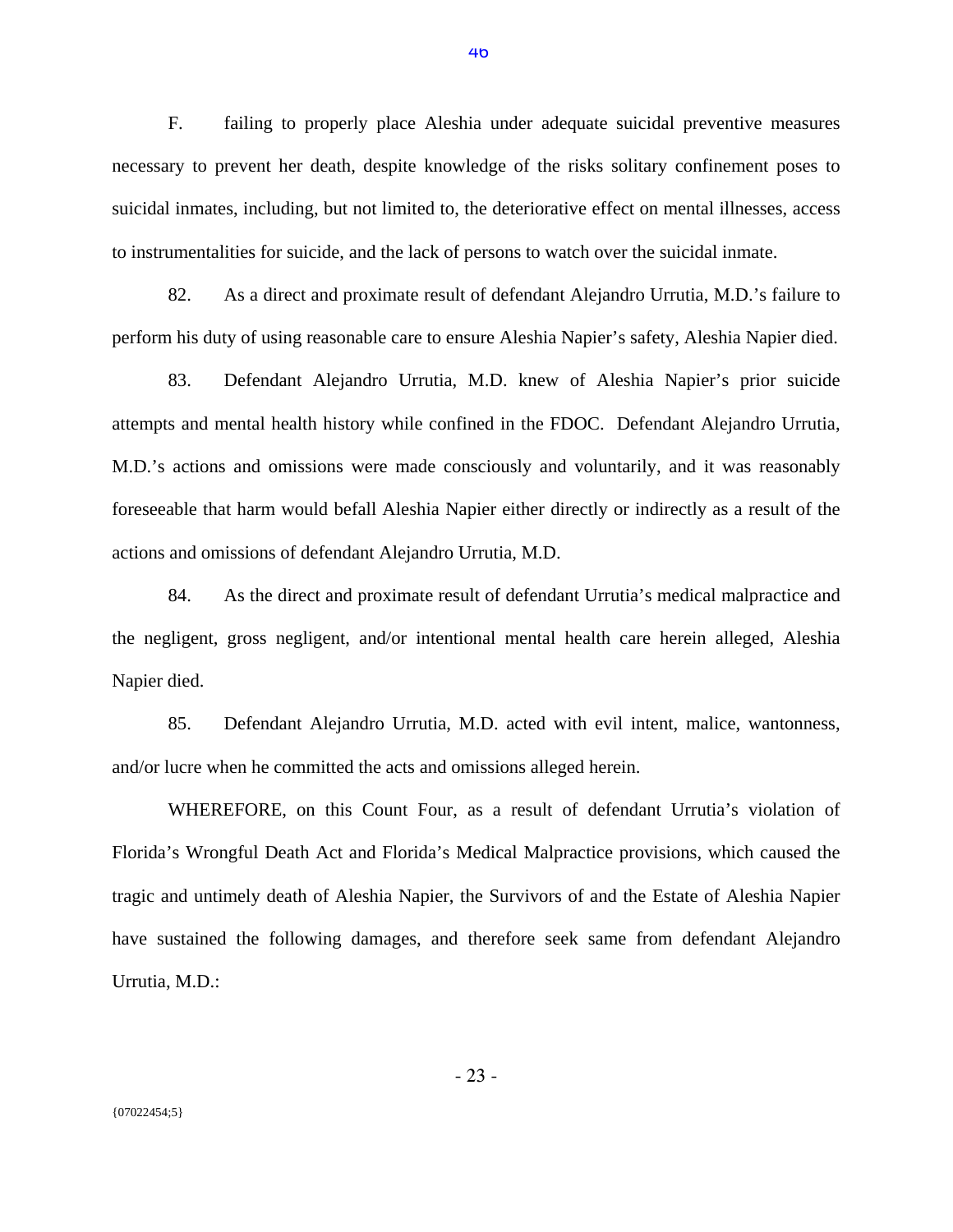- 1. funeral and burial expenses incurred as a result of the death of Aleshia Napier that have become a charge against her Estate or that were paid on her behalf;
- 2. loss of prospective net Estate accumulations; and
- 3. loss of earnings of Aleshia Napier from the date of her death, less loss support of her survivors excluding contributions in kind with interest.
- B. Albert Napier, as the father of Aleshia Napier, a minor at her time of death, has sustained the following damages:
	- 1. loss of support and services of his daughter;
	- 2. mental pain and suffering from the date of injury and continuing for the remainder of his life; and
	- 3. medical and funeral expenses due to the death of Aleshia Napier.
	- C. Jane Napier, as the mother of Aleshia Napier, a minor at her time of death, has sustained the following damages:
		- 1. loss of support and services of her daughter;
		- 2. mental pain and suffering from the date of injury and continuing for the remainder of her life; and
		- 3. medical and funeral expenses due to the death of Aleshia Napier.

Accordingly, Plaintiff respectfully requests that the Court award Plaintiff the aforementioned damages; any and all other compensatory damages suffered by Plaintiff; punitive damages; and such other and further relief as the Court deems just and equitable.

- 24 -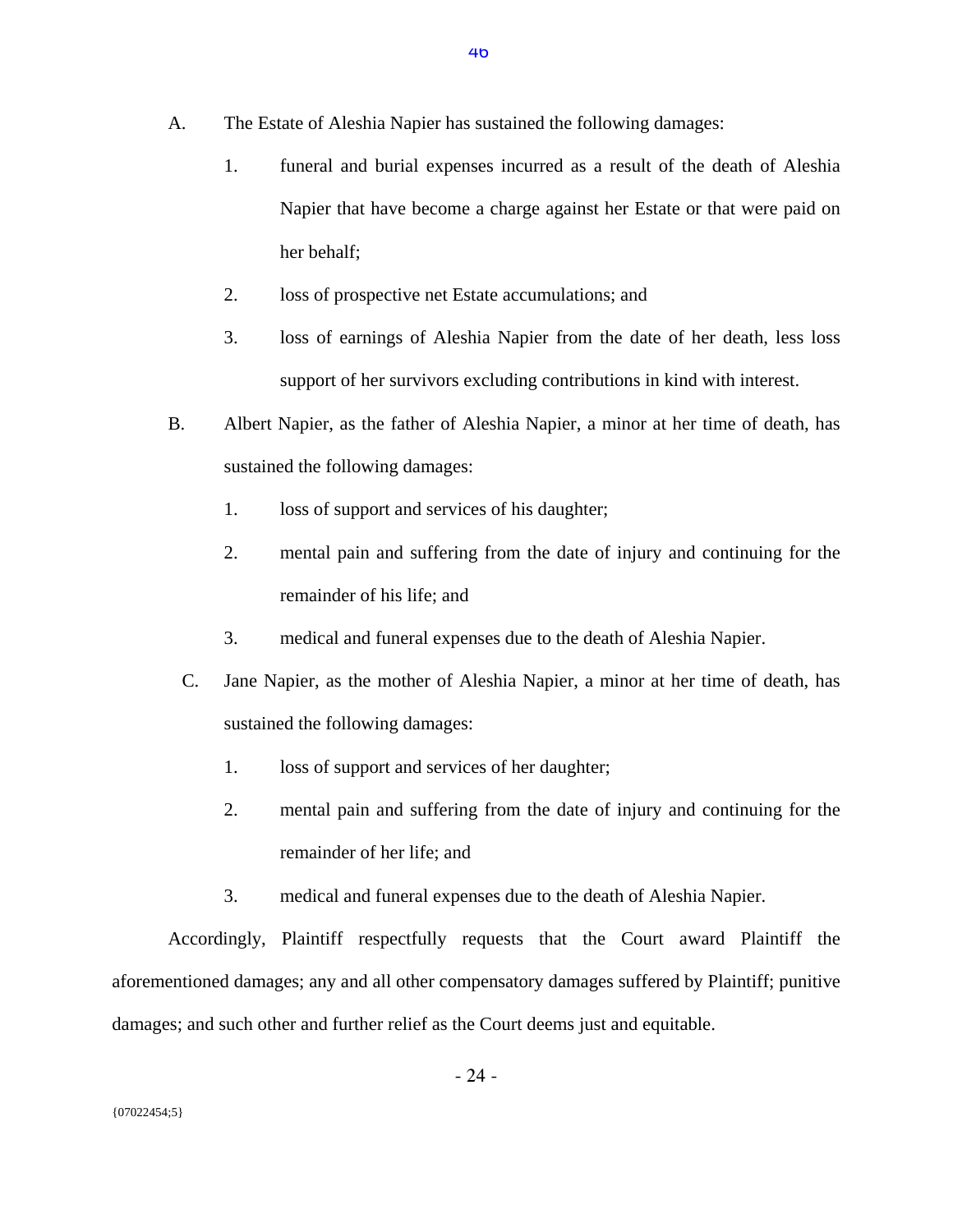### **Count Five – Deliberate Indifference to Serious Mental Health Needs by Defendant Alejandro Urrutia**

86. Plaintiff repeats and realleges paragraphs one through fifty-one as if fully set forth herein.

87. Plaintiff's claim for relief on this Count Five is predicated upon 42 U.S.C. § 1983, which authorizes actions to redress the deprivation, under color of state law, of rights, privileges and immunities secured by the Eighth and Fourteenth Amendments to the U.S. Constitution and the laws of the United States, and upon 42 U.S.C. § 1988, which authorizes the award of attorneys' fees and costs to prevailing plaintiffs in actions brought pursuant to 42 U.S.C. § 1983.

88. At all times material to this action, defendant Urrutia was employed by defendant MHM Correctional Services, Inc. All actions performed by defendant Urrutia were done under color of state law and constitute state action.

89. Defendant Urrutia deliberately disregarded the immediate and serious threat to Aleshia Napier's mental health and well-being, and exhibited deliberate and callous indifference to her serious psychological and mental health needs, by denying access to intensive and structured mental health care, treatment and observation necessary to treat Aleshia's serious mental health needs and prevent her death.

90. With full knowledge of Aleshia Napier's suicidal history and tendencies, and with complete knowledge of Aleshia Napier's need for intensive and structured crisis stabilization care, observation and treatment, defendant Urrutia intentionally and knowingly failed to take action to provide Aleshia Napier with such needed care, observation and treatment or, at a minimum, arrange for Aleshia Napier to remain in an Isolation Management Room and under continued Suicide Observation Status.

- 25 -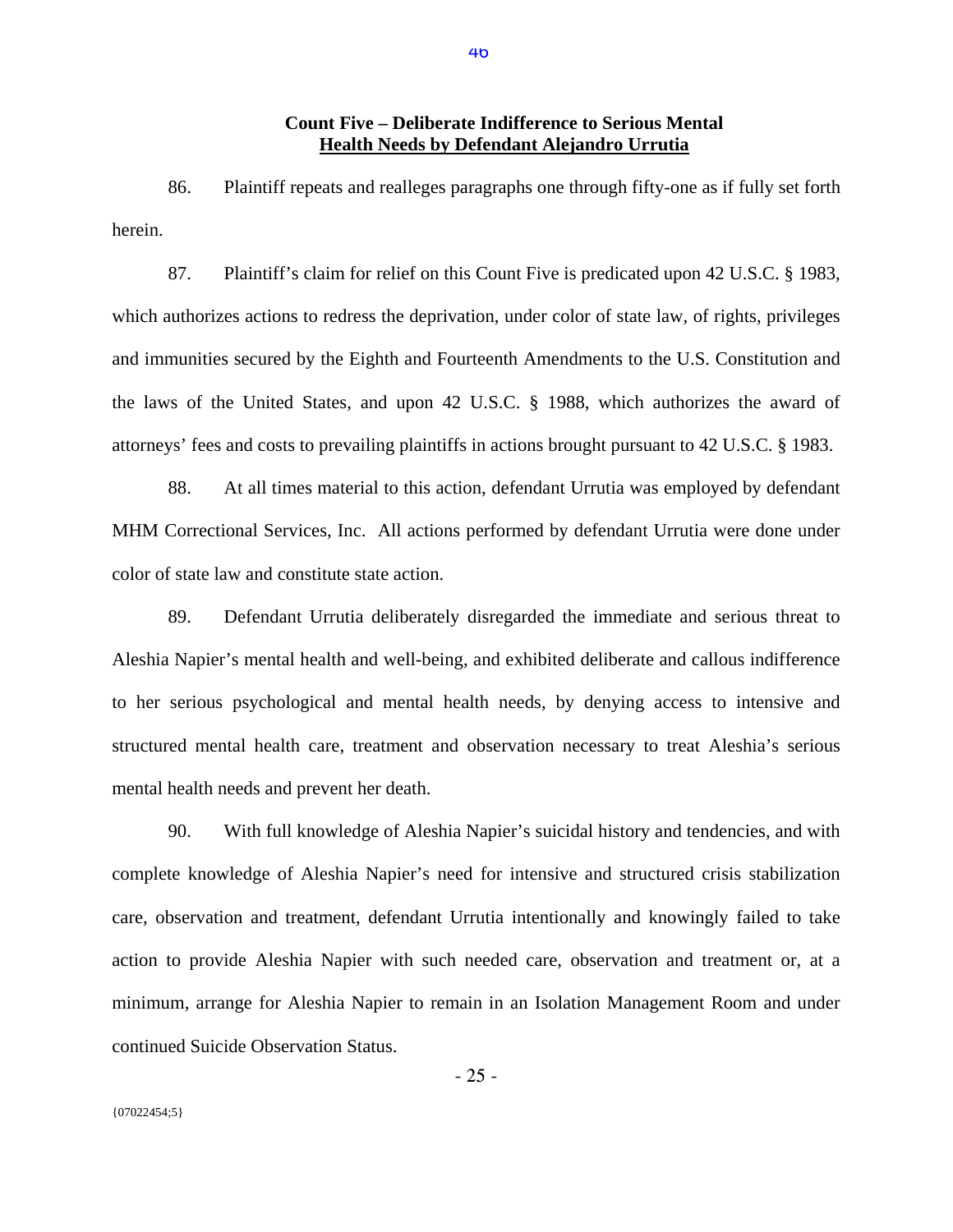91. Defendant Urrutia was well aware of Aleshia Napier's mental health history and more particularly her prior suicide attempts while confined in the FDOC. Despite his knowledge, defendant Urrutia intentionally and knowingly failed to intervene and provide serious, ongoing treatment for Aleshia, failed to regularly monitor Aleshia's mental health care needs, and for all practical purposes, simply abandoned Aleshia Napier as a patient.

92. Defendant Urrutia knew at all times material to this action that there was a substantial risk that Aleshia would attempt suicide, that Aleshia's suicide was reasonably foreseeable, that the threat of this action was imminent and immediate, and that Aleshia possessed the means to accomplish that end.

93. Defendant Urrutia deliberately disregarded the immediate and serious threat to Aleshia's mental health and well-being and exhibited deliberate indifference and callous indifference to her serious medical and psychological needs by denying and unreasonably delaying access to competent psychiatric care to treat her serious mental illness, in that:

A. with full knowledge of Aleshia's prior suicide attempts, and that her suicide was reasonably foreseeable, defendant Urrutia abandoned Aleshia as his patient;

B. with full knowledge of Aleshia's expressed thoughts of committing suicide and after several attempts at doing so, defendant Urrutia failed to consistently have Aleshia monitored or observed on a regular basis;

C. with full knowledge of Aleshia's prior suicide attempts, and her mental health history, it was incumbent on defendant Urrutia to take some action to provide Aleshia with constant suicide observation and psychiatric care; and

- 26 -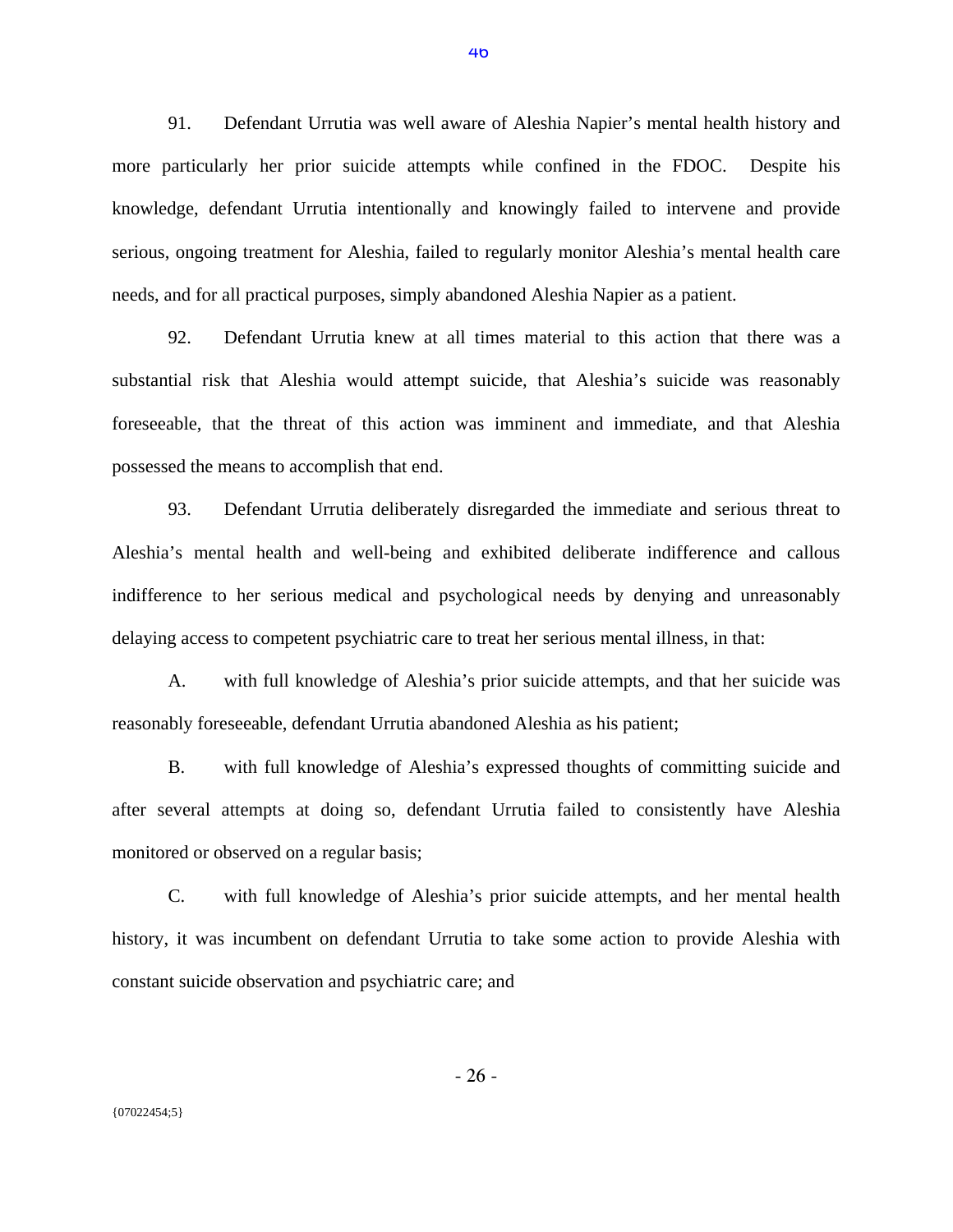D. with full knowledge of Aleshia's prior suicide attempts and mental health history, defendant Urrutia's actions in failing to provide constant observation and adequate psychiatric care by trained mental health professionals was so grossly substandard, incompetent, and inadequate as to fairly be characterized as medical and mental health care so cursory as to amount to no medical and mental health care at all; and

E. with full knowledge of Aleshia's prior suicide attempts and mental health history, defendant Urrutia's actions in placing Aleshia in solitary confinement despite knowledge of the risks solitary confinement poses to suicidal inmates, including, but not limited to, the deteriorative effect on mental illnesses, access to instrumentalities for suicide, and the lack of persons to watch over the suicidal inmate.

94. In light of the aforementioned, Aleshia Napier suffered from both an objectively and subjectively substantial risk of serious harm while under the care and supervision of Defendant Urrutia; Defendant Urrutia reacted to this risk in an objectively and subjectively unreasonable manner.

95. It is more likely than not that the failures of defendant Urrutia as alleged above were the cause of Aleshia's suicide.

96. As a direct and proximate result of defendant Urrutia's deliberate indifference to Aleshia Napier's serious mental health needs, Aleshia Napier committed suicide by hanging herself in her solitary confinement cell on October 31, 2006.

97. Defendant Urrutia acted with evil intent, malice, wantonness, and/or lucre when he was deliberately indifferent to Aleshia Napier's serious mental health needs.

{07022454;5}

- 27 -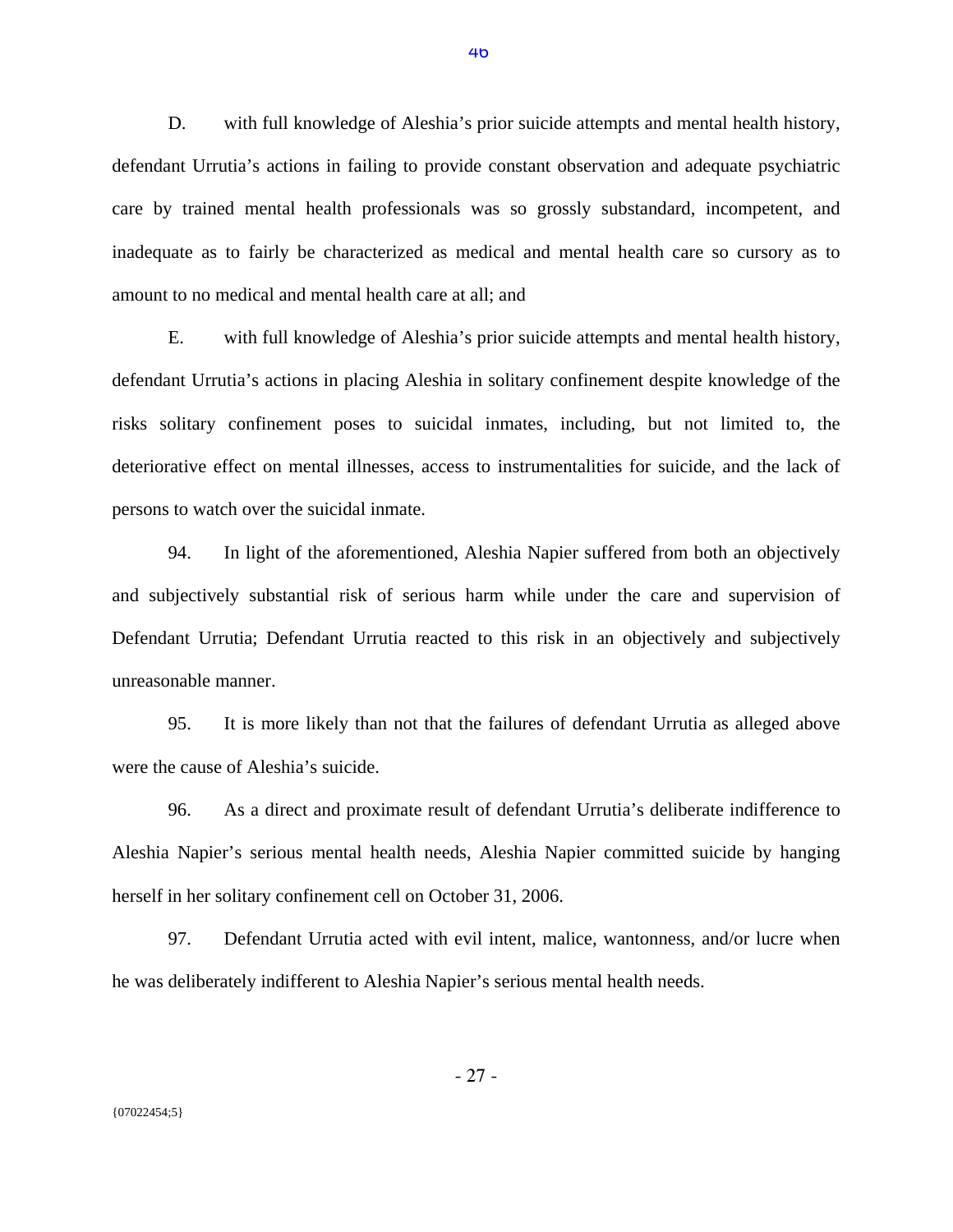WHEREFORE, on this Count Five, as a result of defendant Urrutia's violation of the Eighth and Fourteenth Amendments to the U.S. Constitution, which caused the tragic and untimely death of Aleshia Napier, the Survivors of and the Estate of Aleshia Napier have sustained the following damages, and therefore seek same from defendant Urrutia:

- A. The Estate of Aleshia Napier has sustained the following damages:
	- 1. funeral and burial expenses incurred as a result of the death of Aleshia Napier that have become a charge against her Estate or that were paid on her behalf;
	- 2. loss of prospective net Estate accumulations;
	- 3. pre- and post judgment interest; and
	- 4. loss of earnings of Aleshia Napier from the date of her death, less loss support of her survivors excluding contributions in kind with interest.
- B. Albert Napier, as the father of Aleshia Napier, a minor at her time of death, has sustained the following damages:
	- 1. loss of support and services of his daughter;
	- 2. great mental pain, anguish, and suffering from the date of injury and continuing for the remainder of his life;
	- 3. pre- and post-judgment interest; and
	- 4. medical and funeral expenses due to the death of Aleshia Napier.
- C. Jane Napier, as the mother of Aleshia Napier, a minor at her time of death, has sustained the following damages:
	- 1. loss of support and services of her daughter;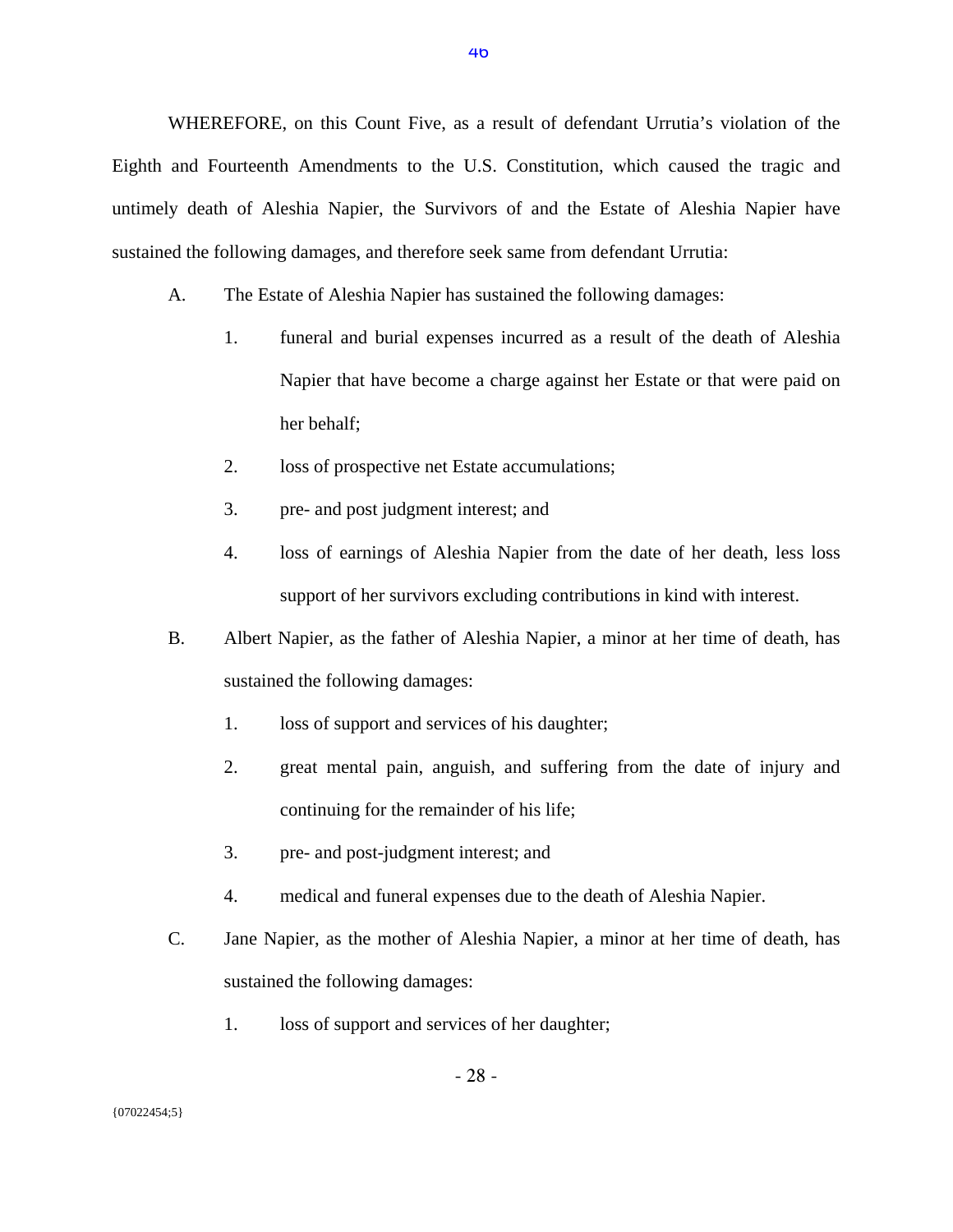- 2. great mental pain, anguish, and suffering from the date of injury and continuing for the remainder of her life;
- 3. pre- and post-judgment interest; and
- 4. medical and funeral expenses due to the death of Aleshia Napier.

Accordingly, Plaintiff respectfully requests that the Court award Plaintiff the aforementioned damages; any and all other compensatory damages suffered by Plaintiff; punitive damages; attorneys' fees and costs pursuant to 42 U.S.C. § 1988; and such other and further relief as the Court deems just and equitable.

## **Count Six – Negligent Retention Defendant Florida Department of Corrections**

98. Plaintiff repeats and realleges paragraphs one through fifty-one as if fully set forth herein.

99. Defendant Florida Department of Corrections was put on notice of the harmful propensities of defendant Prison Health Services through audits, reports, and the media. These harmful propensities include, but are not limited to:

A. failing to provide suicidal inmates with daily mental health treatment by a licensed Psychiatrist or Psychologist;

B. failing to provide suicidal inmates with regular mental health treatment;

C. failing to provide suicidal inmates with regular mental health monitoring and observation;

D. failing to provide suicidal inmates with adequate crisis stabilization care;

E. failing to adequately respond to suicidal inmates' mental health emergencies; and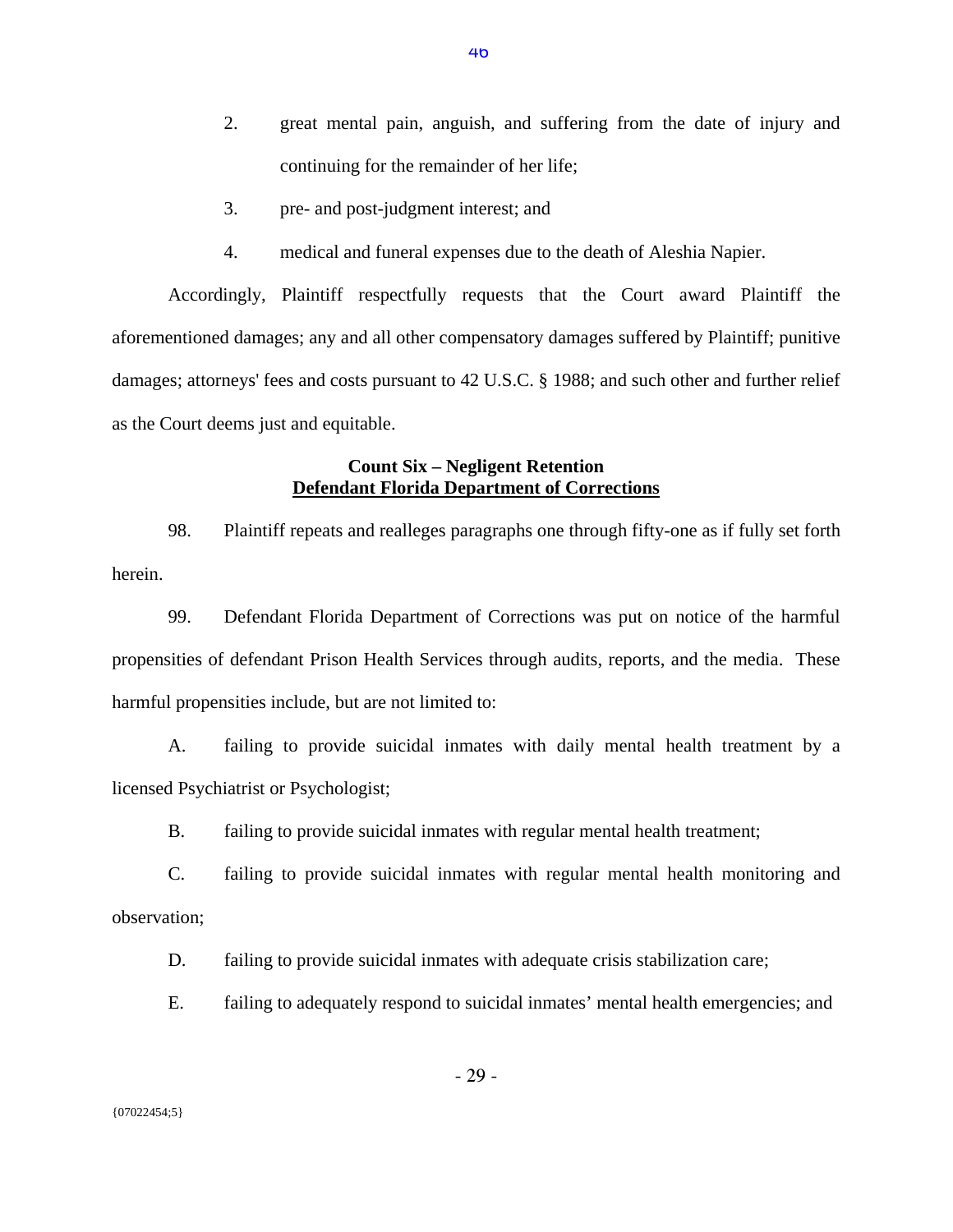F. failing to properly place suicidal inmates under adequate suicidal preventive measures necessary to prevent their deaths, despite knowledge of the risks solitary confinement poses to suicidal inmates, including, but not limited to, the deteriorative effect on mental illnesses, access to instrumentalities for suicide, and the lack of persons to watch over the suicidal inmate.

100. Defendant Florida Department of Corrections had an obligation to make an appropriate investigation of its agents and employees and failed to do so.

101. An appropriate investigation would have revealed the unsuitability of defendant Prison Health Services for providing medical care to Aleshia Napier and/or for employment in general.

102. It was unreasonable for defendant Florida Department of Corrections to retain defendant Prison Health Services in light of the information it knew or should have known.

WHEREFORE, on this Count Six, as a result of defendant Florida Department of Corrections' negligent retention of defendant Prison Health Services, which caused the tragic and untimely death of Aleshia Napier, the Survivors of and the Estate of Aleshia Napier have sustained the following damages and therefore seek same from defendant Florida Department of Corrections:

- A. The Estate of Aleshia Napier has sustained the following damages:
	- 1. funeral and burial expenses incurred as a result of the death of Aleshia Napier that have become a charge against her Estate or that were paid on her behalf;
	- 2. loss of prospective net Estate accumulations; and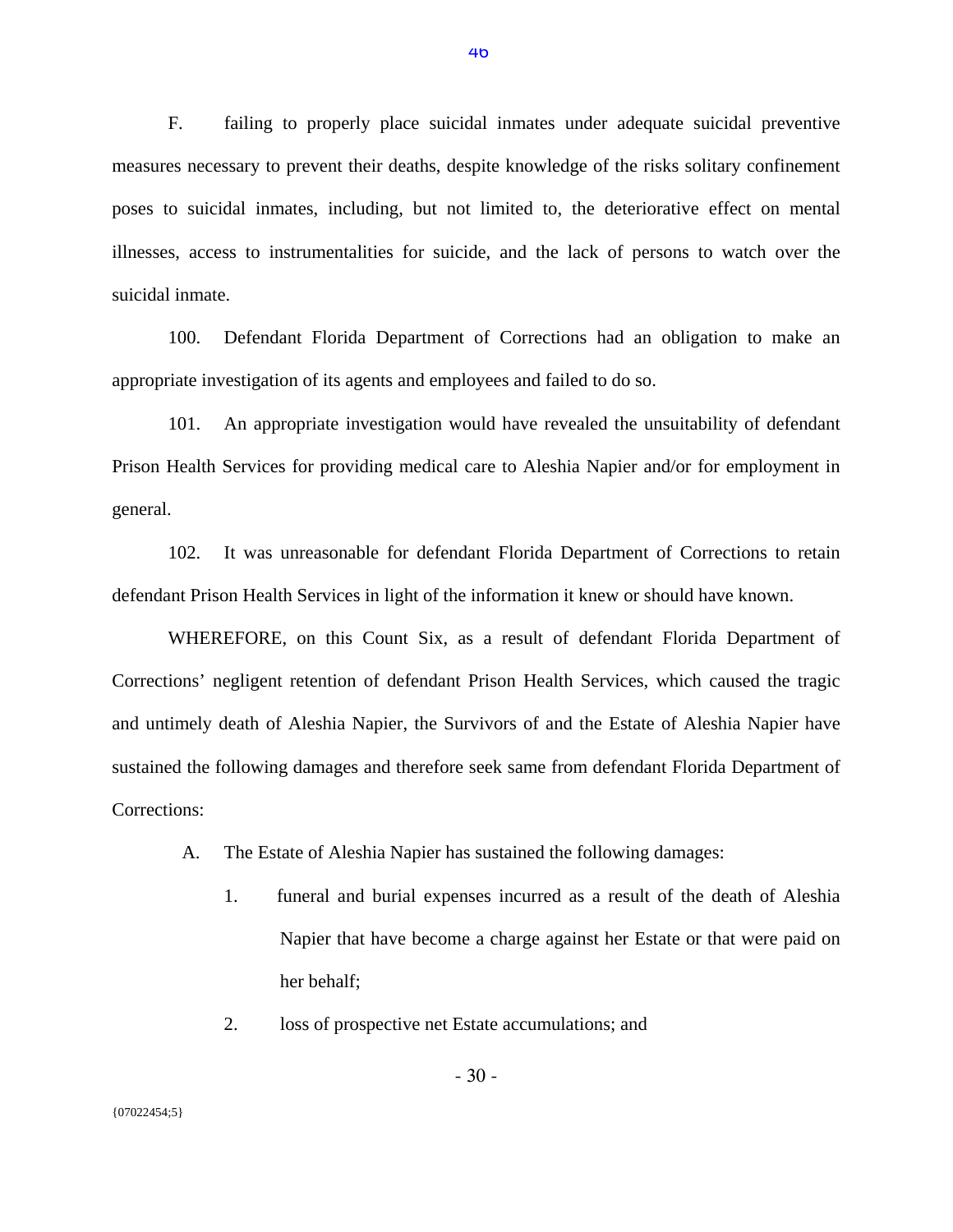- 3. loss of earnings of Aleshia Napier from the date of her death, less loss support of her survivors excluding contributions in kind with interest.
- B. Albert Napier, as the father of Aleshia Napier, a minor at her time of death, has sustained the following damages:
	- 1. loss of support and services of his daughter;
	- 2. mental pain and suffering from the date of injury and continuing for the remainder of his life; and
	- 3. medical and funeral expenses due to the death of Aleshia Napier.
- C. Jane Napier, as the mother of Aleshia Napier, a minor at her time of death, has sustained the following damages:
	- 1. loss of support and services of her daughter;
	- 2. mental pain and suffering from the date of injury and continuing for the remainder of her life; and
	- 3. medical and funeral expenses due to the death of Aleshia Napier.

Accordingly, Plaintiff respectfully requests that the Court award Plaintiff the aforementioned damages; any and all other compensatory damages suffered by Plaintiff; and such other and further relief as the Court deems just and equitable.

## **Count Seven – Americans with Disabilities Act Defendant Florida Department of Corrections**

103. Plaintiff repeats and realleges paragraphs one through fifty-one as if fully set forth herein.

104. This Count Seven is a claim for disability discrimination against defendant, Florida Department of Corrections, for violating Title II of the Americans with Disabilities Act,

- 31 -

46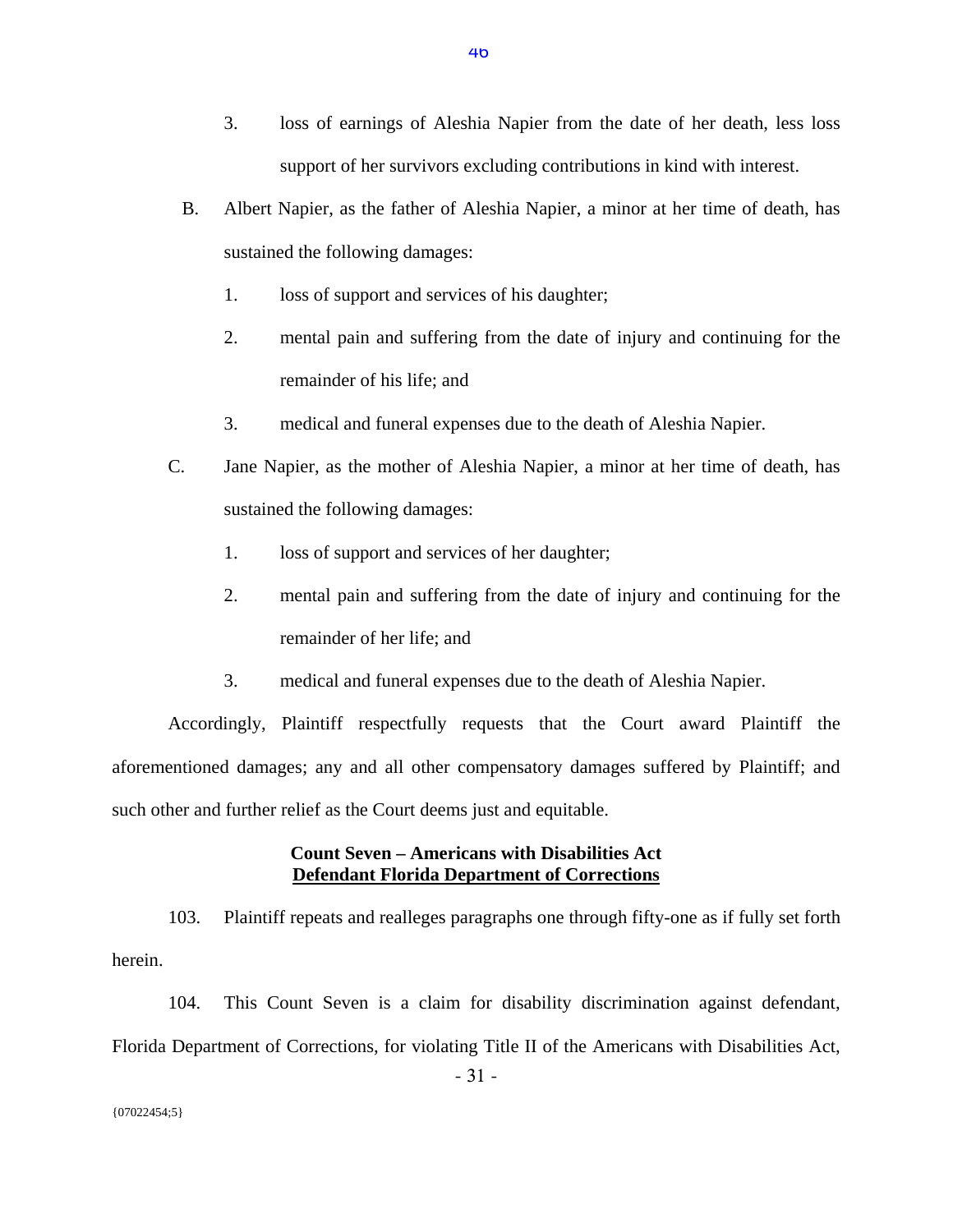42 U.S.C. § 12101 et seq., (hereinafter the "ADA") which provides in pertinent part at 42 U.S.C.

§ 12132:

No qualified individual with a disability shall, by reason of such disability, be excluded from participation in or be denied the benefits of the services, programs, or activities of a public entity, or be subjected to discrimination by such entity.

Title II of the Act prohibits, among other things:

- limiting a qualified individual's enjoyment of any right, privilege, advantage, or opportunity enjoyed by others receiving an aid, benefit, or service of an agency; and
- subjecting a qualified individual to discrimination under any program or activity conducted by an agency.

28 C.F.R. § 39.130.

105. Aleshia was disabled as defined at 42 U.S.C. § 12102(2) and a "qualified individual" as defined at 42 U.S.C. § 12131(2), as she suffered from bipolar disorder and clinical depression with psychotic features.

106. Defendant Florida Department of Corrections is a public entity that has violated Title II of the ADA.

107. Defendant Florida Department of Corrections owed Aleshia a non-delegable duty to ensure that her well-being and safety would not be compromised as a result of discrimination based on her disability. Accordingly, defendant Florida Department of Corrections is vicariously liable for the actions of any and all persons or entities defendant Florida Department of Corrections designated to care for Aleshia.

108. Defendant Florida Department of Corrections acknowledged that its agents and employees were authorized to act for defendant Florida Department of Corrections when they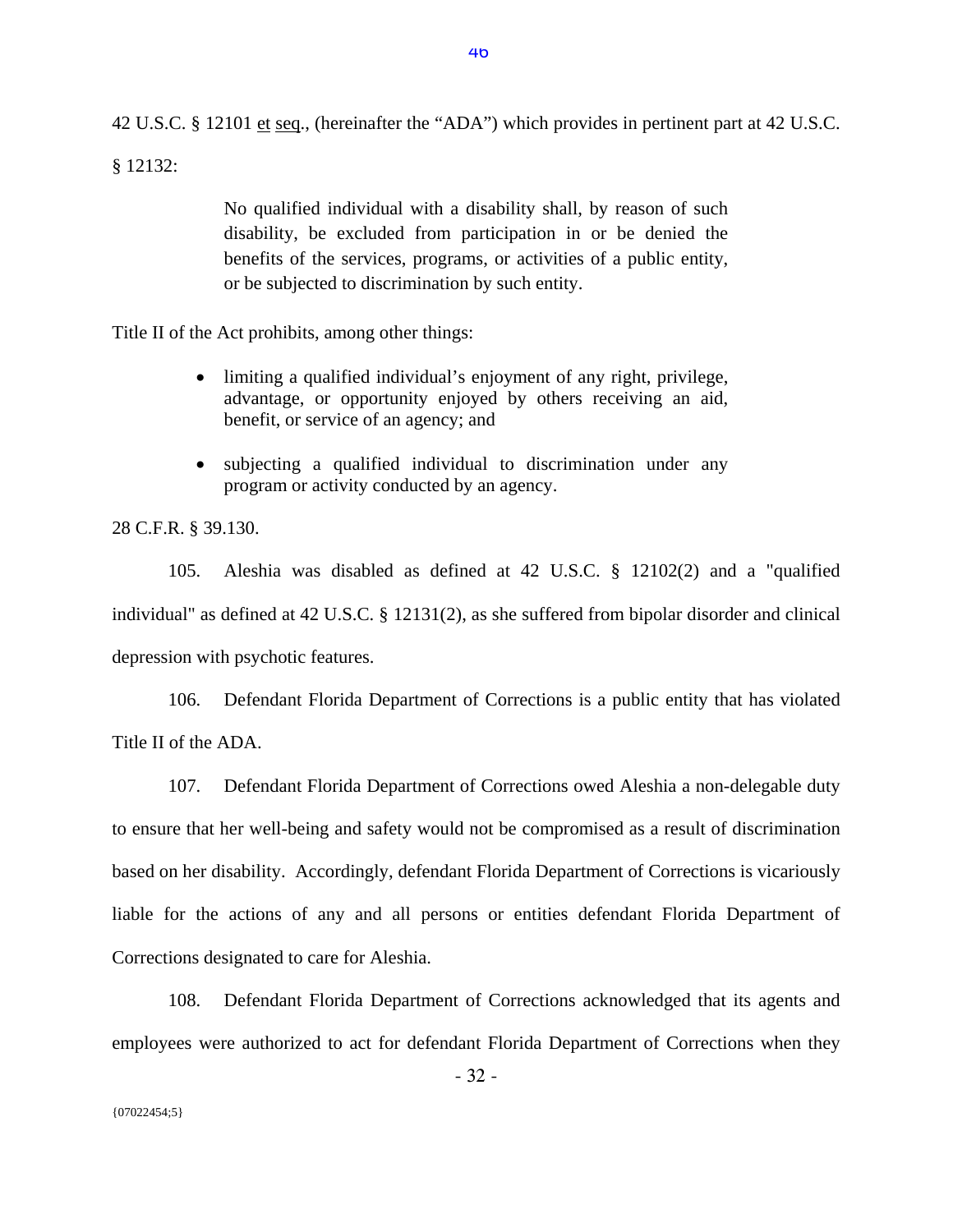committed the ADA violations alleged herein. Defendant Florida Department of Corrections' agents and employees accepted the undertaking of acting on behalf of defendant Florida Department of Corrections when they committed the ADA violations alleged herein. Defendant Florida Department of Corrections had control over its agents and employees when they committed the ADA violations alleged herein.

109. The ADA violations alleged herein and committed by defendant Florida Department of Corrections, and the persons and entities charged with caring for Aleshia, were done while acting within the course and scope of their employ and/or agency with defendant Florida Department of Corrections.

110. Aleshia's need for a reasonable accommodation was obvious.

111. Defendant Florida Department of Corrections, and the persons and entities charged with caring for Aleshia, knew and/or should have known of Aleshia's need for a reasonable accommodation.

112. Defendant Florida Department of Corrections, and the persons and entities charged with caring for Aleshia, acted intentionally and/or with deliberate indifference to Aleshia's need for a reasonable accommodation by, among other things:

A. failing to properly place Aleshia under adequate suicidal preventive measures necessary to prevent her death, despite knowledge of Aleshia's suicidal history and tendencies, and despite knowledge of the risks solitary confinement poses to suicidal inmates, including, but not limited to, the deteriorative effect on mental illnesses, access to instrumentalities for suicide, and the lack of persons to watch over the suicidal inmate;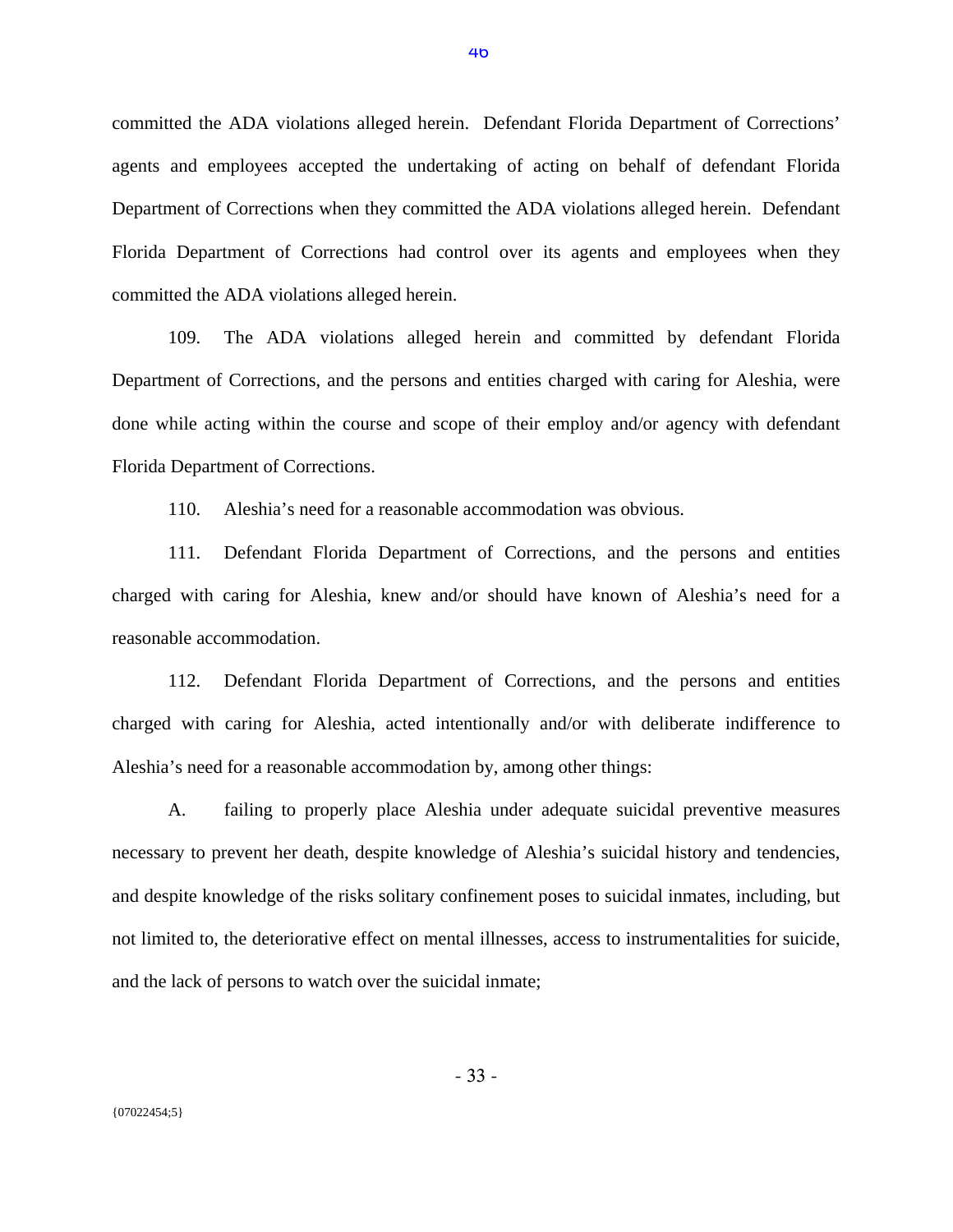B. housing Aleshia in a solitary confinement cell that was not equipped for a known suicidal inmate, and which contained several known instrumentalities for suicide, such as clothing, sheets, towels, and various means and instrumentalities from which to tie and suspend those items, despite knowledge of Aleshia's suicidal history and tendencies; and

C. housing Aleshia in a solitary confinement cell without a suicide watch and in which Aleshia could not be regularly monitored for suicidal activity, despite knowledge of Aleshia's suicidal history and tendencies.

113. As a direct and proximate result of defendant Florida Department of Corrections' and the persons and entities charged with caring for Aleshia's failure and intentional refusal to provide Aleshia with an accommodation for her disability, she died.

WHEREFORE, on this Count Seven, as a result of the tragic and untimely death of Aleshia Napier in violation of the ADA, the Survivors of and the Estate of Aleshia Napier have sustained the following damages, and therefore seek same from defendant Florida Department of Corrections:

- A. The Estate of Aleshia Napier has sustained the following damages:
	- 1. funeral and burial expenses incurred as a result of the death of Aleshia Napier that have become a charge against her Estate or that were paid on her behalf;
	- 2. loss of prospective net Estate accumulations; and
	- 3. loss of earnings of Aleshia Napier from the date of her death, less loss support of her survivors excluding contributions in kind with interest.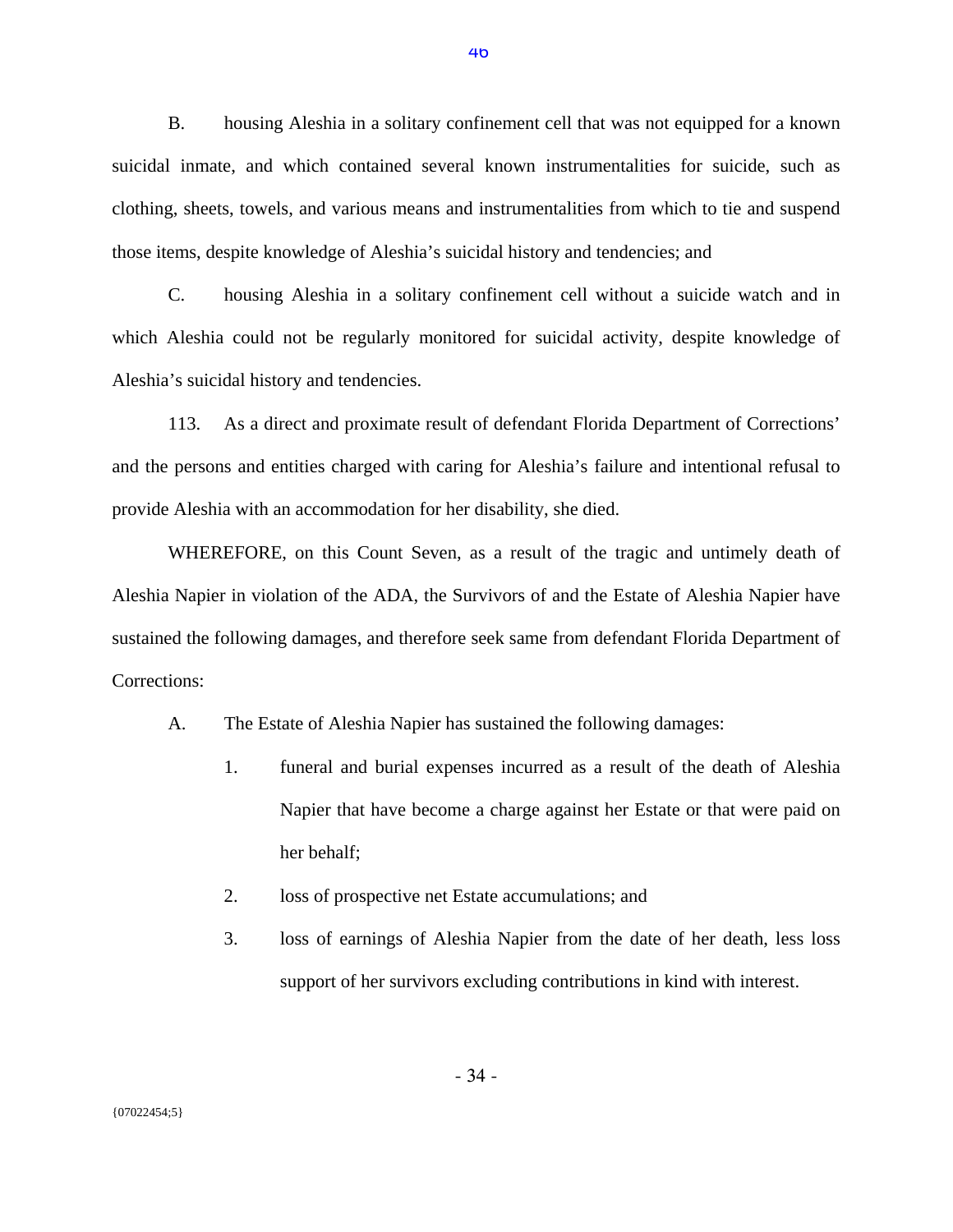- B. Albert Napier, as the father of Aleshia Napier, a minor at her time of death, has sustained the following damages:
	- 1. loss of support and services of his daughter;
	- 2. mental pain and suffering from the date of injury and continuing for the remainder of his life; and
	- 3. medical and funeral expenses due to the death of Aleshia Napier.
- C. Jane Napier, as the mother of Aleshia Napier, a minor at her time of death, has sustained the following damages:
	- 1. loss of support and services of her daughter;
	- 2. mental pain and suffering from the date of injury and continuing for the remainder of her life; and
	- 3. medical and funeral expenses due to the death of Aleshia Napier.

114. In sum, Plaintiff respectfully requests that the Court award Plaintiff the aforementioned damages, any and all other compensatory damages suffered by Plaintiff, and Plaintiff's attorneys' fees and costs in this action pursuant to 42 U.S.C. § 12205; declare the actions of the defendant Florida Department of Corrections complained herein to be in violation of Title II of the Americans with Disabilities Act, 42 U.S.C. § 12101 et seq.; and grant such other and further relief as the Court deems just and equitable.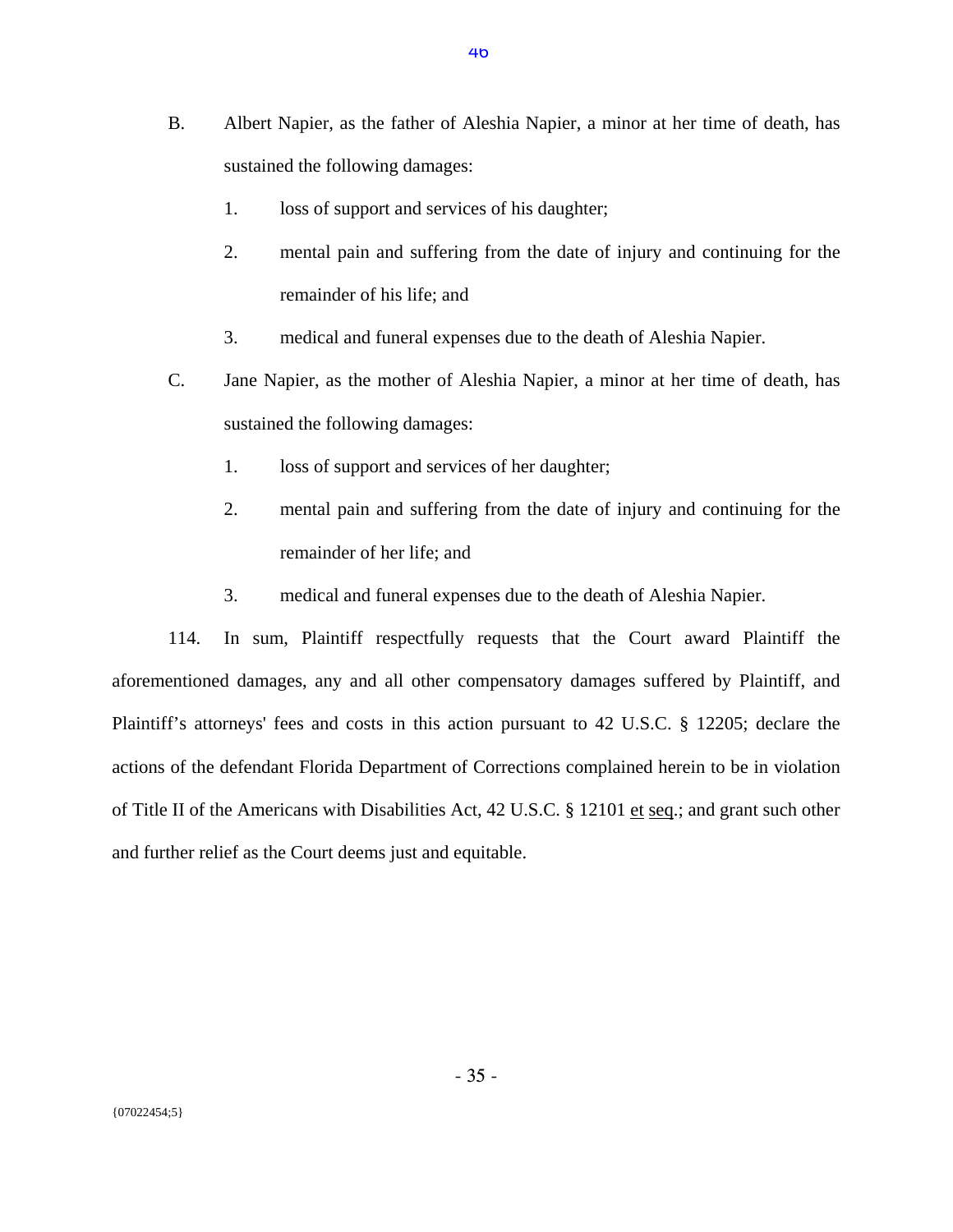## **Count Eight – Americans with Disabilities Act Defendant Prison Health Services, Inc.**

115. Plaintiff repeats and realleges paragraphs one through fifty-one as if fully set forth

herein.

116. This Count Eight is a claim for disability discrimination against defendant, Prison

Health Services, Inc., for violating Title II of the Americans with Disabilities Act, 42 U.S.C. §

12101 et seq., (hereinafter the "ADA") which provides in pertinent part at 42 U.S.C. § 12132:

No qualified individual with a disability shall, by reason of such disability, be excluded from participation in or be denied the benefits of the services, programs, or activities of a public entity, or be subjected to discrimination by such entity.

Title II of the Act prohibits, among other things:

- limiting a qualified individual's enjoyment of any right, privilege, advantage, or opportunity enjoyed by others receiving an aid, benefit, or service of an agency; and
- subjecting a qualified individual to discrimination under any program or activity conducted by an agency.

28 C.F.R. § 39.130.

117. Aleshia was disabled as defined at 42 U.S.C. § 12102(2) and a "qualified individual" as defined at 42 U.S.C. § 12131(2), as she suffered from bipolar disorder and clinical depression with psychotic features.

118. Defendant PHS is charged with carrying out the duties and obligations of the Florida Department of Corrections, and as such is a public entity for purposes of Title II of the ADA.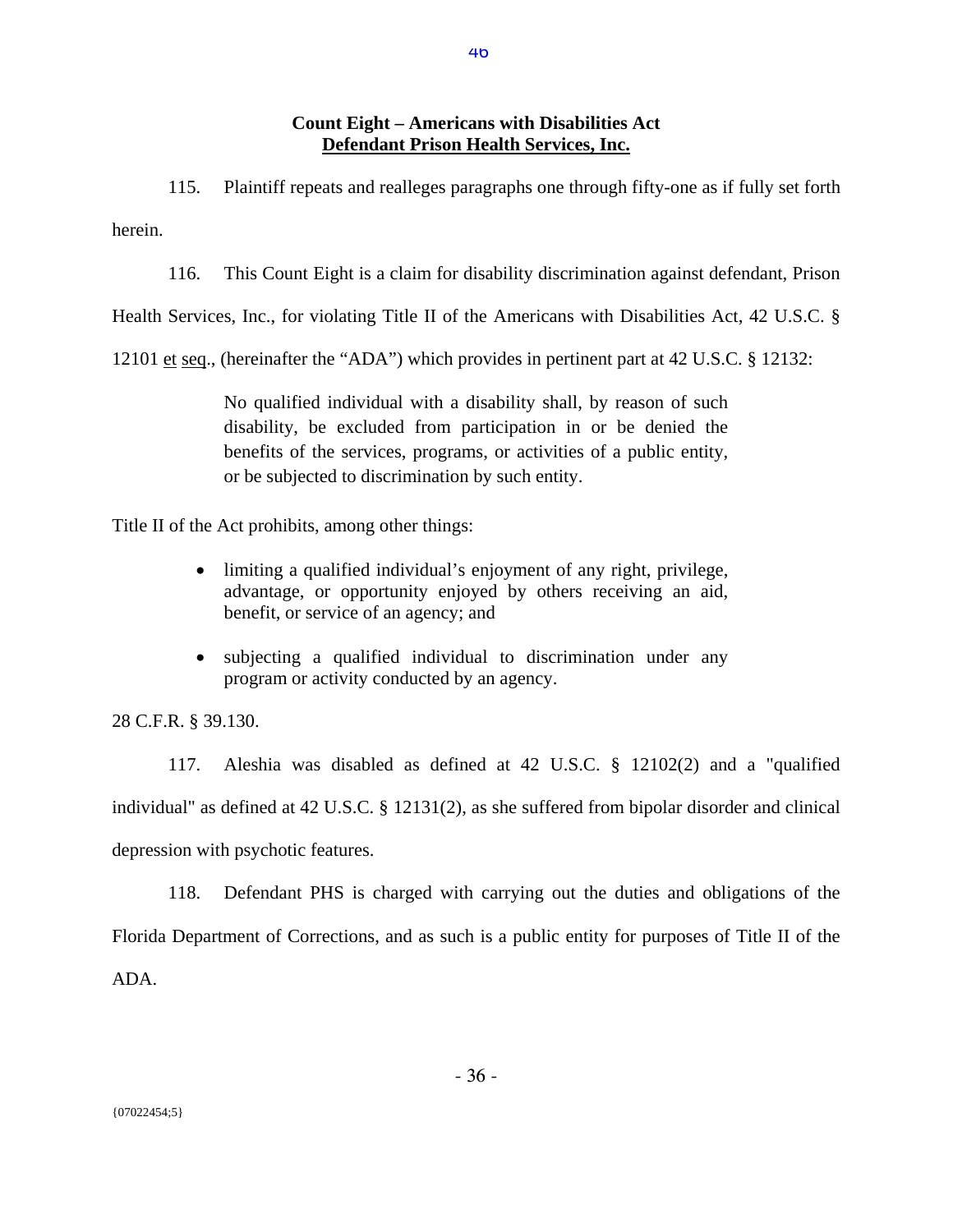119. Defendant PHS owed Aleshia a non-delegable duty to ensure that her medical care and safety would not be compromised as a result of discrimination based on her disability. Accordingly, defendant PHS is vicariously liable for the actions of any and all persons or entities defendant PHS designated to care for Aleshia.

120. Defendant PHS acknowledged that its agents and employees were authorized to act for defendant PHS when they committed the ADA violations alleged herein. Defendant PHS's agents and employees accepted the undertaking of acting on behalf of defendant PHS when they committed the ADA violations alleged herein. Defendant PHS had control over its agents and employees when they committed the ADA violations alleged herein.

121. The ADA violations alleged herein and committed by defendant PHS, and the persons and entities charged with caring for Aleshia, were done while acting within the course and scope of their employ and/or agency with defendant PHS.

122. Aleshia's need for a reasonable accommodation was obvious.

123. Defendant PHS, and the persons and entities charged with caring for Aleshia, knew and/or should have known of Aleshia's need for a reasonable accommodation.

124. Defendant PHS, and the persons and entities charged with caring for Aleshia, acted intentionally and/or with deliberate indifference to Aleshia's need for a reasonable accommodation by, among other things:

A. failing to properly place Aleshia under adequate suicidal preventive measures necessary to prevent her death, despite knowledge of Aleshia's suicidal history and tendencies, and despite knowledge of the risks solitary confinement poses to suicidal inmates, including, but

- 37 -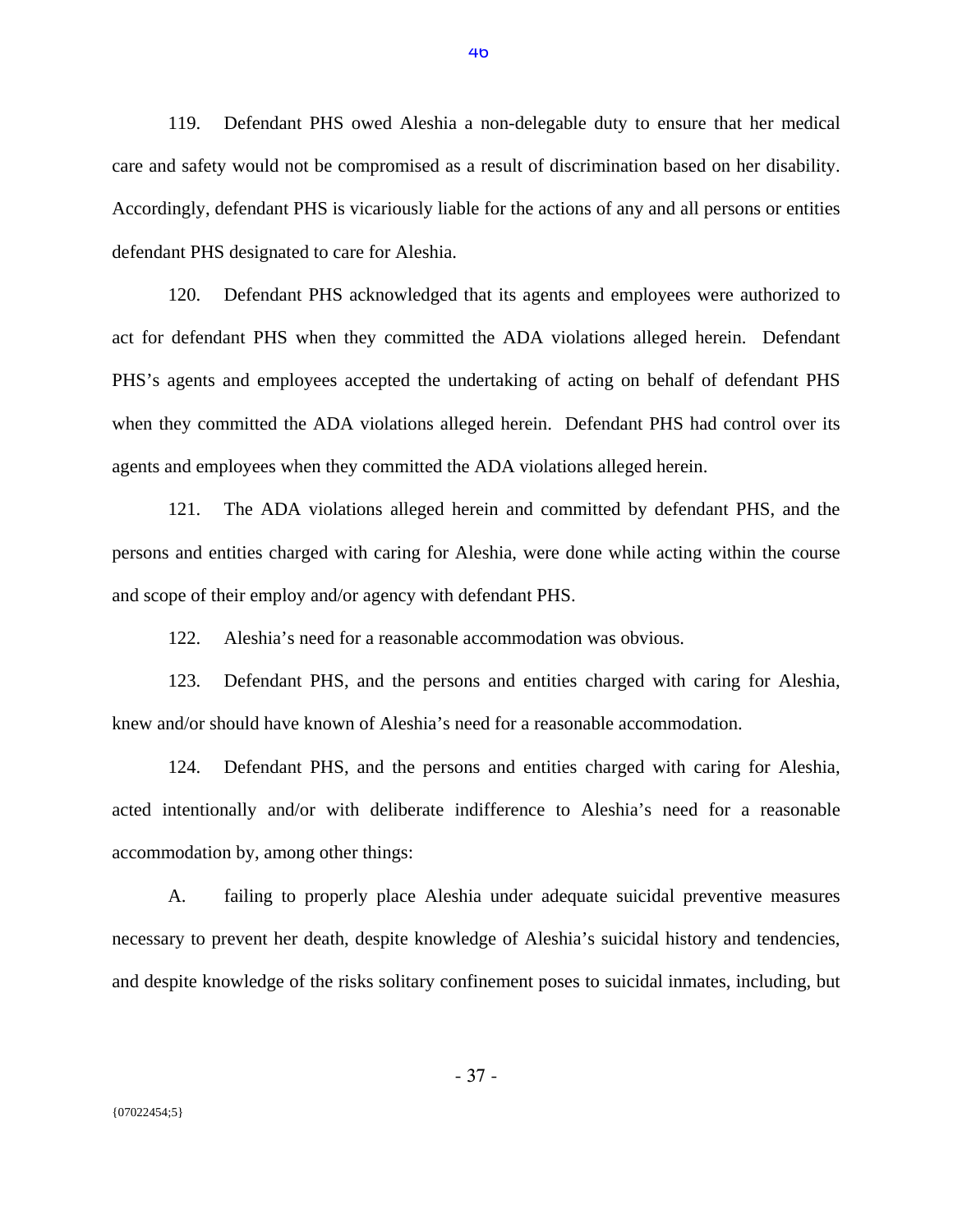not limited to, the deteriorative effect on mental illnesses, access to instrumentalities for suicide, and the lack of persons to watch over the suicidal inmate;

B. housing Aleshia in a solitary confinement cell that was not equipped for a known suicidal inmate, and which contained several known instrumentalities for suicide, such as clothing, sheets, towels, and various means and instrumentalities from which to tie and suspend those items, despite knowledge of Aleshia's suicidal history and tendencies; and

C. housing Aleshia in a solitary confinement cell without a suicide watch and in which Aleshia could not be regularly monitored for suicidal activity, despite knowledge of Aleshia's suicidal history and tendencies.

125. As a direct and proximate result of defendant PHS's and the persons and entities charged with caring for Aleshia's failure and intentional refusal to provide Aleshia with an accommodation for her disability, she died.

WHEREFORE, on this Count Seven, as a result of the tragic and untimely death of Aleshia Napier in violation of the ADA, the Survivors of and the Estate of Aleshia have sustained the following damages, and therefore seek same from defendant PHS:

- A. The Estate of Aleshia Napier has sustained the following damages:
	- 1. funeral and burial expenses incurred as a result of the death of Aleshia Napier that have become a charge against her Estate or that were paid on her behalf;
	- 2. loss of prospective net Estate accumulations; and
	- 3. loss of earnings of Aleshia Napier from the date of her death, less loss support of her survivors excluding contributions in kind with interest.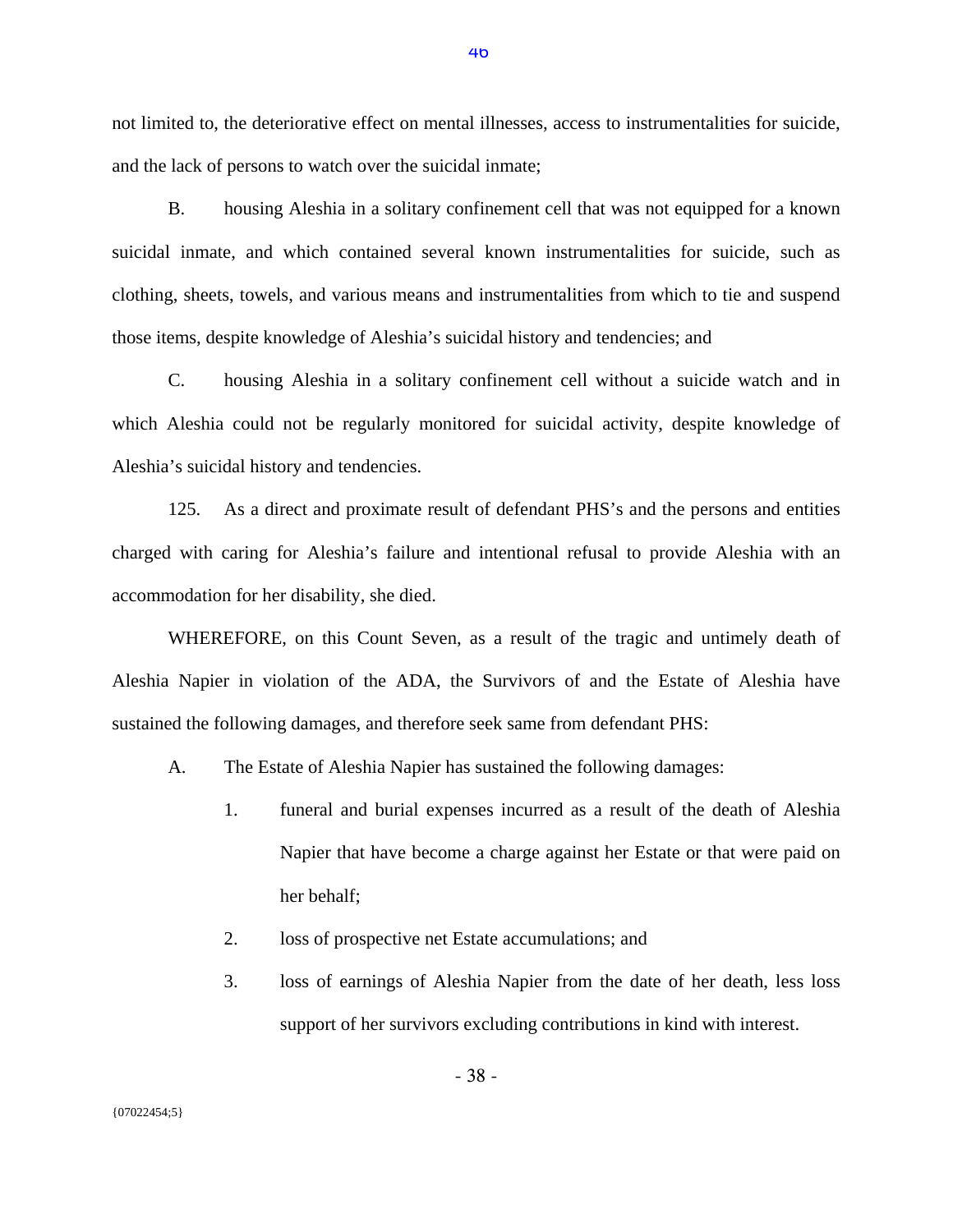- B. Albert Napier, as the father of Aleshia Napier, a minor at her time of death, has sustained the following damages:
	- 1. loss of support and services of his daughter;
	- 2. mental pain and suffering from the date of injury and continuing for the remainder of his life; and
	- 3. medical and funeral expenses due to the death of Aleshia Napier.
- C. Jane Napier, as the mother of Aleshia Napier, a minor at her time of death, has sustained the following damages:
	- 1. loss of support and services of her daughter;
	- 2. mental pain and suffering from the date of injury and continuing for the remainder of her life; and
	- 3. medical and funeral expenses due to the death of Aleshia Napier.

126. In sum, Plaintiff respectfully requests that the Court award Plaintiff the aforementioned damages, any and all other compensatory damages suffered by Plaintiff, and Plaintiff's attorneys' fees and costs in this action pursuant to 42 U.S.C. § 12205; declare the actions of the defendant PHS complained herein to be in violation of Title II of the Americans with Disabilities Act, 42 U.S.C. § 12101 et seq.; and grant such other and further relief as the Court deems just and equitable.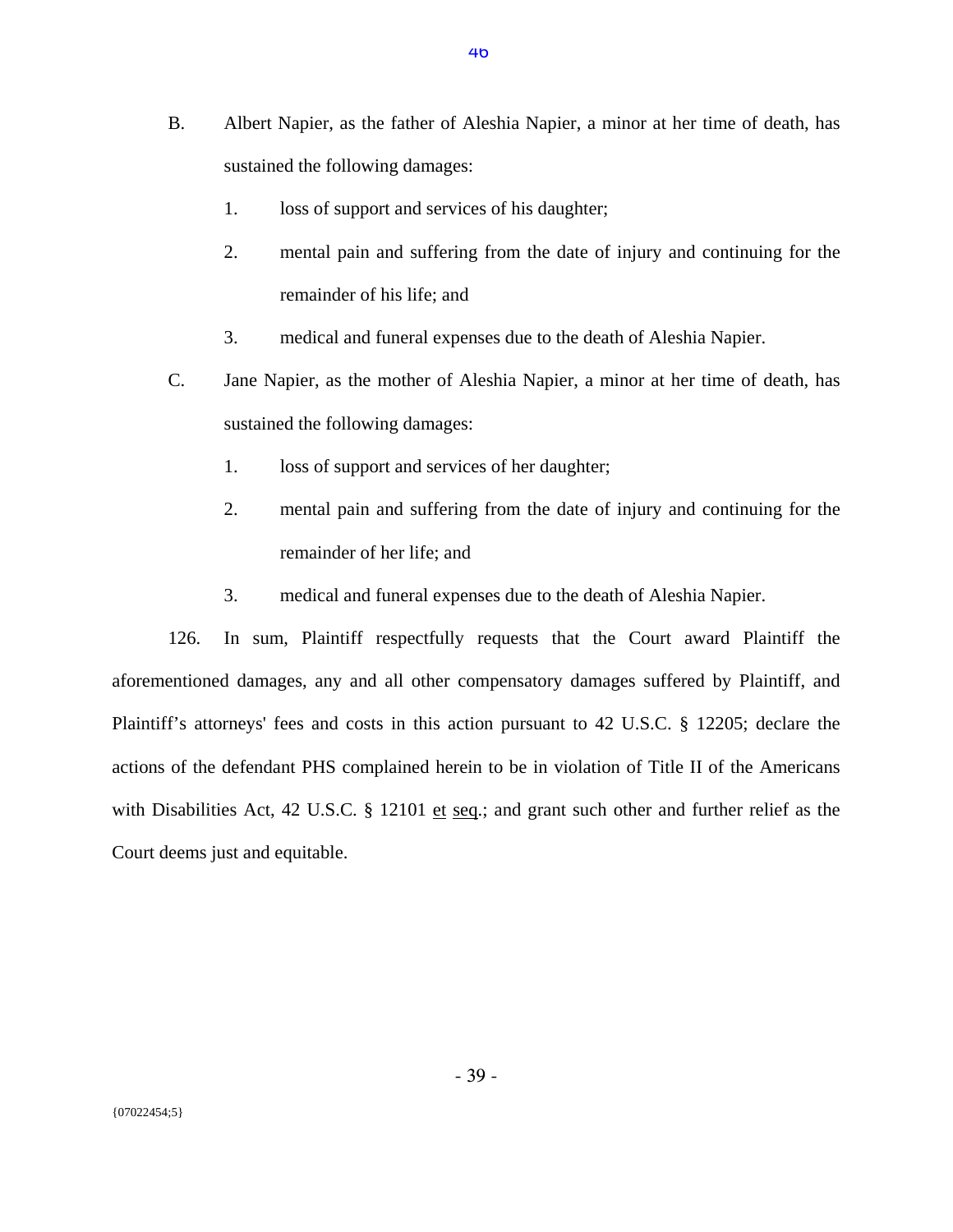## **Count Nine – Americans with Disabilities Act Defendant MHM Correctional Services, Inc.**

127. Plaintiff repeats and realleges paragraphs one through fifty-one as if fully set forth herein.

128. This Count Seven is a claim for disability discrimination against defendant,

MHM, for violating Title II of the Americans with Disabilities Act, 42 U.S.C. § 12101 et seq.,

(hereinafter the "ADA") which provides in pertinent part at 42 U.S.C. § 12132:

No qualified individual with a disability shall, by reason of such disability, be excluded from participation in or be denied the benefits of the services, programs, or activities of a public entity, or be subjected to discrimination by such entity.

Title II of the Act prohibits, among other things:

- limiting a qualified individual's enjoyment of any right, privilege, advantage, or opportunity enjoyed by others receiving an aid, benefit, or service of an agency; and
- subjecting a qualified individual to discrimination under any program or activity conducted by an agency.

28 C.F.R. § 39.130.

129. Aleshia was disabled as defined at 42 U.S.C. § 12102(2) and a "qualified individual" as defined at 42 U.S.C. § 12131(2), as she suffered from bipolar disorder and clinical depression with psychotic features.

130. Defendant MHM is charged with carrying out the duties and obligations of the Florida Department of Corrections, and as such is a public entity for purposes of Title II of the ADA.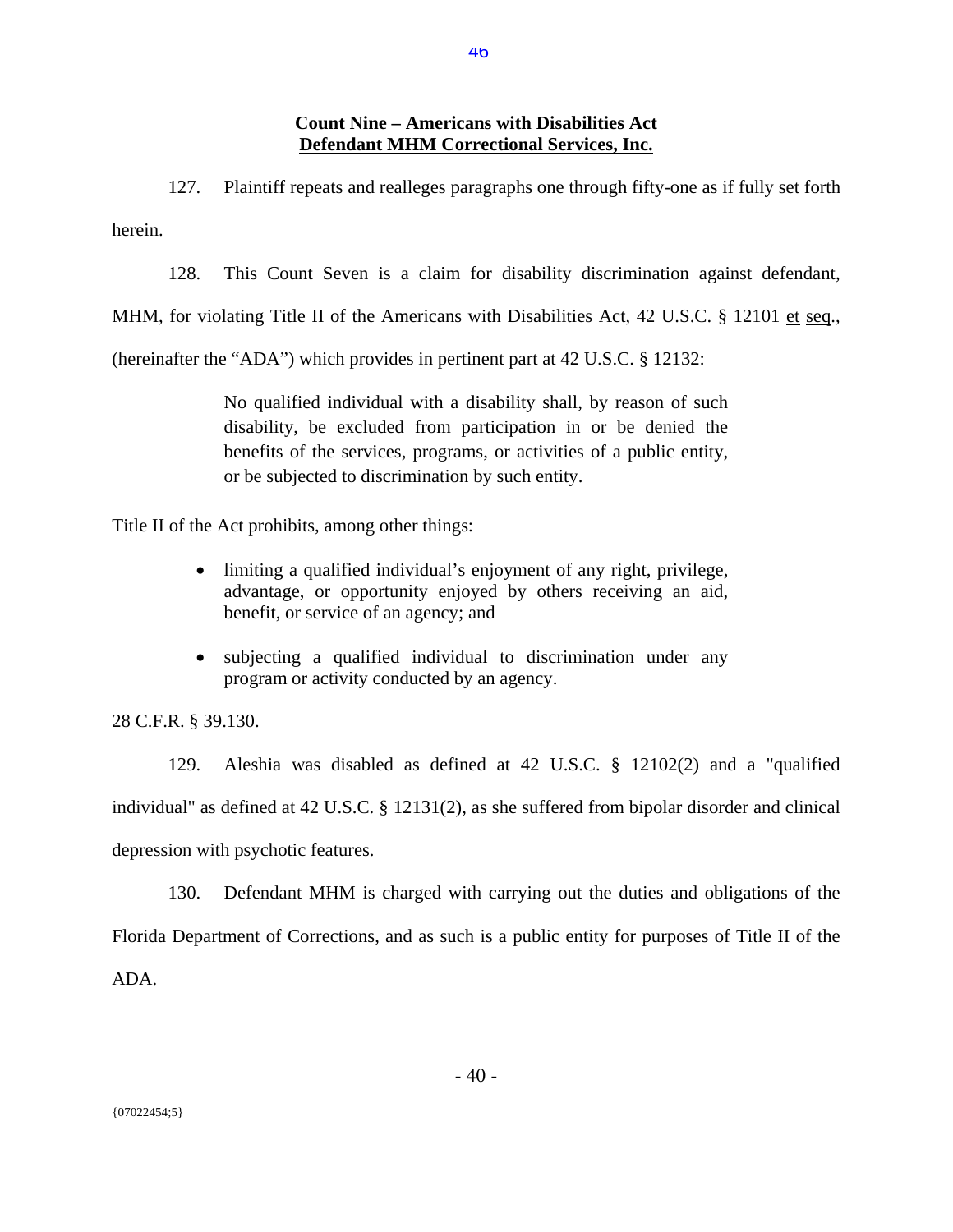131. Defendant MHM owed Aleshia a non-delegable duty to ensure that her medical care and safety would not be compromised as a result of discrimination based on her disability. Accordingly, defendant MHM is vicariously liable for the actions of any and all persons or entities defendant MHM designated to care for Aleshia.

132. Defendant MHM acknowledged that its agents and employees were authorized to act for defendant MHM when they committed the ADA violations alleged herein. Defendant MHM's agents and employees accepted the undertaking of acting on behalf of defendant MHM when they committed the ADA violations alleged herein. Defendant MHM had control over its agents and employees when they committed the ADA violations alleged herein.

133. The ADA violations alleged herein and committed by defendant MHM, and the persons and entities charged with caring for Aleshia, were done while acting within the course and scope of their employ and/or agency with defendant MHM.

134. Aleshia's need for a reasonable accommodation was obvious.

135. Defendant MHM, and the persons and entities charged with caring for Aleshia, knew and/or should have known of Aleshia's need for a reasonable accommodation.

136. Defendant MHM, and the persons and entities charged with caring for Aleshia, acted intentionally and/or with deliberate indifference to Aleshia's need for a reasonable accommodation by, among other things:

A. failing to properly place Aleshia under adequate suicidal preventive measures necessary to prevent her death, despite knowledge of Aleshia's suicidal history and tendencies, and despite knowledge of the risks solitary confinement poses to suicidal inmates, including, but

- 41 -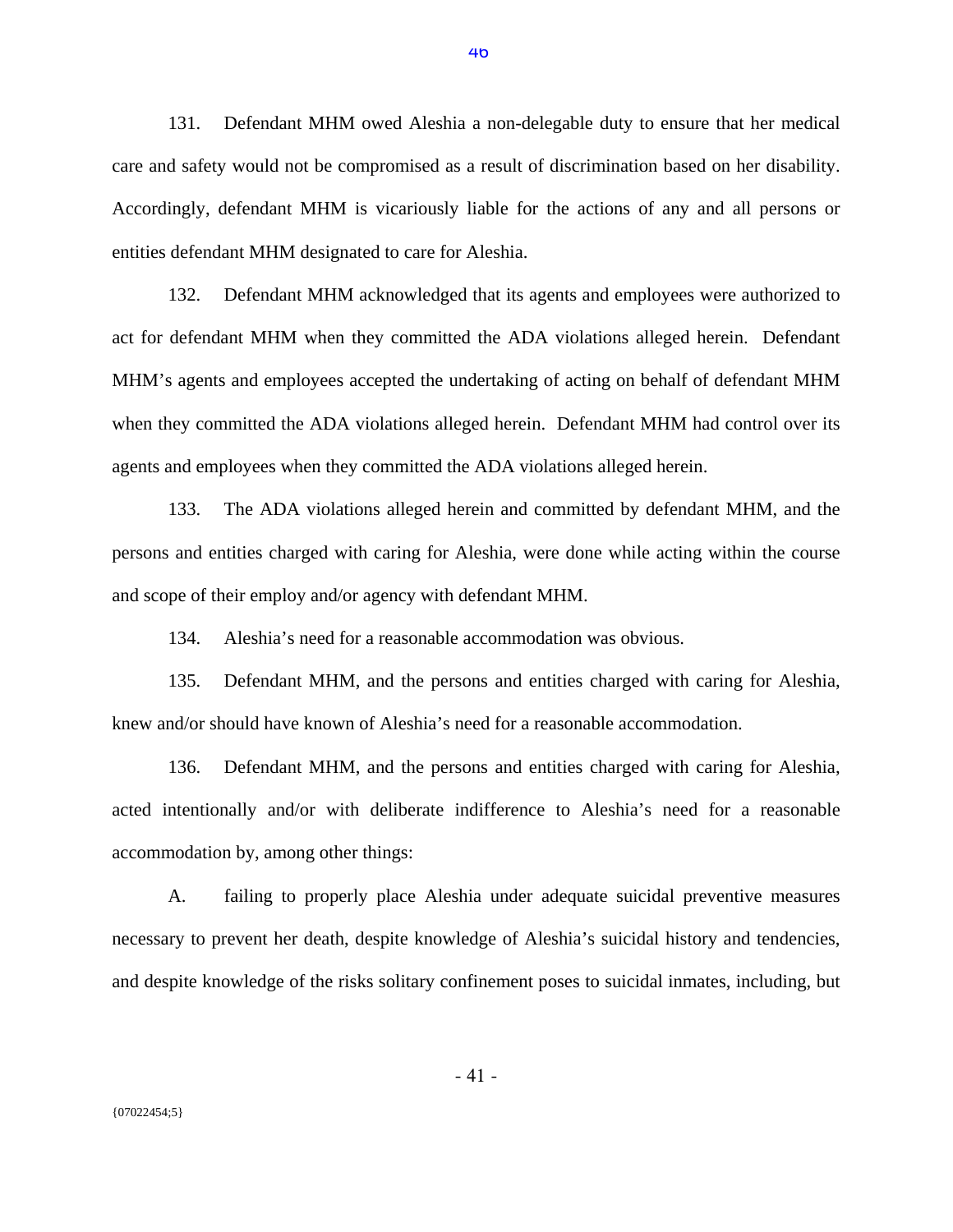not limited to, the deteriorative effect on mental illnesses, access to instrumentalities for suicide, and the lack of persons to watch over the suicidal inmate;

B. housing Aleshia in a solitary confinement cell that was not equipped for a known suicidal inmate, and which contained several known instrumentalities for suicide, such as clothing, sheets, towels, and various means and instrumentalities from which to tie and suspend those items, despite knowledge of Aleshia's suicidal history and tendencies; and

C. housing Aleshia in a solitary confinement cell without a suicide watch and in which Aleshia could not be regularly monitored for suicidal activity, despite knowledge of Aleshia's suicidal history and tendencies.

137. As a direct and proximate result of defendant MHM's and the persons and entities charged with caring for Aleshia's failure and intentional refusal to provide Aleshia with an accommodation for her disability, she died.

WHEREFORE, on this Count Seven, as a result of the tragic and untimely death of Aleshia Napier in violation of the ADA, the Survivors of and the Estate of Aleshia have sustained the following damages, and therefore seek same from defendant MHM:

- A. The Estate of Aleshia Napier has sustained the following damages:
	- 1. funeral and burial expenses incurred as a result of the death of Aleshia Napier that have become a charge against her Estate or that were paid on her behalf;
	- 2. loss of prospective net Estate accumulations; and
	- 3. loss of earnings of Aleshia Napier from the date of her death, less loss support of her survivors excluding contributions in kind with interest.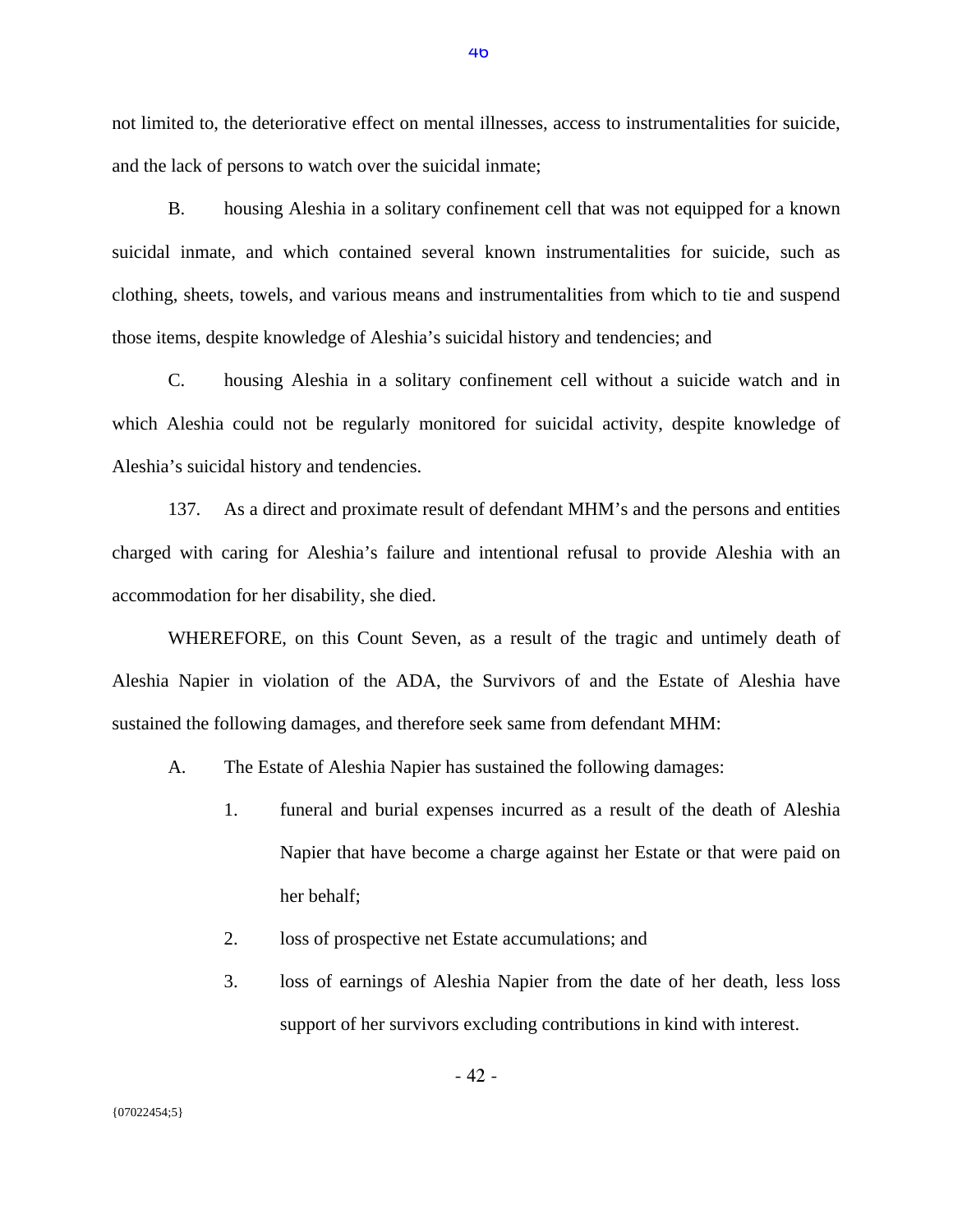- B. Albert Napier, as the father of Aleshia Napier, a minor at her time of death, has sustained the following damages:
	- 1. loss of support and services of his daughter;
	- 2. mental pain and suffering from the date of injury and continuing for the remainder of his life; and
	- 3. medical and funeral expenses due to the death of Aleshia Napier.
- C. Jane Napier, as the mother of Aleshia Napier, a minor at her time of death, has sustained the following damages:
	- 1. loss of support and services of her daughter;
	- 2. mental pain and suffering from the date of injury and continuing for the remainder of her life; and
	- 3. medical and funeral expenses due to the death of Aleshia Napier.

138. In sum, Plaintiff respectfully requests that the Court award Plaintiff the aforementioned damages, any and all other compensatory damages suffered by Plaintiff, and Plaintiff's attorneys' fees and costs in this action pursuant to 42 U.S.C. § 12205; declare the actions of the defendant MHM complained herein to be in violation of Title II of the Americans with Disabilities Act, 42 U.S.C. § 12101 et seq.; and grant such other and further relief as the Court deems just and equitable.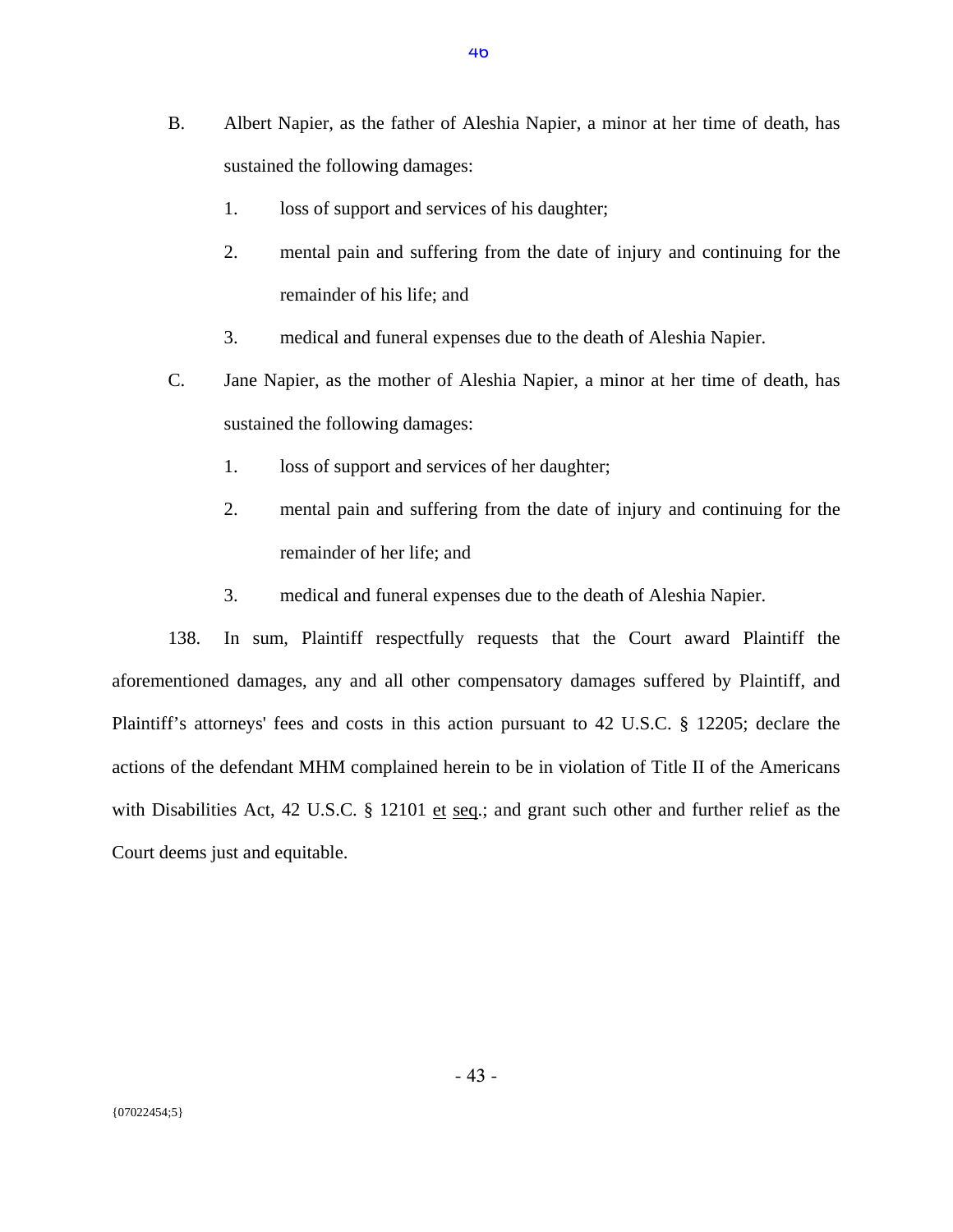#### **Certificate of Counsel**

 Undersigned counsel hereby certifies, pursuant to Section 766.104(1), Florida Statutes, that he has made a good faith investigation and that he has a reasonable basis to conclude that defendants, Florida Department of Corrections, Prison Health Services, Inc., MHM Correctional Services, Inc. and Alejandro Urrutia, M.D., are liable as alleged.

## **Jury Trial Demand**

 Pursuant to Rule 38(b), Federal Rules of Civil Procedure, Plaintiff demands a trial by jury on all issues so triable in this matter.

Respectfully submitted,

Randall C. Berg, Jr., Esq. Florida Bar No. 318371 Joshua A. Glickman, Esq. Florida Bar No. 43994 Shawn A. Heller, Esq. Florida Bar No. 46346

 Florida Justice Institute, Inc. 3750 Miami Tower 100 S.E. Second Street Miami, Florida 33131-2309 305-358-2081 305-358-0910 (FAX) E-mail: *RBerg@FloridaJusticeInstitute.org* E-mail: *JGlickman@FloridaJusticeInstitute.org*  E-mail: *SHeller@FloridaJusticeInstitute.org* 

Attorneys for the Plaintiff

By: *s/Randall C. Berg, Jr.* 

 Randall C. Berg, Jr., Esq. Florida Bar No. 318371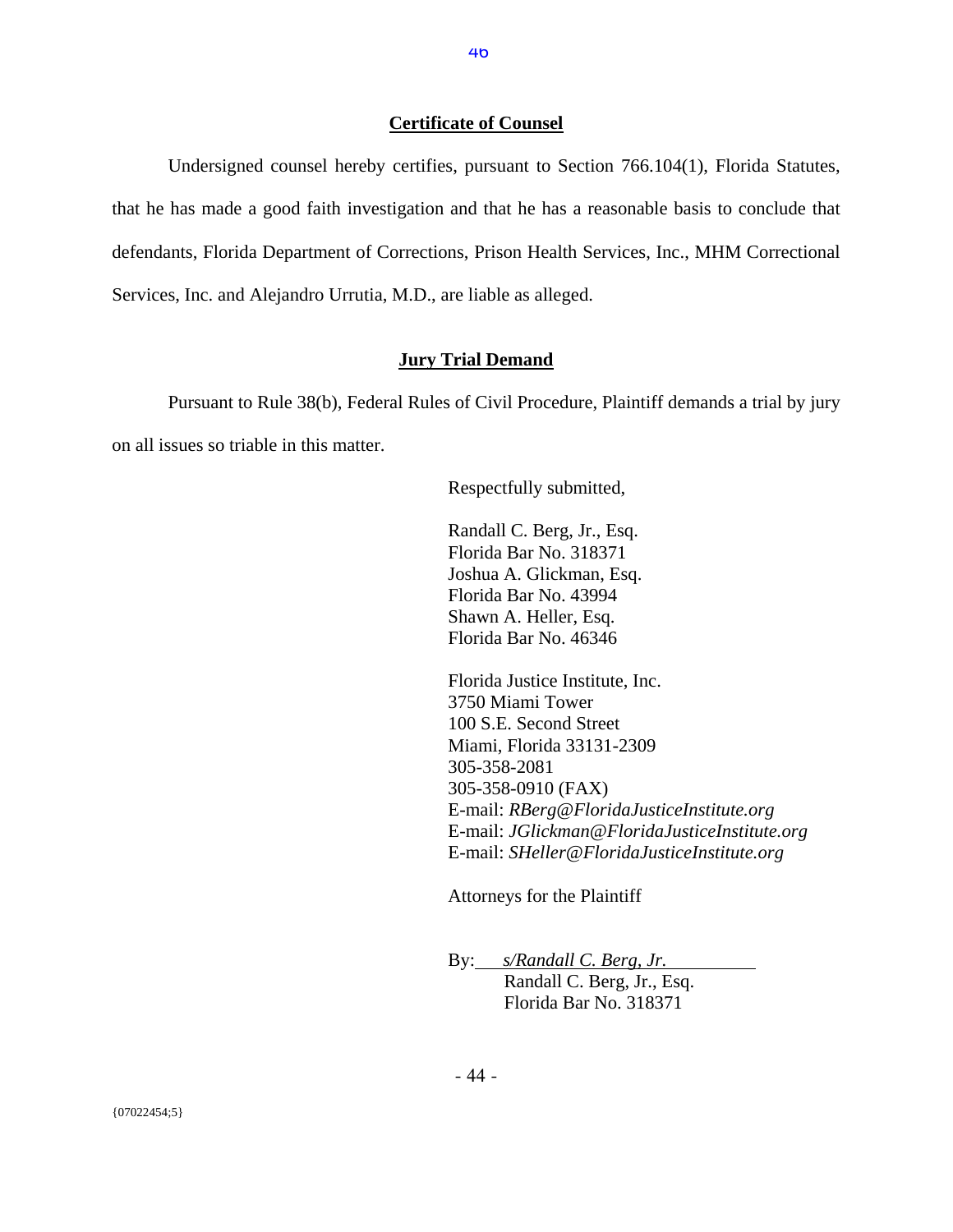#### **CERTIFICATE OF SERVICE**

I HEREBY CERTIFY that on March 31, 2010, I electronically filed the foregoing document with the Clerk of the Court using CM/ECF. I also certify that the foregoing document is being served this day on all counsel of record or *pro se* parties identified on the attached Service List in the manner specified, either via transmission of Notices of Electronic Filing generated by CM/ECF or in some other authorized manner for those counsel or parties who are not authorized to receive electronically Notices of Electronic Filing.

> s/. *Randall C. Berg, Jr. .* Randall C. Berg, Jr., Esq.